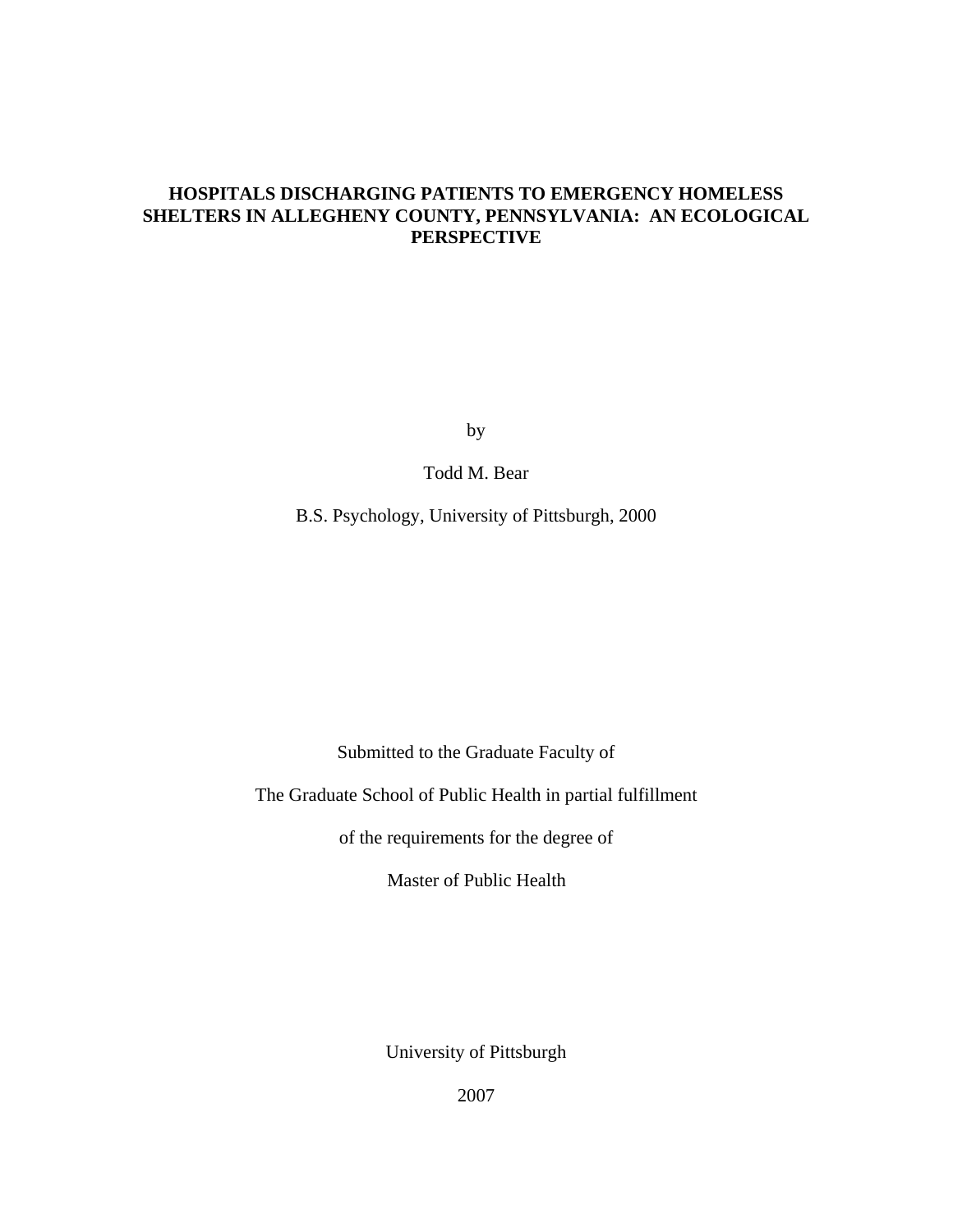# UNIVERSITY OF PITTSBURGH

### Graduate School of Public Health

This thesis was presented

by

Todd M. Bear

It was defended on

April 12, 2007

and approved by

Martha Ann Terry, PhD, Senior Research Associate Behavioral and Community Health Sciences Graduate School of Public Health, University of Pittsburgh

Rodger L. Beatty, PhD, LSW, Assistant Professor Infectious Disease and Microbiology Graduate School of Public Health, University of Pittsburgh

**Thesis Director:** Christopher Keane, ScD, Assistant Professor Behavioral and Community Health Sciences Graduate School of Public Health University of Pittsburgh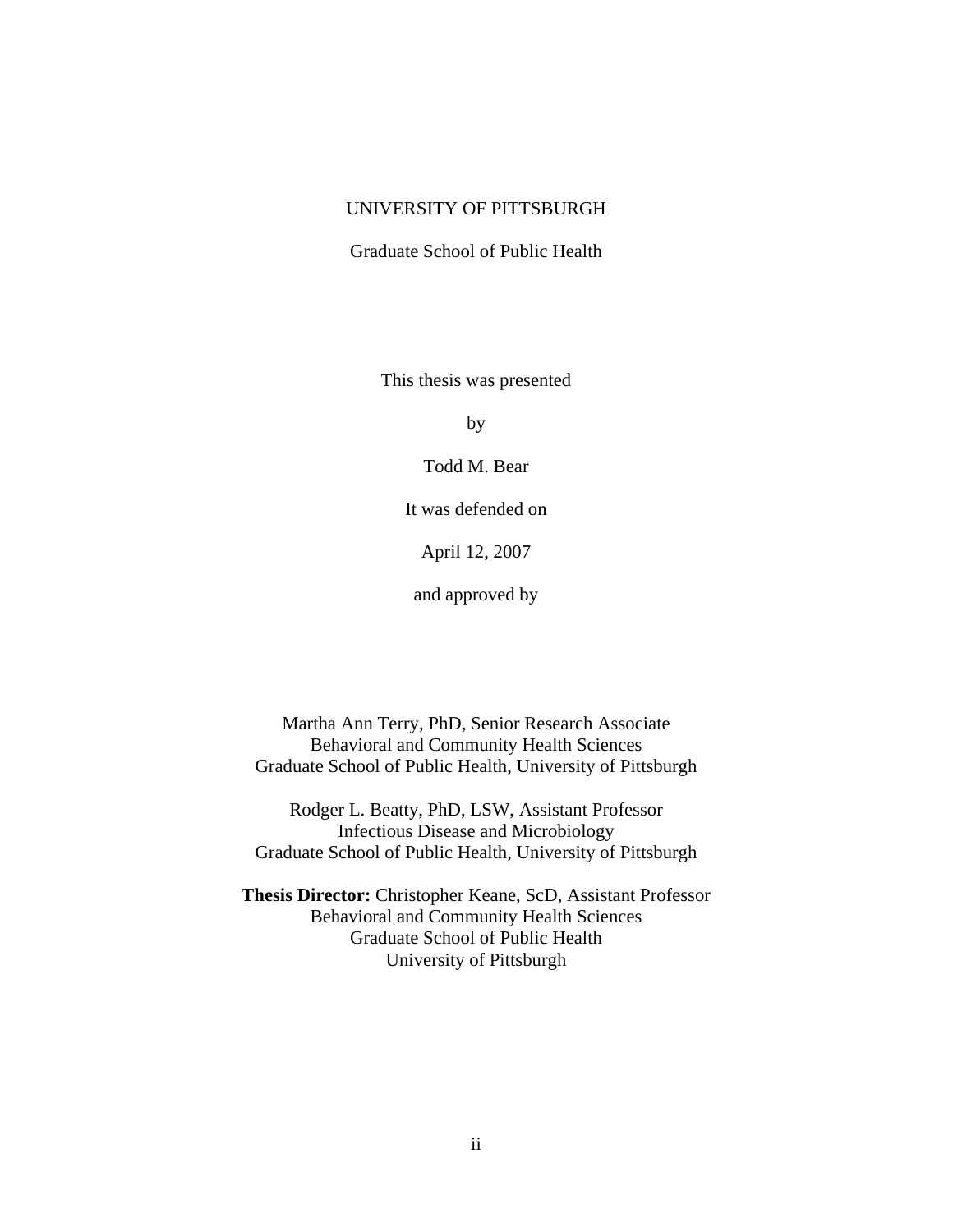# **HOSPITALS DISCHARGING PATIENTS TO EMERGENCY HOMELESS SHELTERS IN ALLEGHENY COUNTY, PENNSYLVANIA: AN ECOLOGICAL PERSPECTIVE**

Todd M. Bear, MPH

University of Pittsburgh, 2007

### **Abstract**

*Objectives:* This study, utilizing the socio-ecological perspective, assesses the number of hospital discharges to shelters, their perceived appropriateness, and possible solutions to problems of inappropriate discharges. The socio-ecological perspective is employed to explore individual, community, and political factors involved in inappropriate discharging. *Methods:* Twenty-two staff and administrators from 12 of the 16 emergency homeless shelters in Allegheny County, PA were recruited by mailings (response rate=75%). A face-to-face, semi-structured interview was conducted with each of the 22 participants. Participants were asked to report on the number of discharges they received from hospitals in the past 12 months, whether or not these discharges were appropriate, and on possible solutions to the problem of "inappropriate discharges." *Results:* Participants reported a total of 415 discharges from hospitals to shelters; 91 (22%) of the discharges were considered to be inappropriate. The two solutions most often reported by participants to the problem of "inappropriate discharge" were to cultivate bidirectional communication between hospitals and shelters, and to develop medical/psychiatric respite for the homeless population (50%, and 32% the respectively). Participants believed that the responsibility for the problem of inappropriate discharges rested at multiple levels of the ecological system including the individual, organizational, and political levels. Participants proposed solutions that targeted homeless individuals, shelters, hospitals, and policy makers.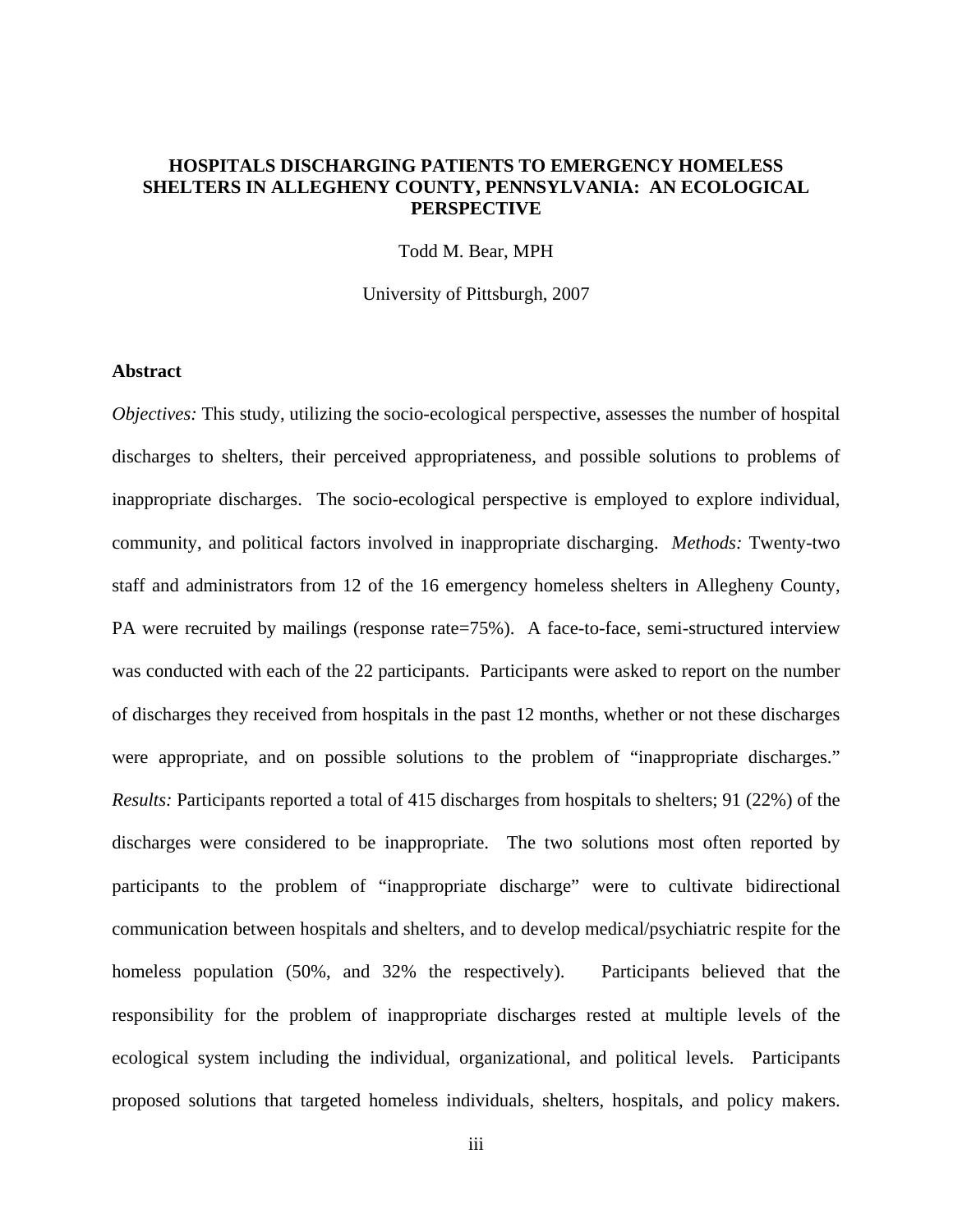*Conclusions:* Inappropriate discharges are a problem in Allegheny County, PA and better communication amongst providers and the development of respite services are possible solutions. The etiological nature of this problem rests at multiple levels of the ecological system including the individual, organizational, and political levels, and thus interventions ought to be targeting these levels. *Public Health Significance:* Ensuring that homeless persons receive appropriate follow-up care may eventually reduce the number of re-hospitalizations, improve the overall health of the homeless population, and aid in the fight to eliminate homelessness.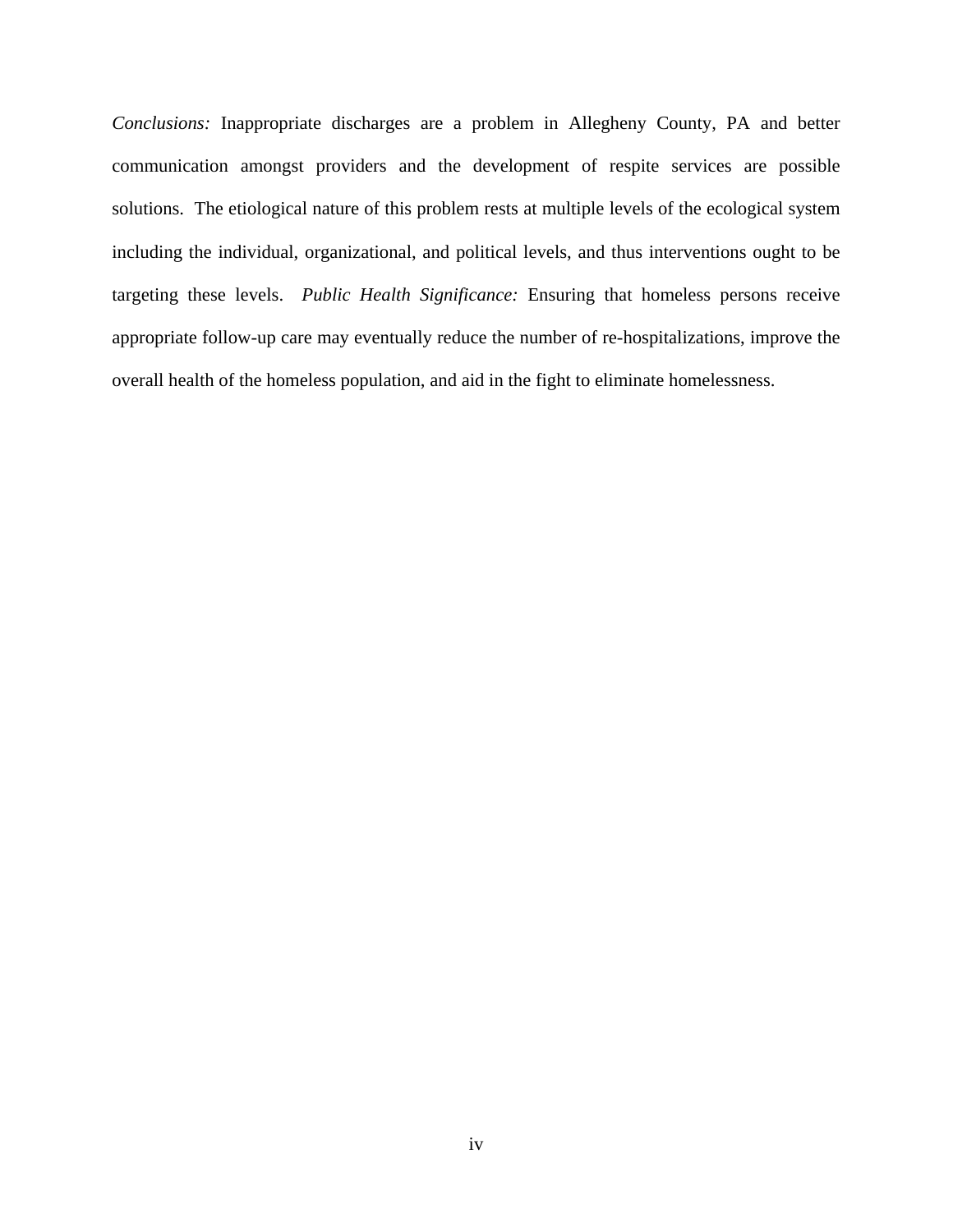# **TABLE OF CONTENTS**

| 1.0 |     |                                                           |
|-----|-----|-----------------------------------------------------------|
| 2.0 |     |                                                           |
| 3.0 |     |                                                           |
|     | 3.1 |                                                           |
|     |     | 3.1.1                                                     |
|     |     | 3.1.2                                                     |
|     |     | 3.1.3                                                     |
|     | 3.2 |                                                           |
|     | 3.3 |                                                           |
|     | 3.4 |                                                           |
| 4.0 |     |                                                           |
|     | 4.1 |                                                           |
|     | 4.2 |                                                           |
|     | 4.3 |                                                           |
|     | 4.4 | MANAGE PHYSICALLY AND MENTALLY<br><b>CAPACITY</b><br>TO T |
|     |     |                                                           |
|     | 4.5 |                                                           |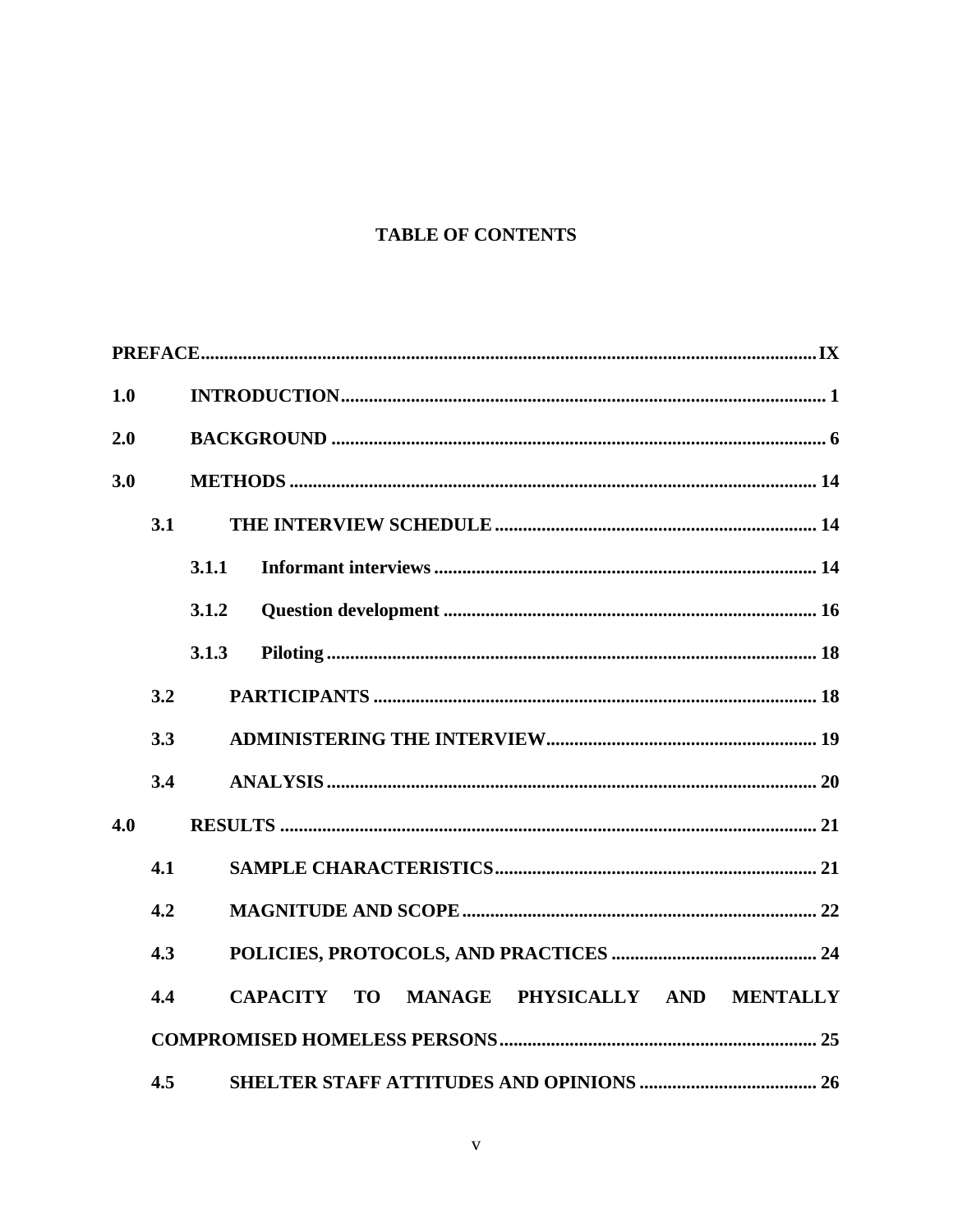| 5.0 |  |
|-----|--|
|     |  |
|     |  |
|     |  |
|     |  |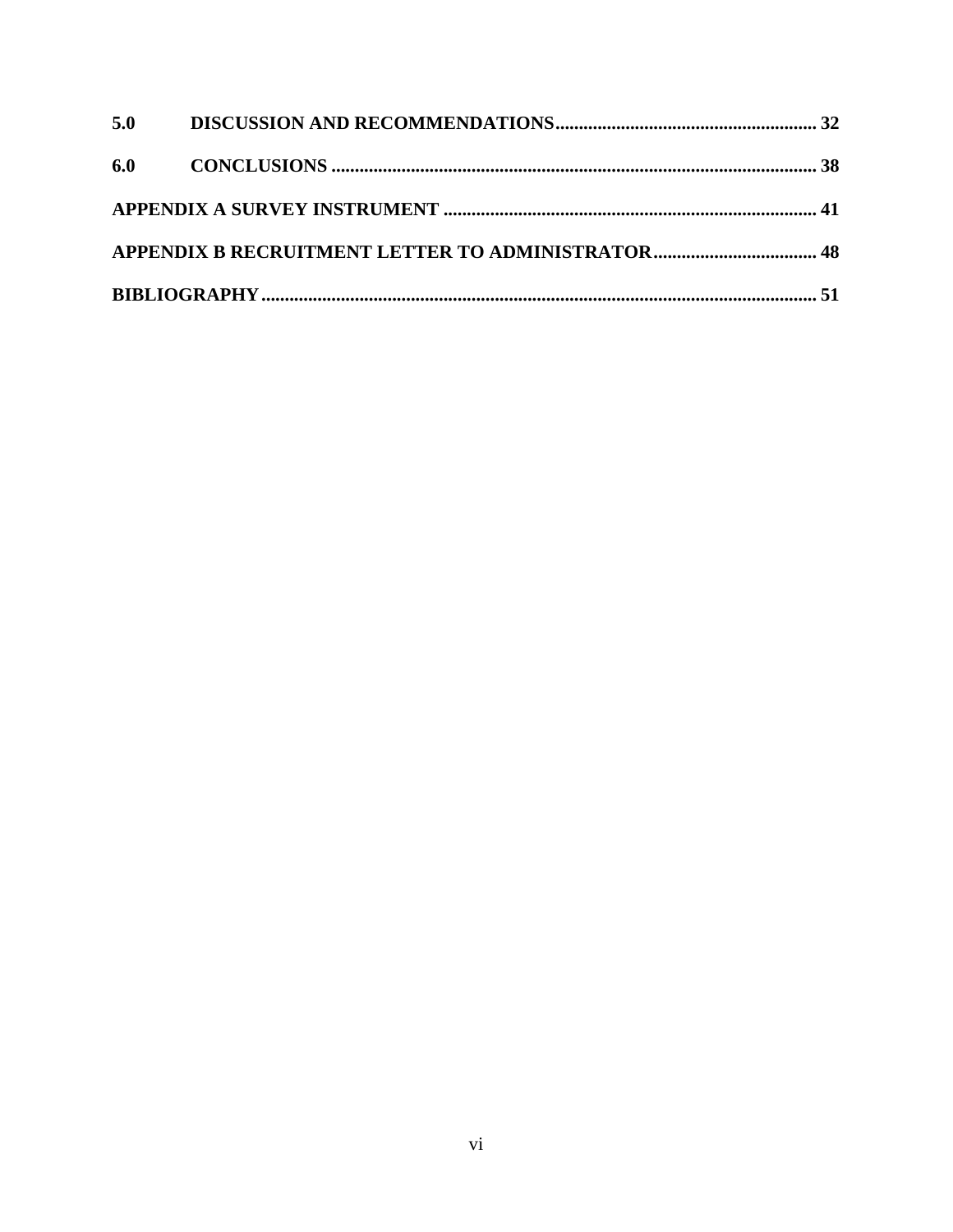# **LIST OF TABLES**

| Table 3: Source of Referrals to Emergency Homeless Shelters (HMIS May 05 – Oct. 06)  34 |  |
|-----------------------------------------------------------------------------------------|--|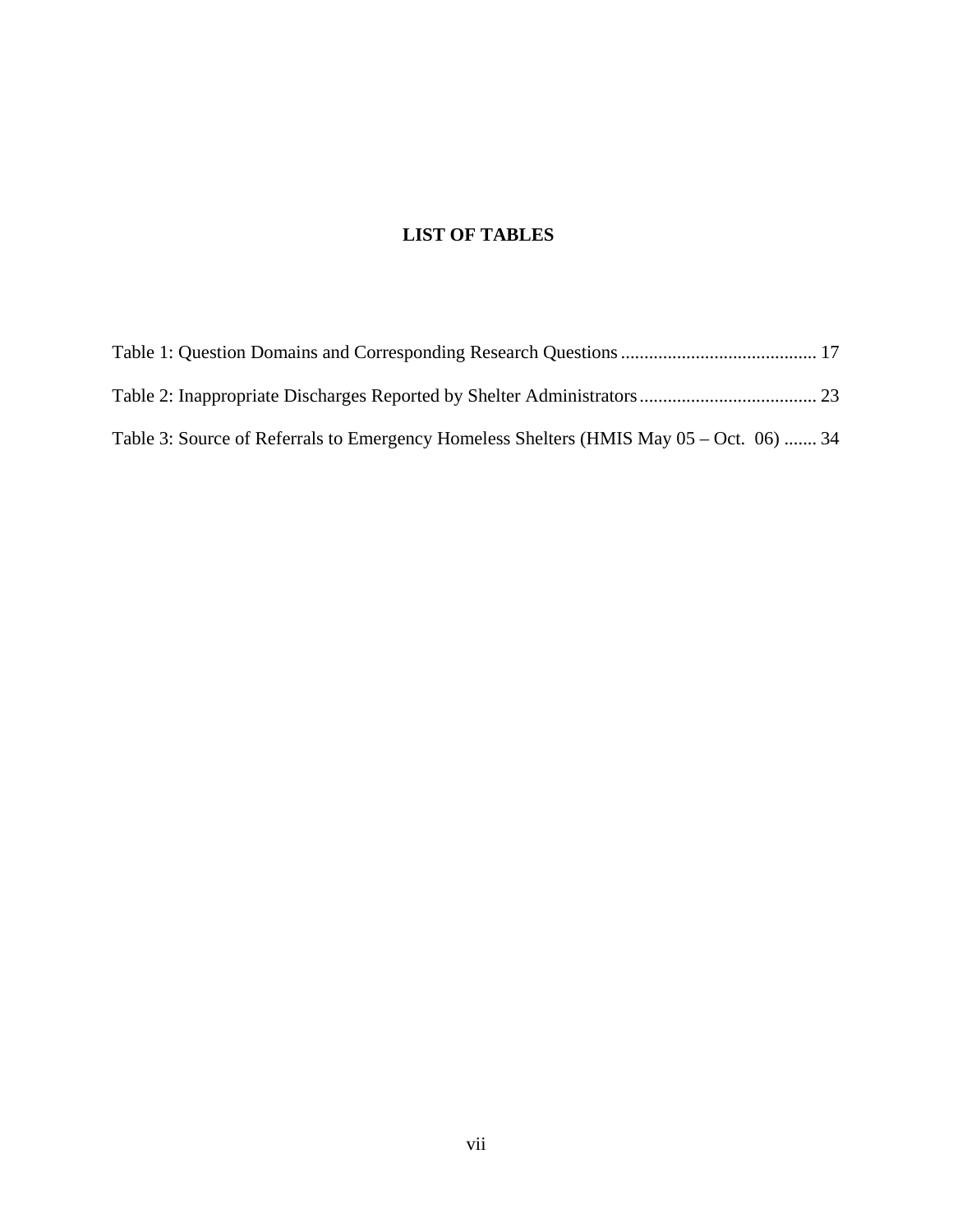# **LIST OF FIGURES**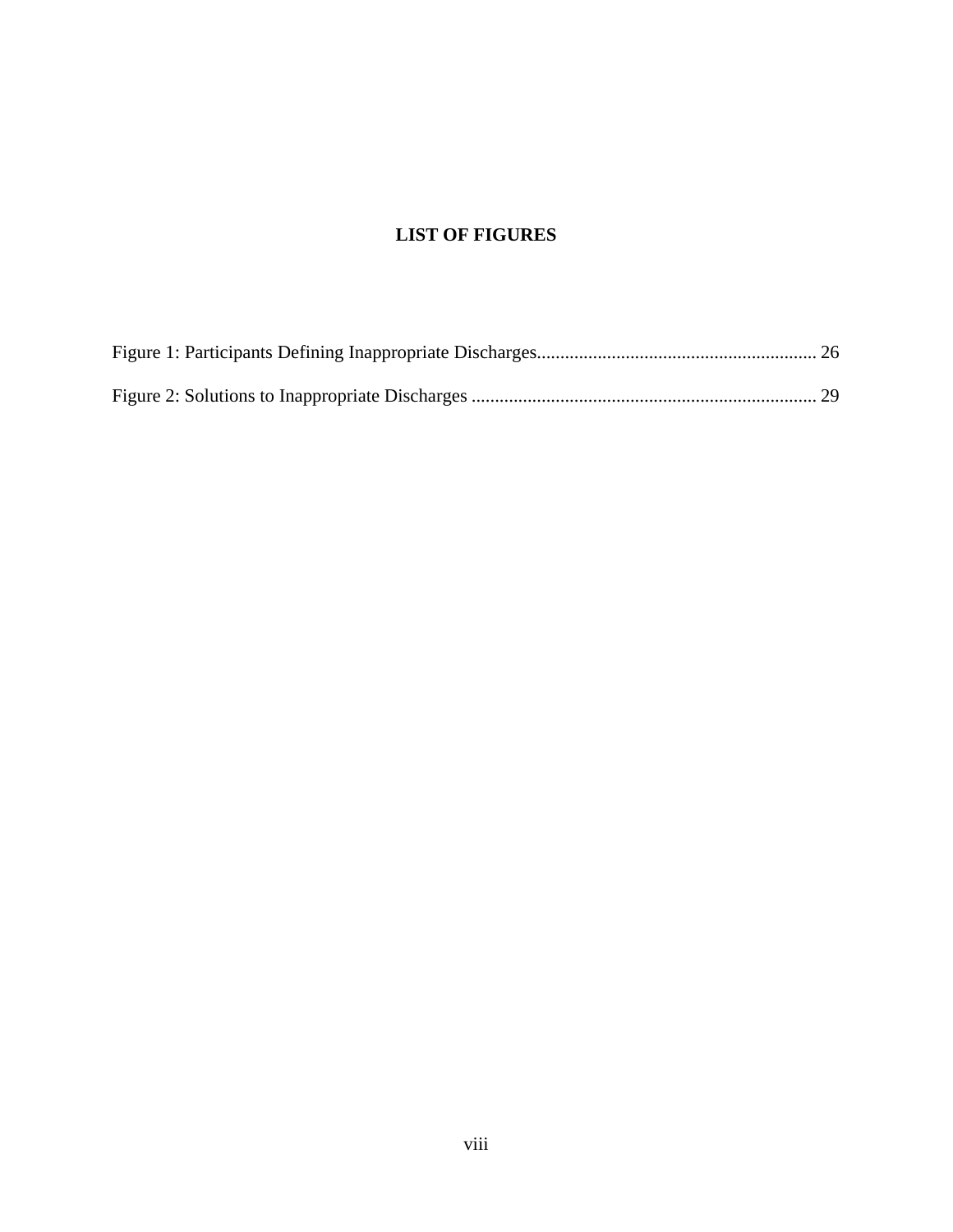### **PREFACE**

<span id="page-8-0"></span>*This research is a product of a collaborative effort involving the University of Pittsburgh Graduate School of Public Health and the Health Resource and Delivery Committee (HRDC), a sub-committee of the Homeless Alliance in Allegheny County, Pennsylvania. The members of the HRDC were interested in how, why, and to what extent hospitals in Allegheny County discharge patients to emergency homeless shelters. To learn more about this issue of discharging from hospitals to shelter, the HRDC suggested that a survey be administered to the 16 emergency homeless shelters in Allegheny County. By way of a verbal agreement between HRDC members and Dr. Chris Keane, assistant professor at the University of Pittsburgh's Graduate school of Public Health (GSPH), it was agreed that Dr. Keane's students would write proposals to be evaluated by the committee. I agreed to write a proposal to assess the shelter community regarding hospitals discharging to their facilities which was accepted by the HRDC members. Throughout the development, administration, and analysis of the survey, as well as the subsequent data analysis, HRDC members and several faculty members at the GSPH supported and advised me with respect to the technical, theoretical, and ethical aspects of the project. I would like to formally thank both Dr. Keane and Karen Peterson for their oversight and guidance; without their advisement this project would not have been possible. I would also like to thank both Dr. Scott Beach and Dr. Donald Musa for their expertise and guidance in refining*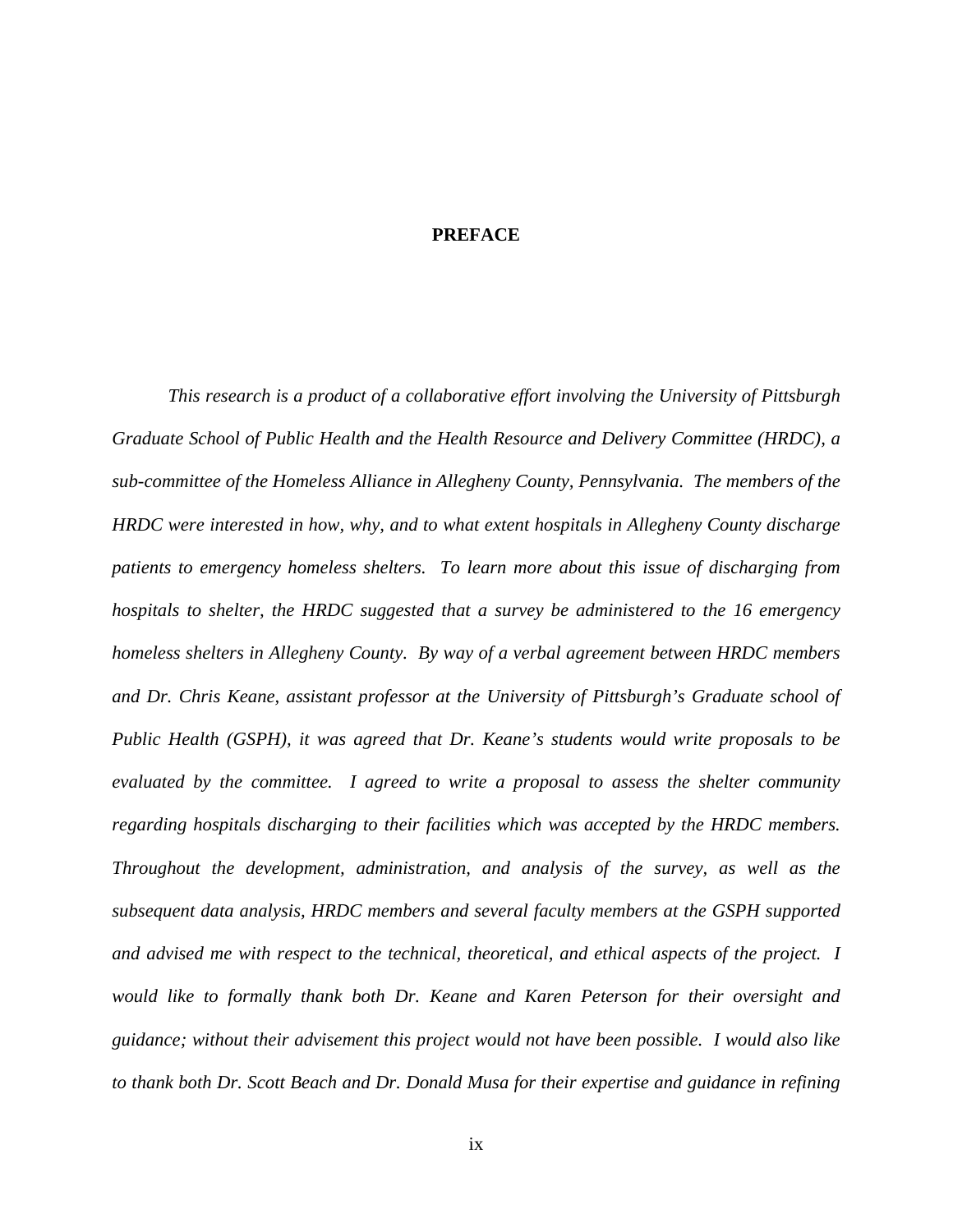*the survey instrument. Valerie Stallworth, co-investigator on this project, was involved in every aspect of this study from data collection to data analysis. Her devotion and hard work have made this research an enjoyable and worthwhile endeavor. Finally I want to thank the shelter community for its participation in this research. Their dedication and true desire to help the homeless lets me believe that we can fight the causes of homelessness by working together to find real and practical solutions.*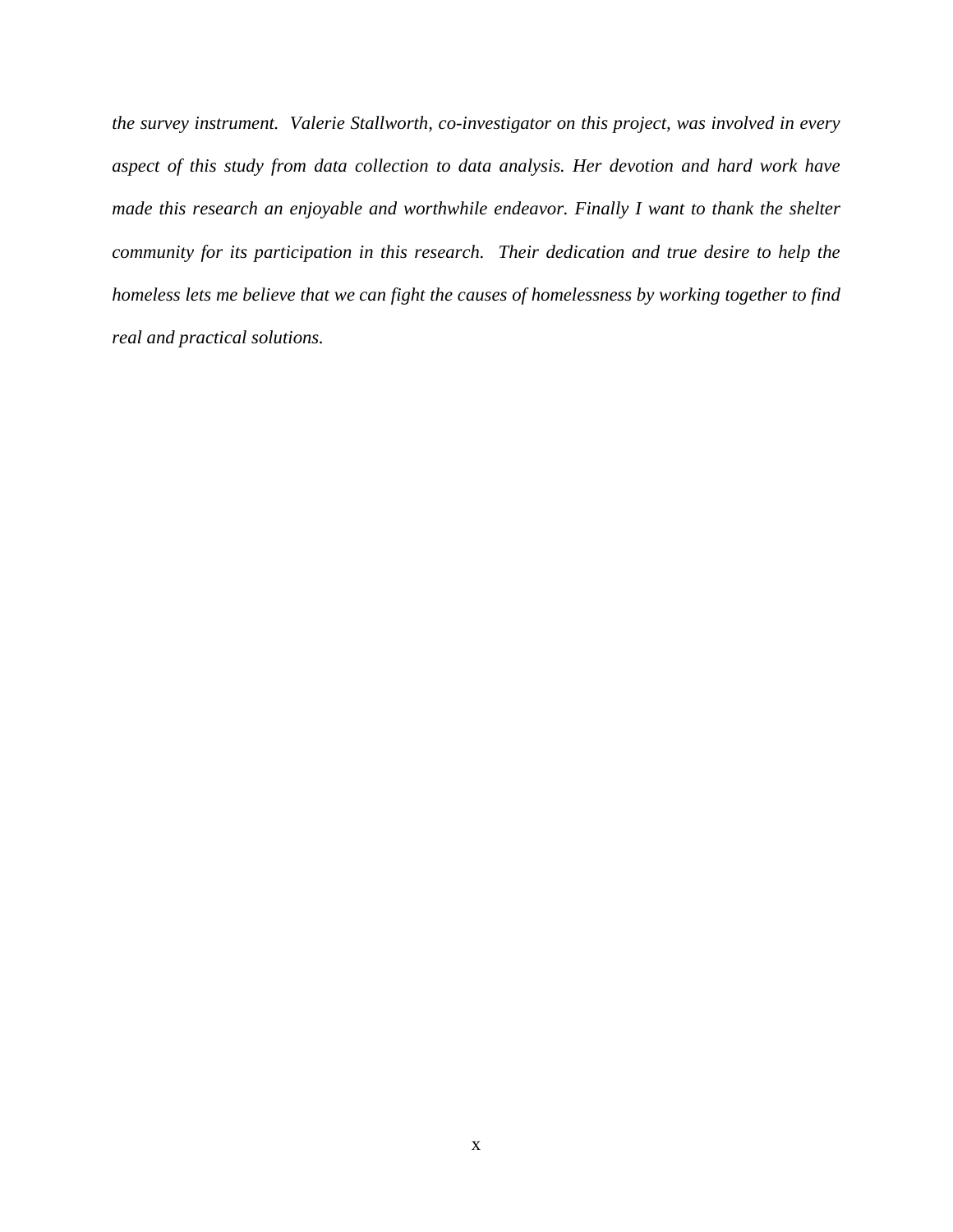### **1.0 INTRODUCTION**

<span id="page-10-0"></span>Are hospitals adding to the problem of homelessness? Are they missing a window of opportunity to help those who are homeless or at risk for becoming homeless? Recently these questions have been given national attention when a video, aired on CBS news, caught healthcare workers dumping a patient dressed in a hospital gown onto "Skid Row" (CBS News 2006). In the news report accompanying the video, the issue of "patient dumping" was presented as a novel problem; however, the practice of "patient dumping" has been going on for sometime. A case in point: in 1978 Reich and Siegel wrote an article published in the *Psychiatric Quarterly* entitled "The emergence of the Bowery<sup>[1](#page-10-1)</sup> as a psychiatric dumping ground." The article discusses how many patients who were cared for by state psychiatric intuitions and then discharged live on the streets eventually ending up on the Bowery where they are cared for by The Men's Shelter. More recently, Western State Hospital (WSH) in Seattle, Washington, was accused of dumping unstable, mentally ill patients onto the streets and into homeless shelters and soup kitchens. According to court documents, an analysis of 82 randomly selected discharges from WSH revealed that nine patients were released to the streets or homeless shelters (Martin & Perry 2005).

 $\overline{a}$ 

<span id="page-10-1"></span><sup>&</sup>lt;sup>1</sup> Area in lower Manhattan, New York City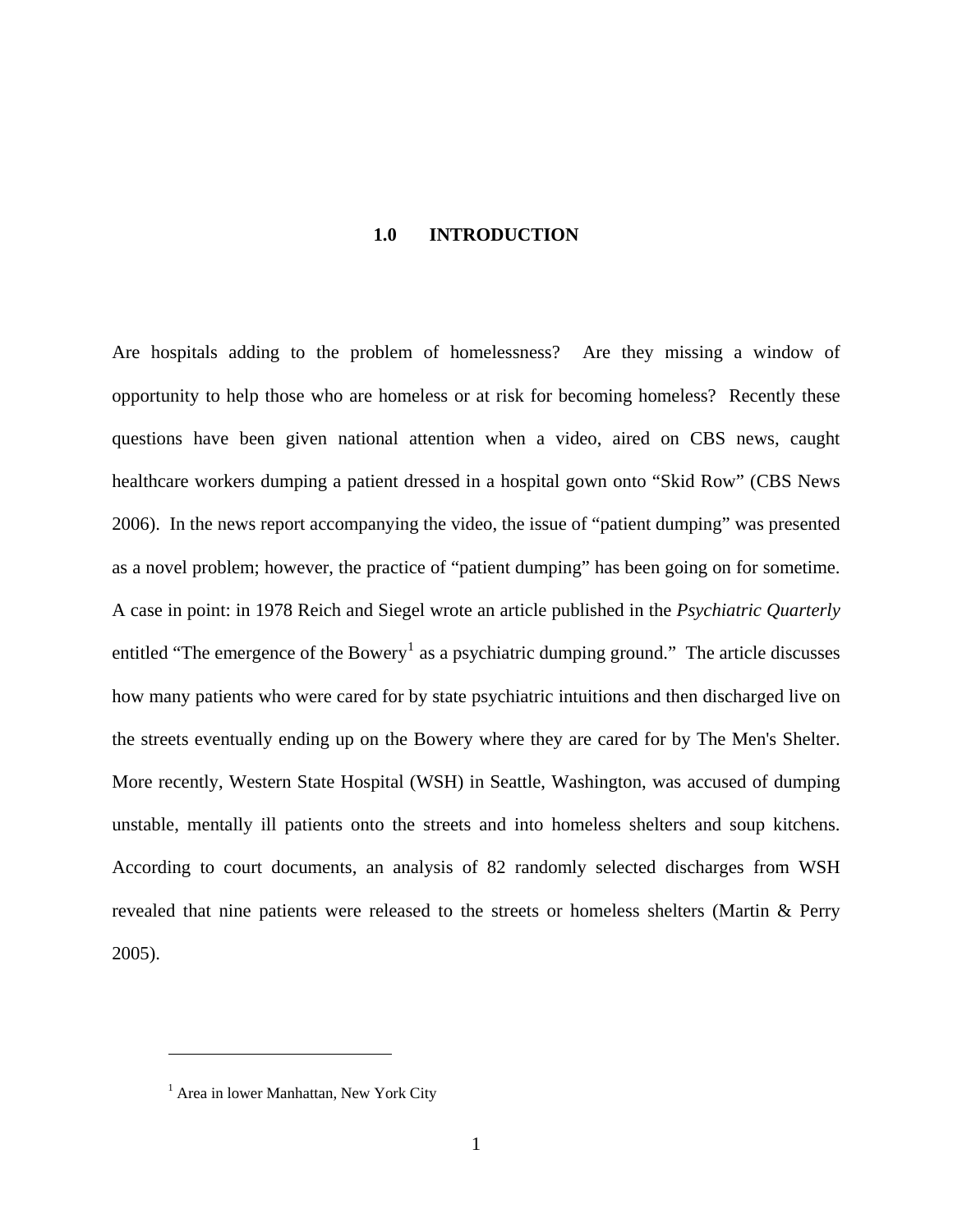Homeless persons are being discharged directly from hospitals to the streets, soup kitchens, and emergency shelters. The practice of discharging patients into unaccommodating circumstance likely results in a higher incidence of re-hospitalization and poorer health outcomes. To ensure that homeless persons receive appropriate follow-up care, it is crucial that we take the first steps to understanding the magnitude and scope of this potential. We can focus our efforts and develop appropriate solutions that can improve the overall health of homeless persons and reduce their likelihood of numerous re-hospitalizations, if we can identify where, why, and to what extent inappropriate discharges are occurring.

The aim of this study is to systematically assess the issue of inappropriate discharges from hospitals to emergency shelters in Allegheny County, Pennsylvania. This study is exploratory in nature. To my knowledge little has been published on this topic, therefore the information gathered by this study will help to develop a base of knowledge regarding inappropriate discharges from which new ideas and research questions can emerge. In this initial stage of inquiry, the goal was to determine if there is a problem of inappropriate discharging in Allegheny County. In order to do this, the emergency homeless shelter community is assessed. The overarching research questions guiding this study can be articulated as follow:

- What is the magnitude and scope of this potential problem in Allegheny County?
- Do Emergency Homeless Shelters (EHS) have policies or practices for the intake of hospital discharges?
- Are EHS able to manage physically and mentally compromised homeless persons?
- What are shelter staff attitudes and opinions regarding hospitals discharging patients to emergency homeless shelters?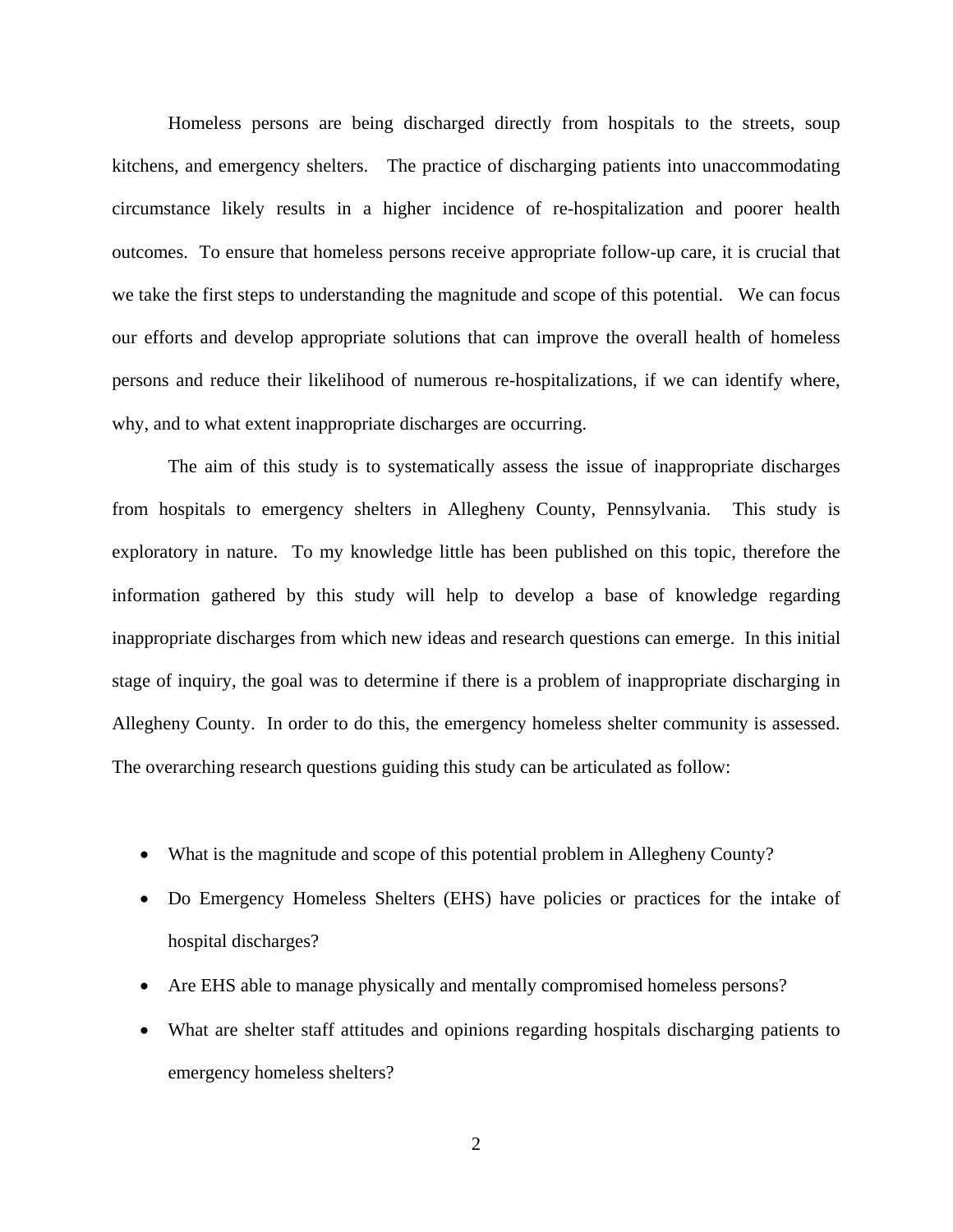Understanding the magnitude and scope of this problem may help to determine if and how quickly action needs to be taken in order to prevent inappropriate discharges and the illness and hardship that most likely result in the wake of this unjustifiable practice. If persons are being discharged to shelters, we want to know how often it is happening and who is doing it. Is it one or two hospitals, or are hospitals across the board discharging patients to shelters? Determining the scope of the problem has important implications when formulating interventions and solutions. If one hospital is doing all the discharging of patients to shelters then the shelter community and that hospital can work together to develop practices and policies that will prevent inappropriate discharges. However, if the problem is more global, solutions and interventions may require more extensive system-wide changes (e.g., new laws or regulations).

 Assessing shelters with respect to their policies and practices regarding the intake of hospital discharges, if any, provides an opportunity to understand what has been done already to prevent inappropriate discharges, whether or not the current policies and practices are working, and what, if anything, can be done to enhance these polices and practices if they are not working. Likewise, it is important to gather information about whether or not shelters are equipped to handle medically and mentally compromised patients, because this directly speaks to the appropriateness of discharging to shelters. Some discharges to shelters may be appropriate and therefore it is important to determine what factors at the shelter level make a discharge from hospital to shelter appropriate or not. Furthermore, shelters that are able to accommodate hospital discharges may have policies or practices that could be put in place at shelters that are unable to accommodate hospital discharges.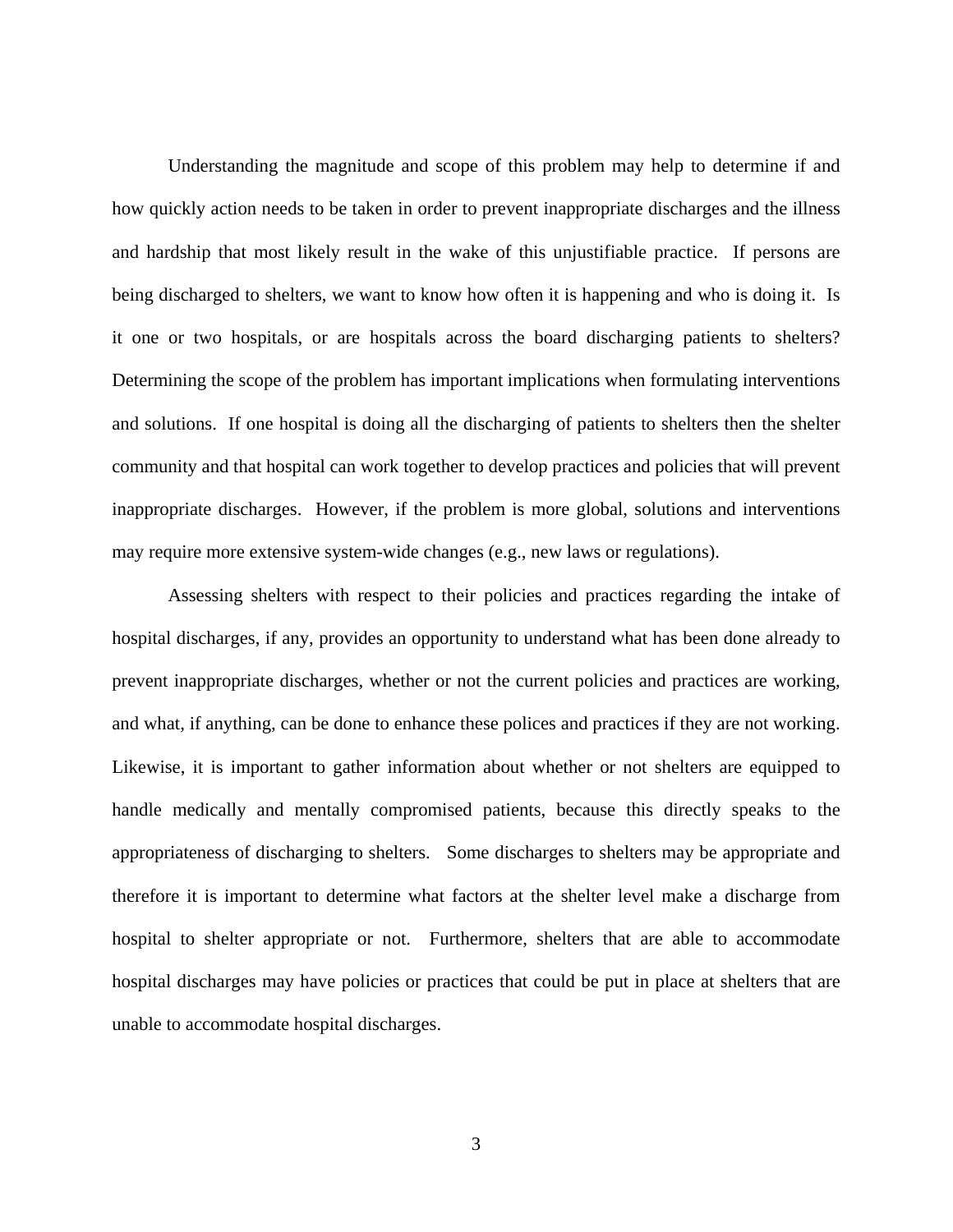Shelter staff and administrators are the voice of the shelter community in our study; it is important that we inquire about their attitudes and opinions regarding hospitals discharging to emergency homeless shelters. First, it is important that we hear their definition of an inappropriate discharge and what it means to them. Having the participants define "inappropriate discharges" will help us to understand the nature of the problem and to operationalize "inappropriate discharges" for future research. Second, having them prioritize the issue and talk about the severity of the problem as they know it will inform us of the immediacy involved in developing solutions. Most importantly it is crucial that we hear from participants what they believe are solutions to the problem.

 Limiting research to the shelter community, a rather small and manageable community, allows for a strong focus on qualitative data. Qualitative data are essential at this stage of inquiry given that little is known about the practice of dumping in Allegheny County. Rather than attempt to determine the issues and causes for inappropriate discharges a priori, this study uses an open format, allowing the issues to emerge and for a dialogue to transpire around them when they do. To assess the shelter community, a face-to-face interview schedule is used allowing the flexibility needed to ask open-ended questions, yet providing enough structure that the information is collected reliably from shelter to shelter. The aim of this study is to provide the first step in gathering data regarding hospitals discharging to shelters. The ultimate goal is to ensure that homeless persons receive appropriate follow-up care that will improve their overall health.

 Information gathered from this study will contribute to addressing the following longerterm goals: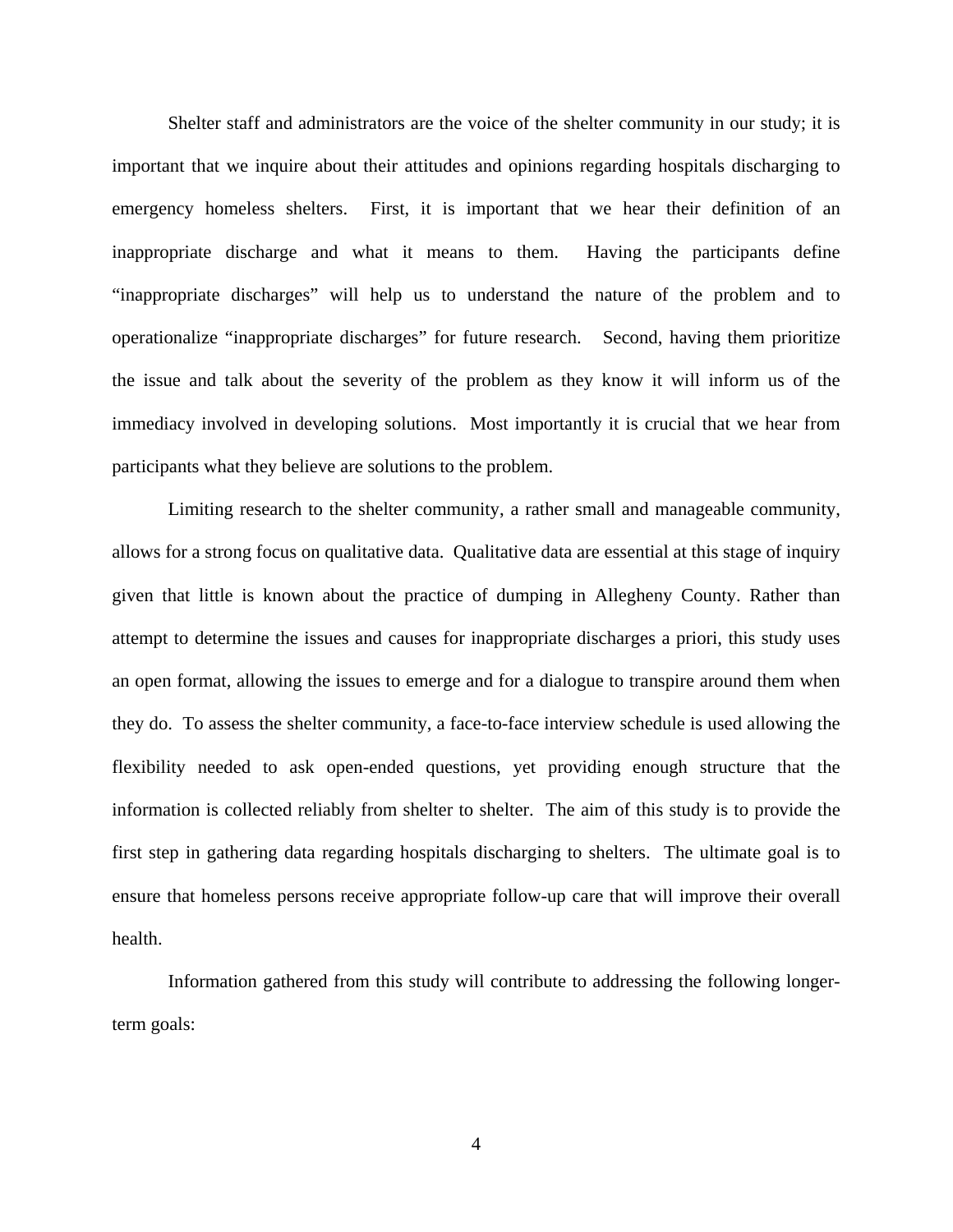- Ensure that hospitals are not creating more homeless by inappropriate discharging.
- Help hospitals reduce homelessness through detecting risk of homelessness. That is, if hospital staff can detect through better screening methods that a patient is at risk of becoming homeless, the staff may be able to appropriately redirect the patient at the time of discharge.
- Help shelters to develop practices and protocols to assess the appropriateness of accepting a hospital discharge.

The information from the survey may help with these longer-term goals in the following ways:

- Educate hospitals about what we are learning about the problems associated with discharging patients to emergency shelters.
- Eventually develop shelter protocols for accepting homeless persons, i.e. "We can accept this person if A, B and C are in place."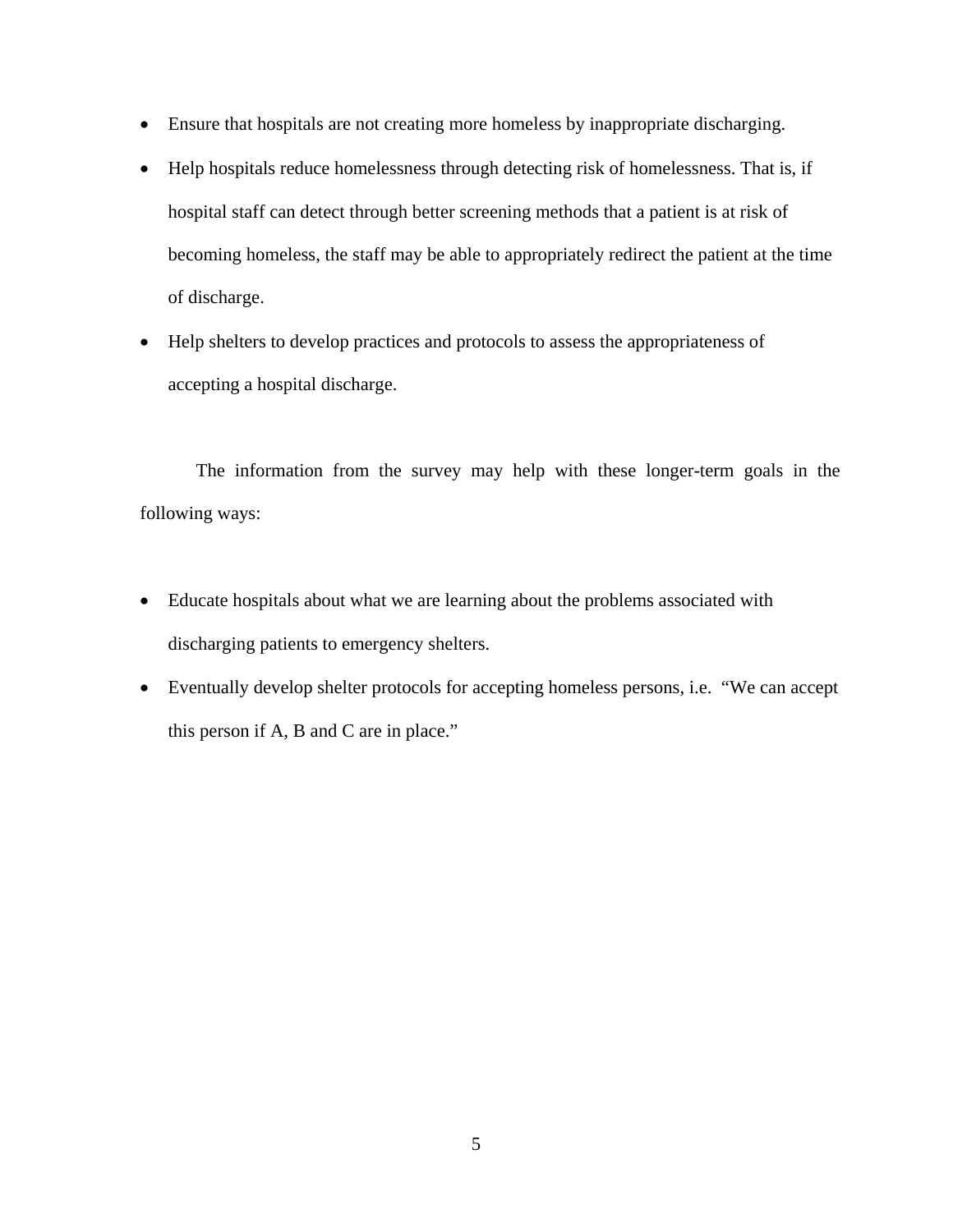### **2.0 BACKGROUND**

<span id="page-15-0"></span>A person living with homelessness is defined as "an individual who lacks a fixed, regular, and adequate nighttime residence, or an individual who has a primary nighttime residence that is: (a) …designed to provide temporary living accommodations (including welfare hotels, congregate shelters, and transitional housing for the mentally ill), (b) a public or private place that provides a temporary residence for individuals intended to be institutionalized; or (c) a public or private place not designed for, or ordinarily used as, regular sleeping accommodations for human beings" (Burt, Laudan, Aron, Douglas, Edgar, Britta 1999). Here in the United States, 1.3 percent of the population experience homelessness every year. Homelessness has increased greatly in the United States over the past 20 years (Star 1998). The five-year prevalence of homelessness is about 2–3 percent of the U.S. population or five to eight million people (Link, Phelan, Bresnahan, Stueve, Moore, & Susser 1995) and according to a recent publication by the Department of Housing and Urban Development (HUD), *The Annual Homeless Assessment Report* (AHAR), the number of homeless persons, sheltered and unsheltered, on any given night is 754,000 (HUD 2007).

Homeless persons have high rates of hospitalization, especially in emergency departments, longer hospital stays, and higher incidences of re-hospitalization (Tsai, Wientraub, Gee, & Kushel 2005). In addition, homeless persons have disproportionately higher rates of physical and mental illness, and mortality (Buchanan, Doblin, Sai, & Garcia 2006). Certainly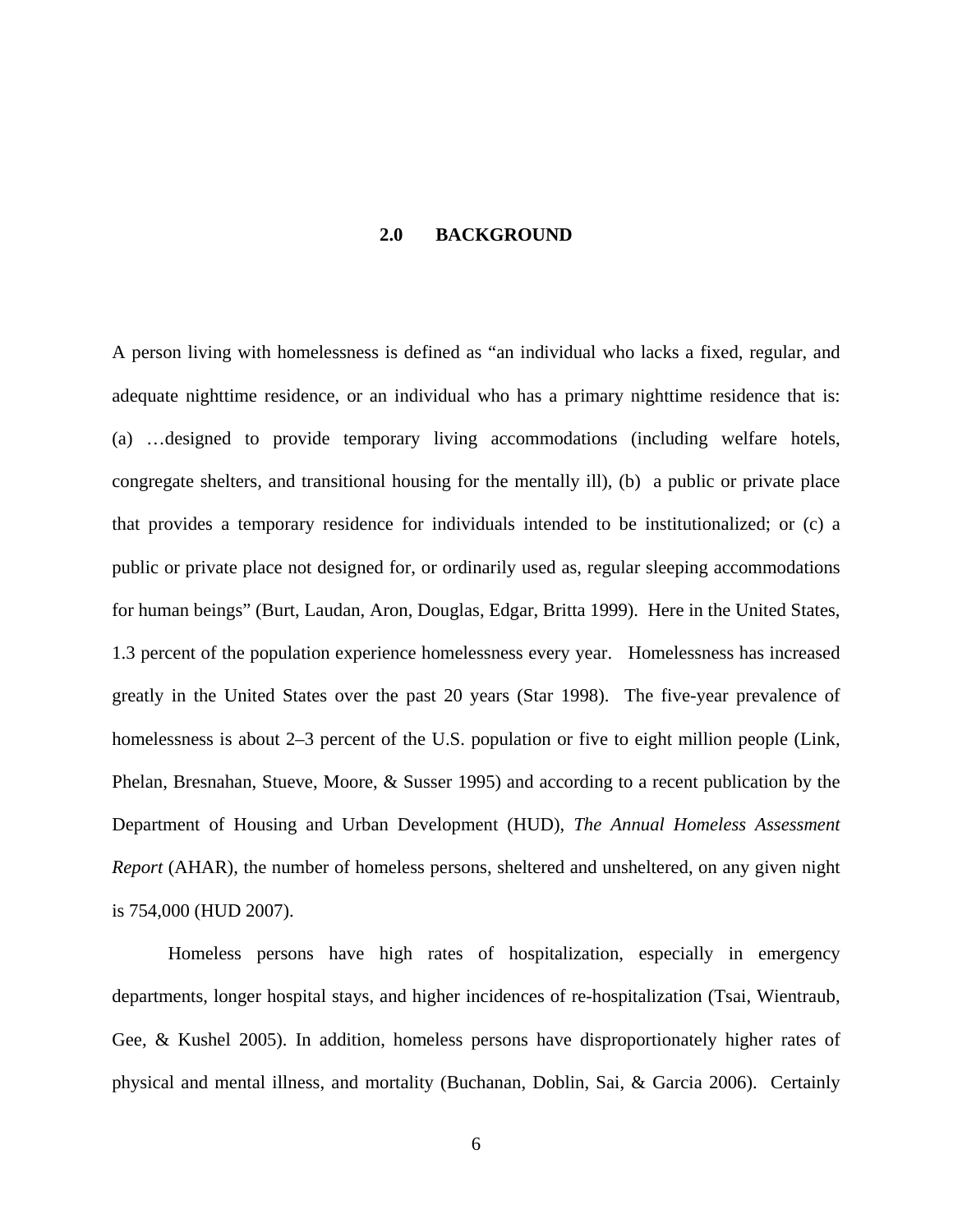hospitals are faced with treating the homeless population, but the question remains as to how hospitals discharge the homeless and to what extent they provide services or appropriate referrals for these individuals once they leave the hospital.

 Hospitals in the U.S. are not required to track, collect information about, or report on homelessness (Tsai et al. 2005). This makes it difficult to assess and evaluate how well hospitals are doing when it comes to providing a continuum of care for the homeless population. Crucial questions (i.e., how many persons are hospitals identifying as homeless? Where are homeless persons going post hospitalization? Are they following up with their treatments? And are they being re-hospitalized?) are difficult to answer because hospitals are not required to collect this type of information. What we do know from the recent AHAR report is that before becoming homeless (i.e., before they are sheltered), 12.4 percent of adults come from public systems and institutional settings (e.g., psychiatric facilities, substance abuse treatment centers, hospitals, jails, and foster care) and at least 2.4 % or  $\sim$  11,280 of them are coming from medical and psychiatric hospitals. With so many people being discharged from hospitals to shelters, it is only fair to ask if hospitals are contributing to the problem of homelessness.

Studying the ability of hospitals to identify homelessness and change in housing status while hospitalized, Tsai et al. (2005) concluded that in order to improve clinical outcomes, develop more effective programs, and better track healthcare outcomes of the homeless, standardized methods for assessing both homelessness and change in housing status must be developed and maintained through routine data collection. It is important that we begin to effectively track the homeless through the healthcare system by screening and data collection, so that hospitals are aware of the housing status of their patients and can provide appropriate discharges plans based on that patient's needs. Otherwise hospitals may be inadvertently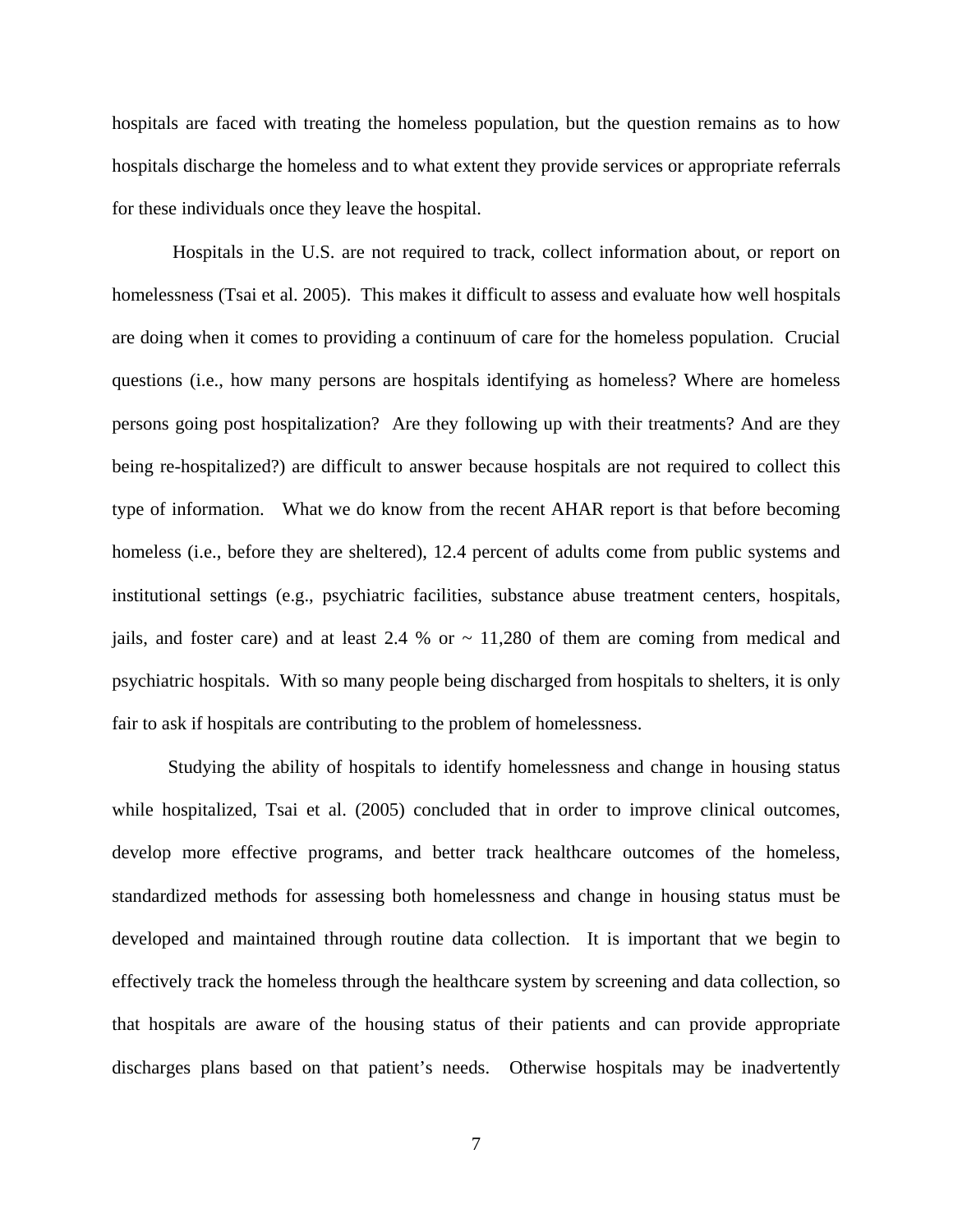contributing to the problem of homelessness by discharging patients to unaccommodating circumstances.

The problem of numerous inappropriate discharges is not a novel problem, there exists in the literature recognition of this problem across the country as well as internationally. The United Kingdom's Office of the Deputy Prime Minister released an information sheet stating that:

…it is crucial that hospital staff take into account patients' accommodation circumstances to ensure that they are not discharged into unsuitable accommodation or homelessness or that they become homeless as a result of their hospital stay (Department of Health 2005).

Furthermore the UK government recommends that hospitals, social services, and homeless providers build and maintain strong links though policy and practice in order to provide appropriate and comprehensive services to the homeless. Recognition that there is a problem and recommendations like the ones aforementioned are essential and represent an important step toward fighting the causes of homelessness (e.g., poor mental and physical health and addiction) by developing policy and programs that foster a continuum of care post-hospitalization.

Several solutions in the form of programs and interventions are already being carried out with some success. Under the major federally funded Health Care for the Homeless Program (HCHP), grantees are obligated to provide primary healthcare, outreach services, case management and other services to the homeless population at no cost. This program has the ability to reduce inappropriate discharges by reducing the number of health issues in the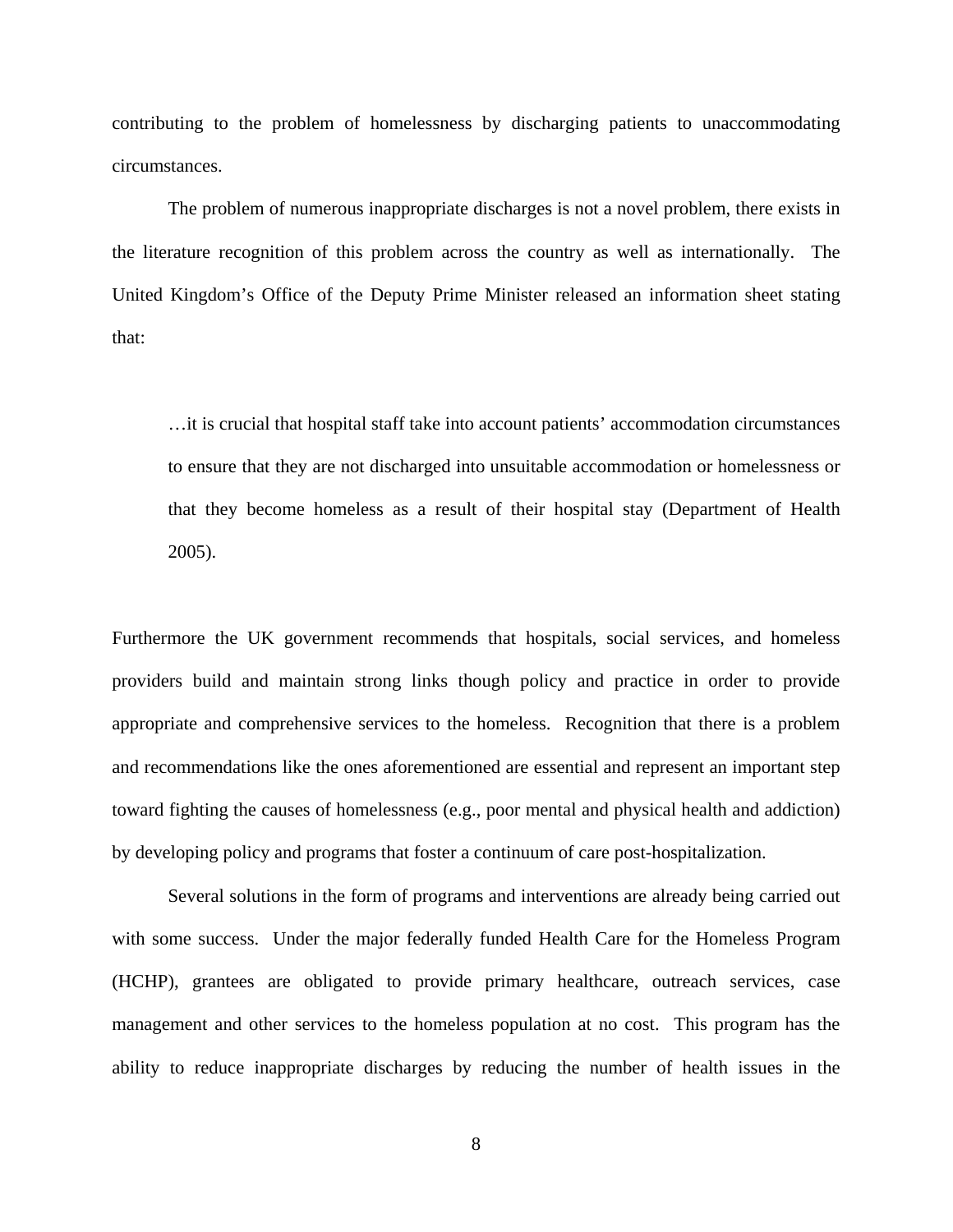population. That is, if homeless persons are able to receive adequate care from the HCHP, then there is less need for hospitals to treat them. If patients are being discharged to shelters where their health needs can be met through a program like HCHP, then the discharge may not be inappropriate. The HCHP has also been shown to reduce the number of inappropriate Emergency Department (ED) visits by approximately 40% in persons who used the HCHP two or more time (Han & Wells 2003). Again, if health services other than presenting at the ED are available to the homeless population, the likelihood that the homeless person will be rehospitalized as a result of being discharged to a shelter will be decreased.

Another program initiated by shelters is helping to eliminate inappropriate discharges by becoming more accommodating to the needs of the homeless who are being discharged from hospitals. Many homeless persons who are chronically alcoholic and have increased health problems seek help through the Emergency Department because of alcohol intoxication, withdrawal, or their complications. A shelter based Management Alcohol Project (MAP) in Ottawa, Canada, delivers health care to the homeless to minimize the consequences of substance abuse. The program is a harm reduction program whereby they give chronically alcoholic persons hourly doses of alcohol. An analysis of seventeen adults over then course of five years (three years before the program started and two years following program initiation) concluded that participants of the project visited the ED nearly half as much per month then they did before they started the program. They also had improved compliance with medical care and health (Podymow Turnbull, Coyle, Yetisir, & Wells 2006).

Inappropriate discharges occur when people fall into a service provision gap; homeless persons are discharged from the hospital and have nowhere to recover or receive appropriate care. Both of the programs aforementioned may reduce inappropriate discharges indirectly by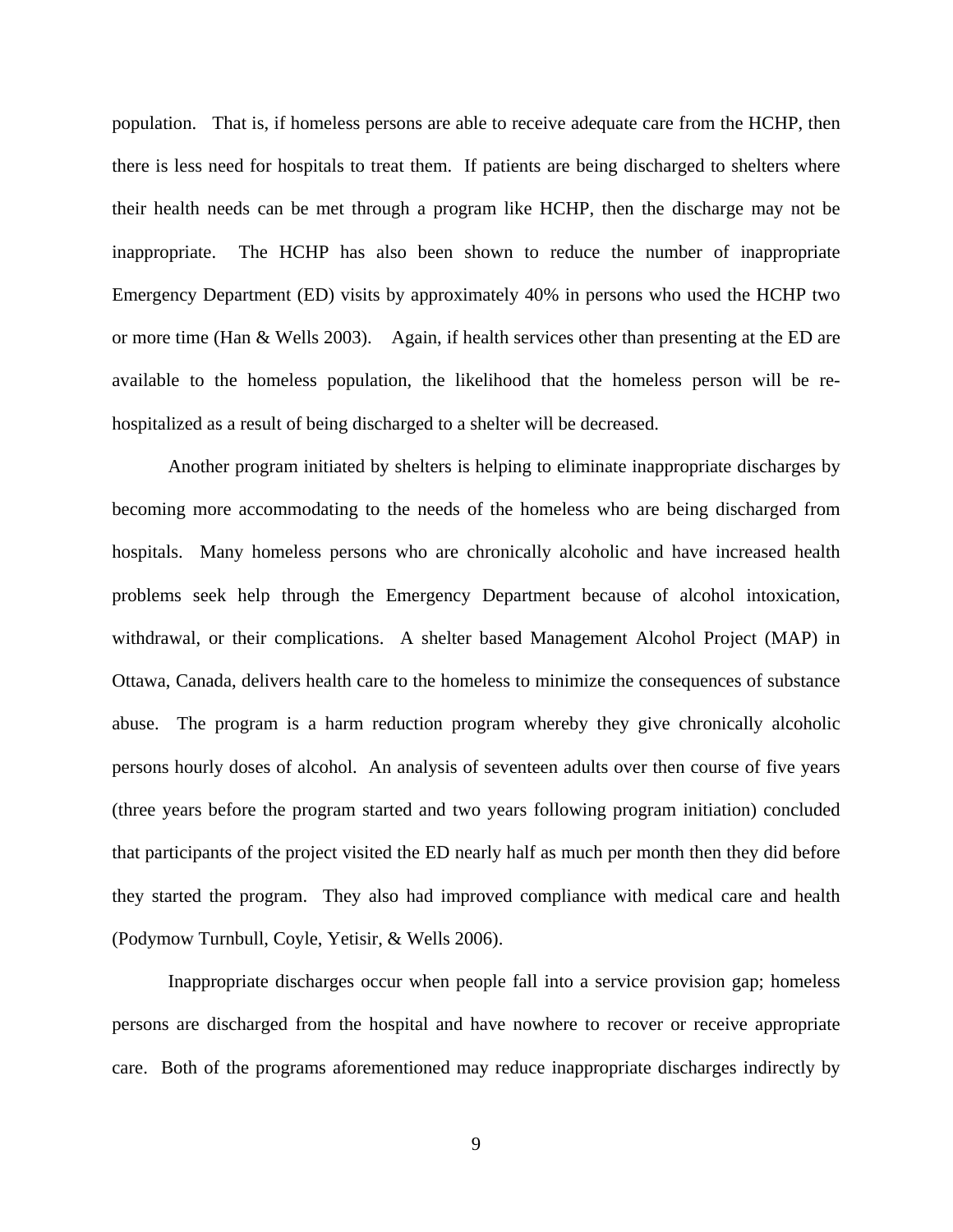helping to close the service gap, but they are not a permanent solution. A more direct approach to reducing inappropriate discharges is to fill the service gap. Respite care provides homeless patients with a place to reside while they recover and stabilize after being in the hospital. Recently the effects of respite care for homeless patients were investigated (Buchanan et al. 2006). They compared homeless persons who were referred to a respite care facility with those who were eligible but could not be admitted because there were no beds available. Those who received respite care after hospitalization showed a reduction in future hospitalizations. Providing hospitals with a viable and appropriate option like respite care is likely to reduce inappropriate discharges to the street, soup kitchens, and emergency shelters.

Tracking homeless persons through the healthcare system remains one of the toughest challenges to developing programs and practices that can prevent inappropriate discharges by providing adequate care. In discussing how to improve the HCHP, Han & Wells (2003) write "…if housing status information in ED records did become available, the HCHP and other programs serving the homeless could work with ED staff on improving access and quality of care for homeless people" (p. 535). The problem is that homelessness is difficult to detect and if hospitals are not screening for homelessness then what may seem like an appropriate discharge may really be inappropriate because once the person leaves the hospital that person may have no support system, no shelter, and no place to recover. The opportunity to help these individuals really comes down to being able to understand the magnitude and scope of the problem. That is, how often are people being discharged either directly or indirectly to shelters and other unaccommodating situations; where is it happening? Are the programs already developed working? These questions would be much easier to answer if we were collecting data that tracks the homeless through the healthcare system.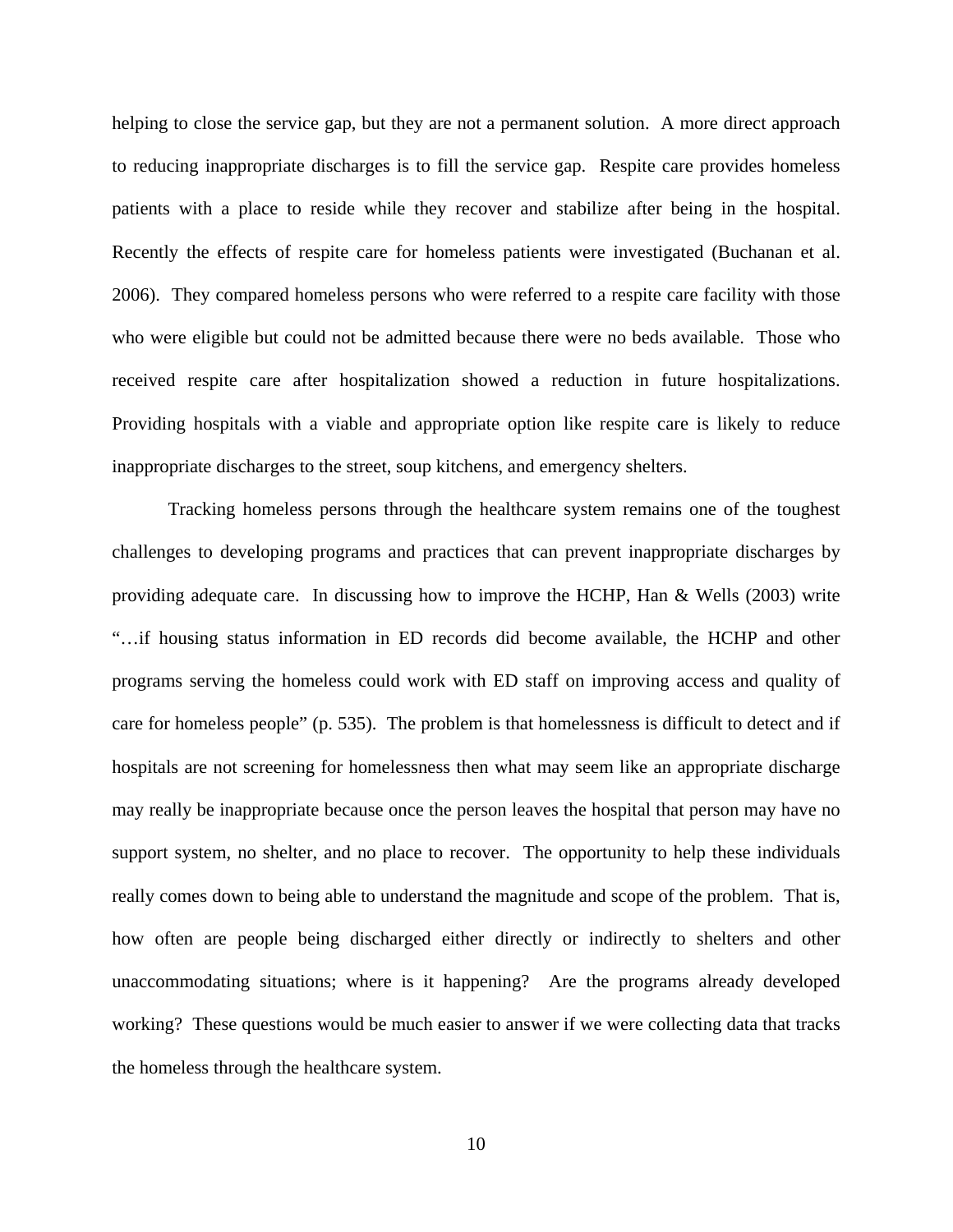The homeless population is difficult to reach and when they present themselves at hospitals for care, it is an opportunity to assist and provide for them. Without proper policies that require adequate screening and follow-up care for the homeless, an opportunity may be wasted to provide the homeless with the services and care that could eventually bring them out of their unfortunate circumstances. It is important that not only hospitals but also shelter and other homeless providers develop policies and practices that prevent inappropriate discharges and track the homeless. If the tasks of proper screening, care, and follow-up provisions can be shared amongst hospitals, shelters, homeless providers, and policy makers the likelihood of comprehensive and practical solutions to the problem of inappropriate discharges increases. The ultimate goal is to develop solutions that ensure that homeless persons receive appropriate follow-up care that will improve their overall health and reduce the number of re-hospitalizations due to inappropriate discharges.

The problem of inappropriate discharges likely transcends individuals and organizations; the problem likely resides at the level of our healthcare system. The American health care system is complex with many levels and elements interacting all the time, and it is important that we understand what the elements of the system are and how they interact. Complex adaptive systems (CAS) theory purports that when studying elements of a system, the interconnections and interdependency of each element with all other elements should be considered and analyzed. Some of the elements that are of concern when thinking about inappropriate discharges are homeless persons themselves and their health; shelters that receive these patients; the hospitals and their staff that discharge the patient to the shelter, the policies that hospitals and shelters use when screening, discharging, or accepting patients, the community; and the political environment in which discharging is occurring.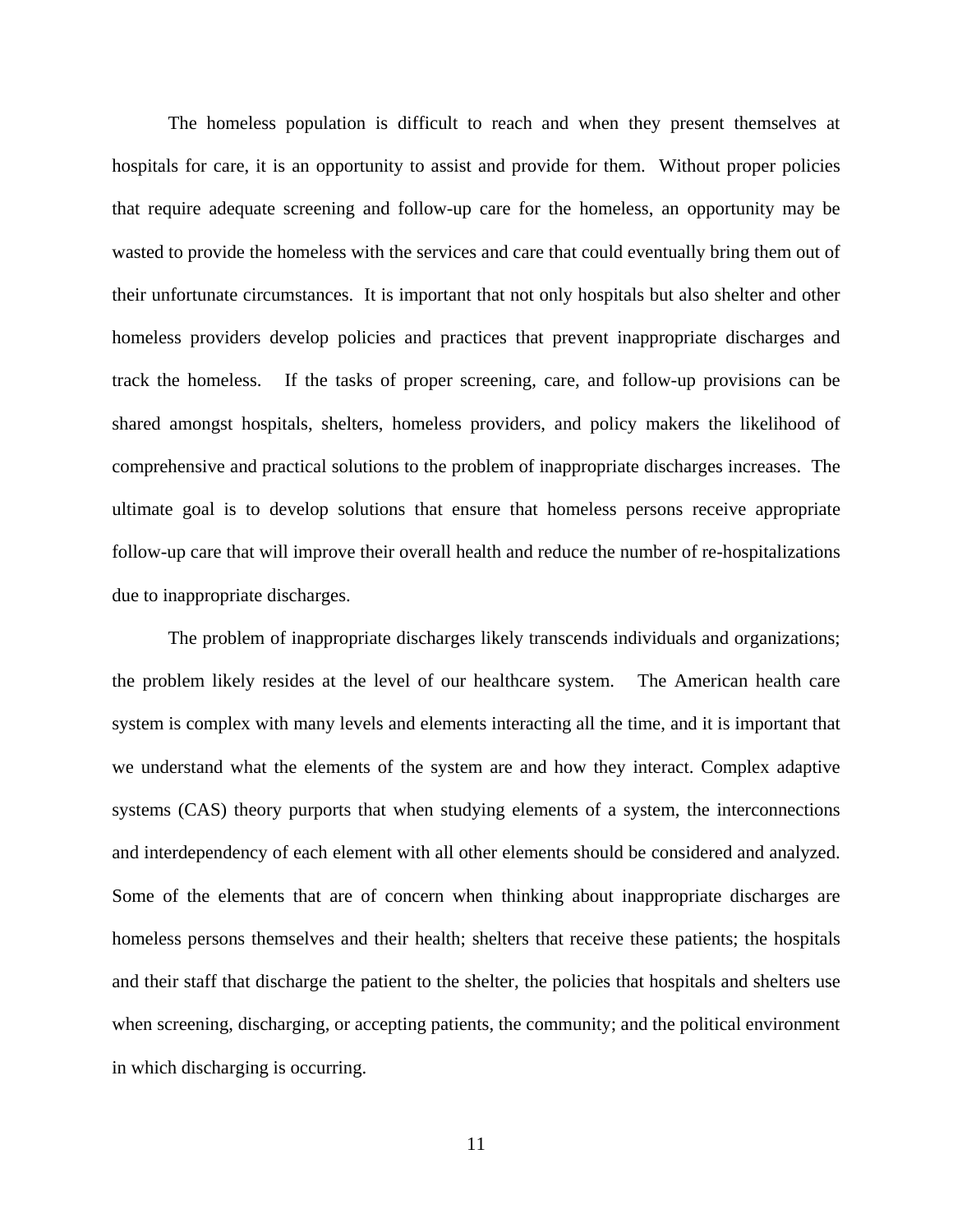At the level of the individual homeless persons, we are concerned that they may not have access to appropriate care after they are discharged to shelter facilities or that they may not be following treatment plans post-hospitalization. At the level of the shelter, there may not be in place policies or procedures to accept or decline homeless patients from the hospital, or shelters may not have enough resources to care for homeless individuals. At the level of the hospital, social workers may not have the resources or screening protocols to identify homelessness or they may lack awareness of community services that could aid in appropriately discharging homeless persons. At the community level there may be stigma regarding homelessness or a lack of responsibility to the plight of the homeless. At the governmental level, funding and policies may not be directed toward solving the problems of homelessness. All levels are in constant interaction with one another, and the system is never static. These elements interact with one another to produce extremely complex situations. If they are not at least considered, it will be extremely difficult, if not impossible, for solutions and interventions to be designed in a way that will result in effective and predictable outcomes. Rather than designing an intervention that adds to the complexity of the system (i.e., adding additional safeguards or additional policies), it may be more beneficial to evaluate the current system and then strengthen the interactions between the most critical elements.

The purpose of this study is to learn about the behaviors of individuals and policy makers in the hospitals, shelters, and communities that cause or prevent inappropriate discharges of homeless persons. Ideally the information gathered in this study would be used to formulate new strategies for caring and providing for the homeless population. In order to develop new strategies it is important that we understand how the elements of the system interact and behave with one another. The socio-ecological perspective guides this assessment because not only do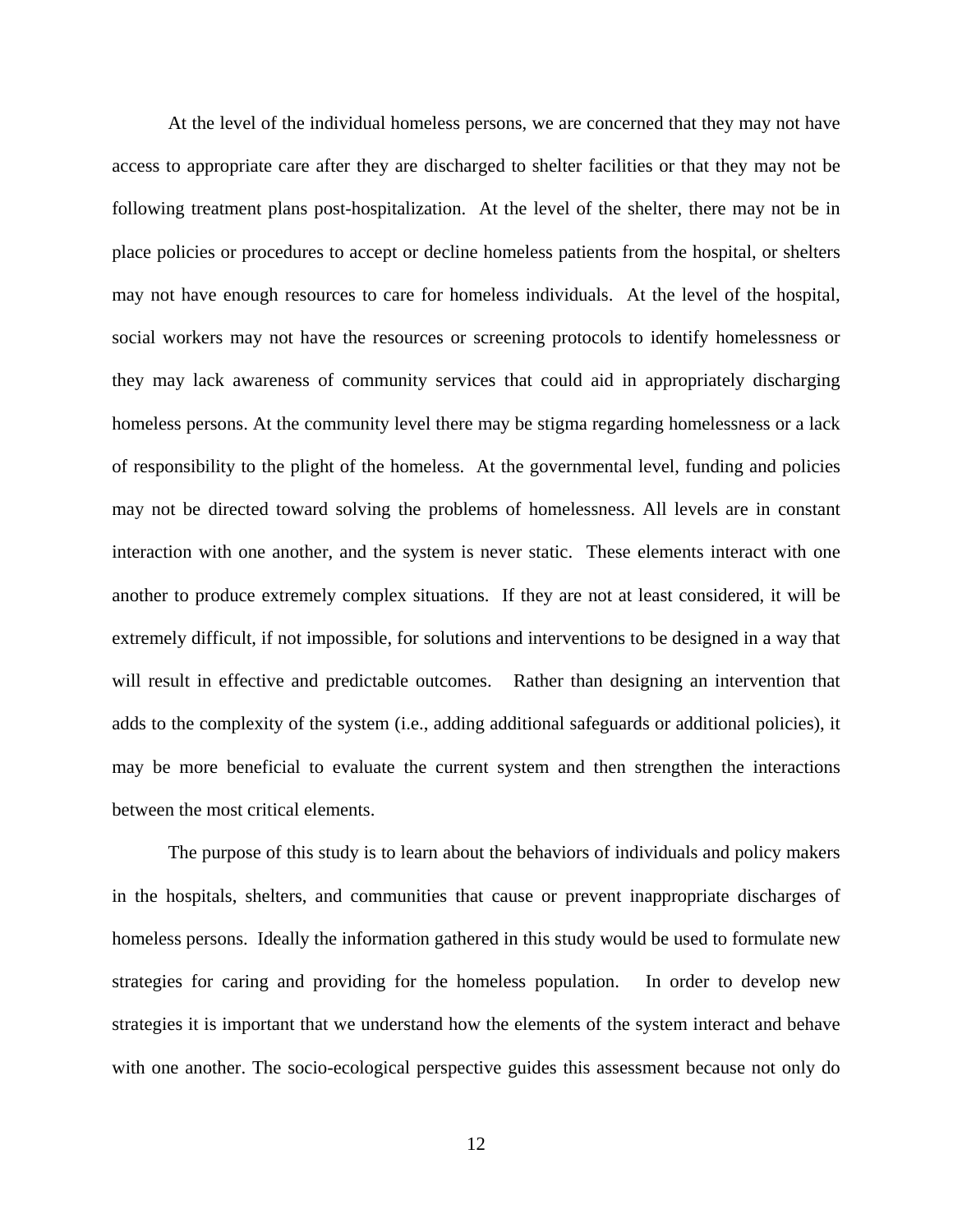we what to learn about the behaviors, motivations, and attitudes of those involved in the inappropriate discharging, but we also what to look at the system that houses this problem and identify elements and interactions that either lead to an increase or decrease in inappropriate discharges. As Mcleroy, Bibeau, Steckler, & Glanz state, the socio-ecological perspective:

"…holds that the potential to change behavior is considered within the social and cultural context in which it occurs. Interventions that are informed by this perspective are directed mainly at social factors, such as community norms and the structure of community services including their comprehensiveness, coordination, and linkages, in addition to individual motivations and attitudes (1988).

By identifying these social factors, we can focus our energy on improving the system by developing solutions and interventions that discourage those elements that contribute to inappropriate discharging and promote those elements that help prevent them. In this way we change the system so that those working in it can appropriately discharge people without difficulty. The intention of this research is not to find blame or assign responsibility; the intention is to find real and practical solutions to the problem of inappropriate discharging.

13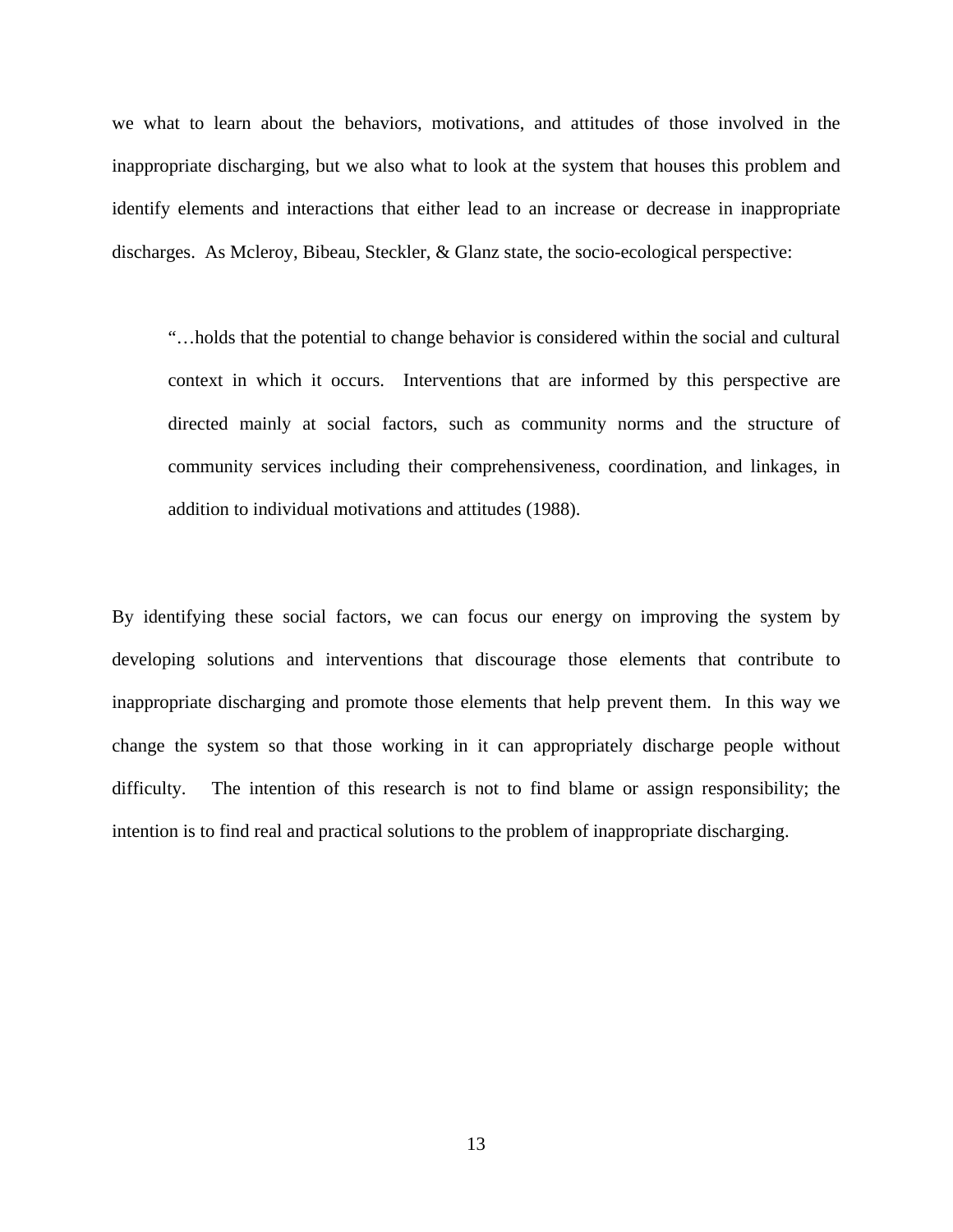### **3.0 METHODS**

### **3.1 THE INTERVIEW SCHEDULE**

<span id="page-23-0"></span>The development of the interview schedule took place of the course of several months and involved informant interviews, question design, and instrument piloting.

# **3.1.1 Informant interviews**

Interviews were conducted to develop questions that would be included in the interview schedule administered to shelter staff. Members of the Health Resource and Delivery Committee, who had knowledge of the shelter community, were solicited and volunteers were interviewed regarding the issue of hospitals discharging patients to shelters. The purpose of these interviews was to gather information regarding the topic of inappropriate discharges from members of the homeless provider community. The interviewees were asked to:

- talk about the issues they thought were most relevant regarding inappropriate discharges
- provide details about the structure and organization of the shelter community
- develop and review questions suitable for shelter staff and administrators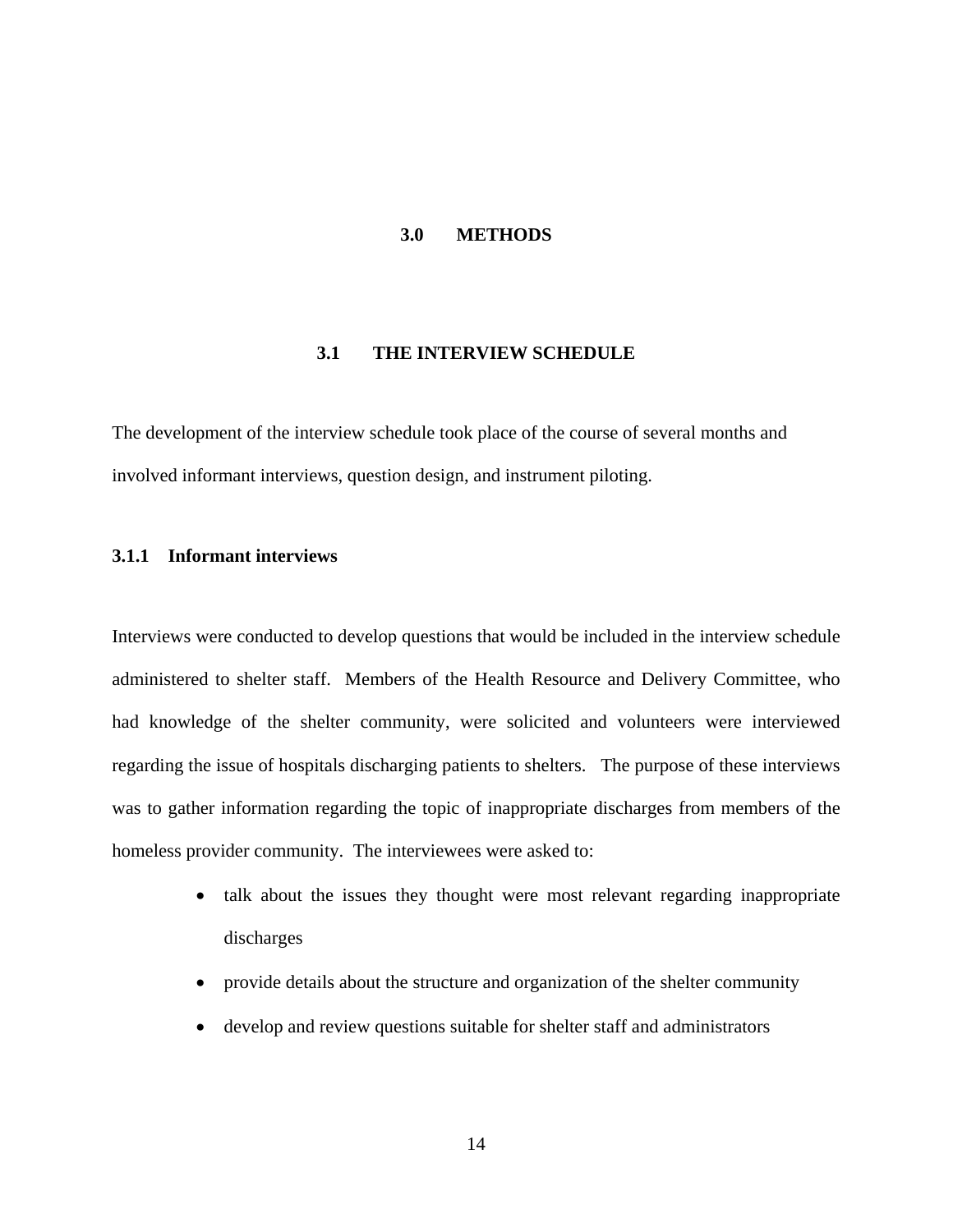Interviewees were also asked to identify other key informants, i.e., individuals with knowledge about the structure and functions of the emergency shelters in Allegheny County, who could be interviewed to gain additional perspectives on the issue. In total four of these interviews were carried out. The information obtained from the informant interviews was utilized in the following ways:

- To select appropriate participants (e.g., shelter intake staff, shelter medical staff, shelter administrators, and/or shelter volunteers)
- To determine the likely socioeconomic status (i.e., education level and age) of the shelter staff so that the interview schedule could be designed accordingly
- To construct relevant and appropriate questions to be included on the interview schedule

 Key informants recommended that shelter intake staff and shelter administrators be the participants in the study because they are the persons most likely to have knowledge regarding intake policy and practices. Intake staff members were also chosen because they are often the staff members who have direct contact with the hospitals who are discharging a patient to their shelter. Key informants recommended that we use a  $10<sup>th</sup>$  grade reading level or lower when developing the interview schedule given that most shelter staff did not have post secondary education.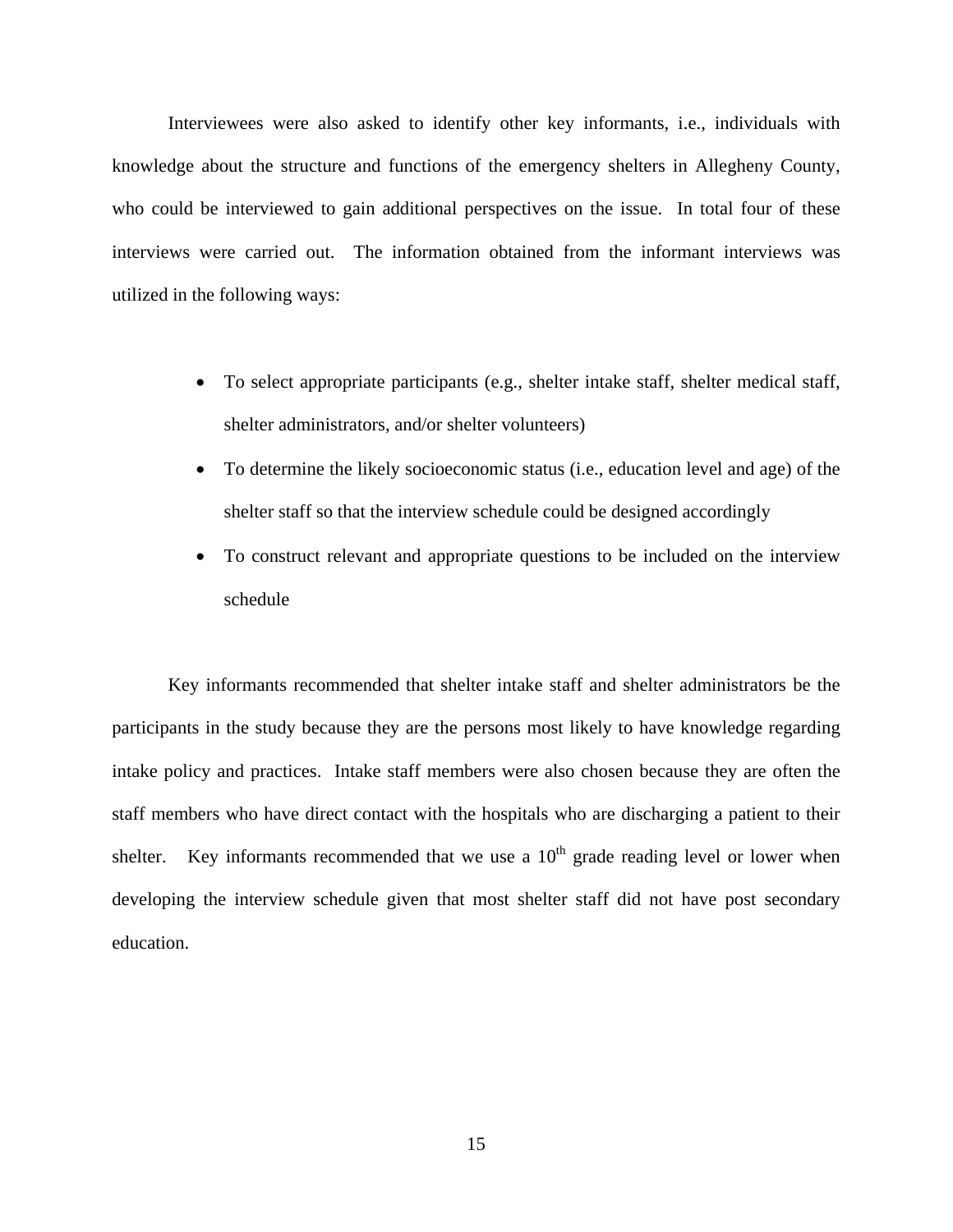### <span id="page-25-0"></span>**3.1.2 Question development**

Once the informant interviews were concluded and the information was compiled and organized, the interview schedule was constructed using the questions that key informants and the HRDC members had proposed or approved. The questions developed fell into four main domains, each domain corresponding to one of the overarching research questions. Questions regarding general shelter characteristics were also included so that we could compare information across shelters when applicable. The information in Table 1 corresponds to the questions on the final interview schedule (Appendix A). It defines each of the question domains, the scope of questions contained in each domain, and the overarching question that each domain targets.

 The final instrument used to assess the shelter community was a semi-structured interview schedule. The interview was designed to be administered face-to-face. It consisted of open and closed- ended questions and it took approximately 30 to 45 minutes to administer.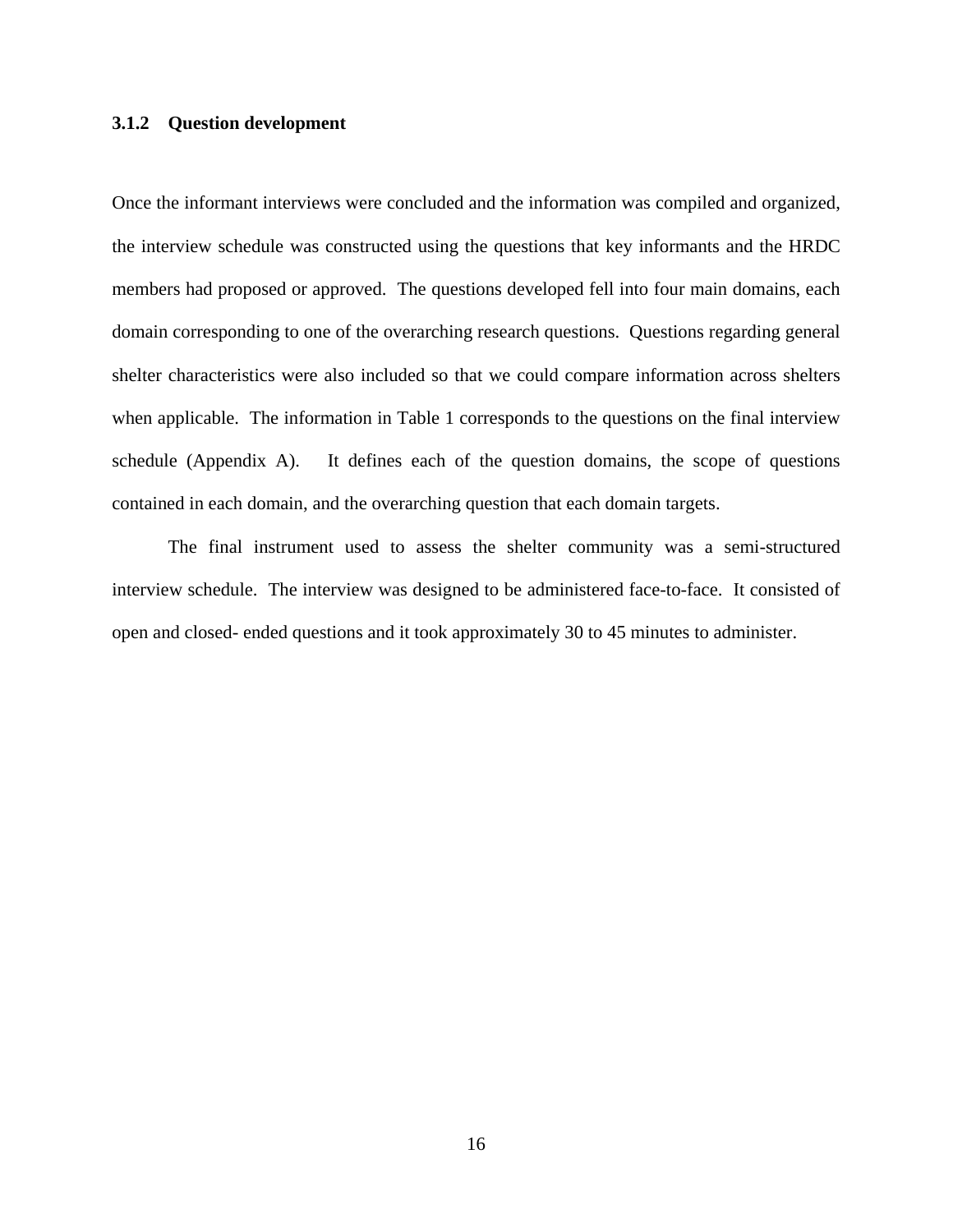<span id="page-26-0"></span>

| <b>Domain</b>                                                   | Scope of questions contained in<br>domain                                                                                                                                                                                                    | <b>Overarching research</b><br>question                                                                         |  |
|-----------------------------------------------------------------|----------------------------------------------------------------------------------------------------------------------------------------------------------------------------------------------------------------------------------------------|-----------------------------------------------------------------------------------------------------------------|--|
| <b>Shelter characteristics</b>                                  | Question aimed at the general<br>characteristic of the shelter<br>(including size, number of clients,<br>staff, $etc$ )                                                                                                                      | Shelter characteristics will be<br>used to look at data across<br>shelters.                                     |  |
| <b>Magnitude and scope</b>                                      | Questions aimed at quantifying<br>number of direct and indirect<br>hospital discharges from hospitals<br>to shelters and determining what<br>effect this has on shelters.                                                                    | What is the magnitude and<br>scope of this potential<br>problem?                                                |  |
| Policies, practices,<br>protocols                               | Questions aimed at determining if<br>hospitals are collecting data<br>regarding hospitals discharges.<br>Questions aimed at determining if<br>shelters are using protocols or<br>policy to guide the intake of<br>discharges from hospitals. | Do Emergency Homeless<br>Shelters (EHS) have policies<br>or practices for the intake of<br>hospital discharges? |  |
| <b>Capacity of shelters to</b><br>manage hospital<br>discharges | Questions aimed at determining if<br>shelters have professional staff and<br>the necessary equipment to provide<br>health and mental health care                                                                                             | Are EHS able to manage<br>physically and mentally<br>compromised homeless<br>persons?                           |  |
| <b>Attitudes and opinions</b>                                   | Questions aimed at assessing<br>shelter staff attitudes and opinions<br>regarding the issue. That is<br>questions about the appropriateness<br>of discharges, possible solutions,<br>and the severity of the problem                         | What is shelter staffs<br>opinions and attitudes<br>regarding hospitals<br>discharging to their facility?       |  |

# **Table 1: Question Domains and Corresponding Research Questions**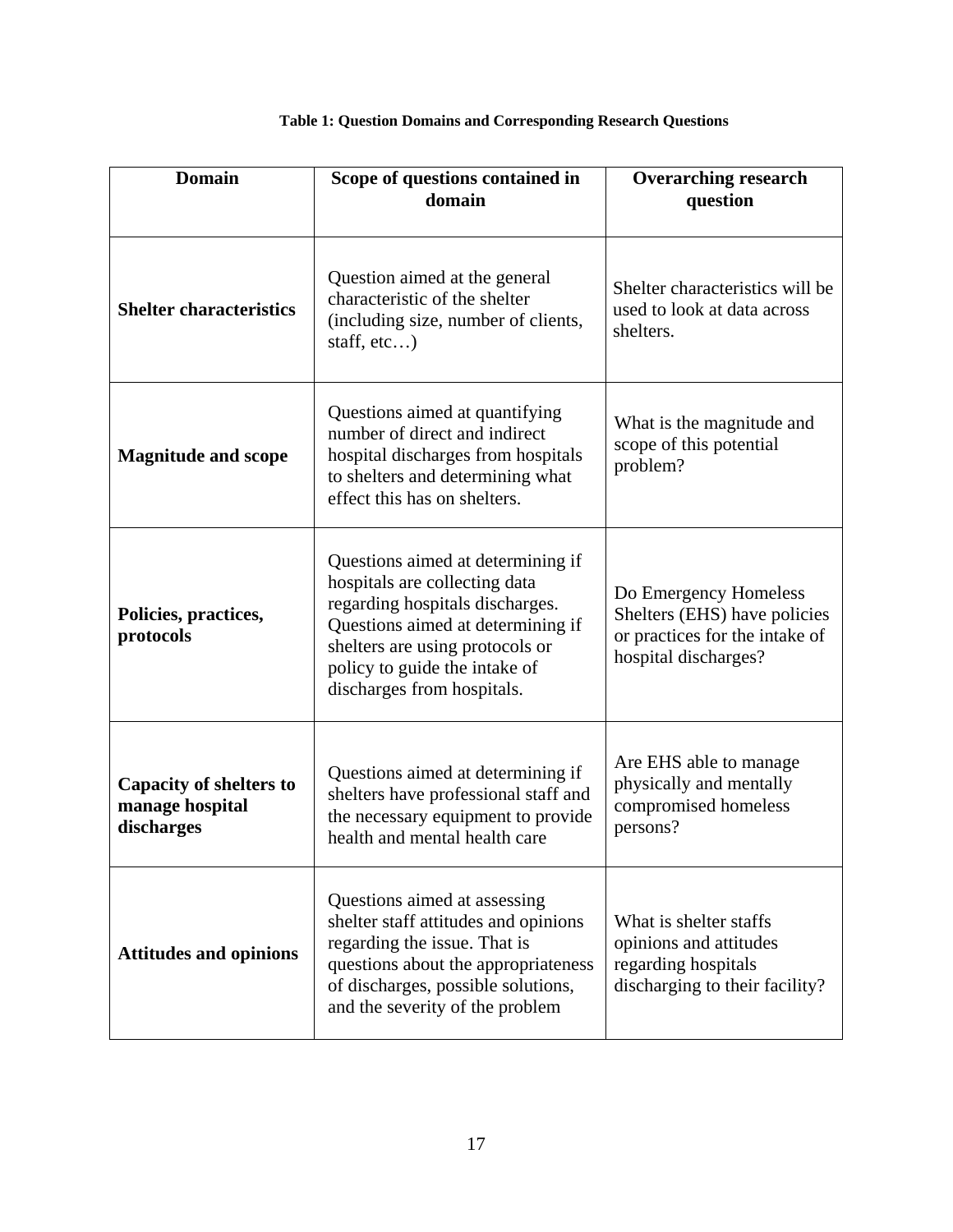### <span id="page-27-0"></span>**3.1.3 Piloting**

To refine the interview schedule and to determine the most logical flow and order of questions, the interview schedule was reviewed by HRDC members and faculty at the University of Pittsburgh's Graduate School of Public Health. This resulted in several changes to the content of the questions as well as to the response options. Following these changes mock interviews were carried out with colleagues. The interview was also piloted with two shelter administrators who were excluded from the participants to be included in the actual research. Following the interviews, the interviewer asked the interviewee for feedback regarding the questions, the interview structure, and the flow of the interview schedule. Feedback was reviewed and modifications were made when appropriate.

### **3.2 PARTICIPANTS**

Following approval by the University of Pittsburgh's IRB, initial contact with the shelter community was made through a mailed letter explaining the HRDC mission and the purpose of the survey (Appendix B). The letter explained the purpose of the study and contained authorization forms allowing the researchers to contact shelter staff. Once authorization forms were signed and received by the researcher, shelter administrators were contacted by phone. During this phone call potential participants were informed about the study, its aims, and their rights as participants. At this time, verbal consent was obtained from those interested, and an interview was scheduled.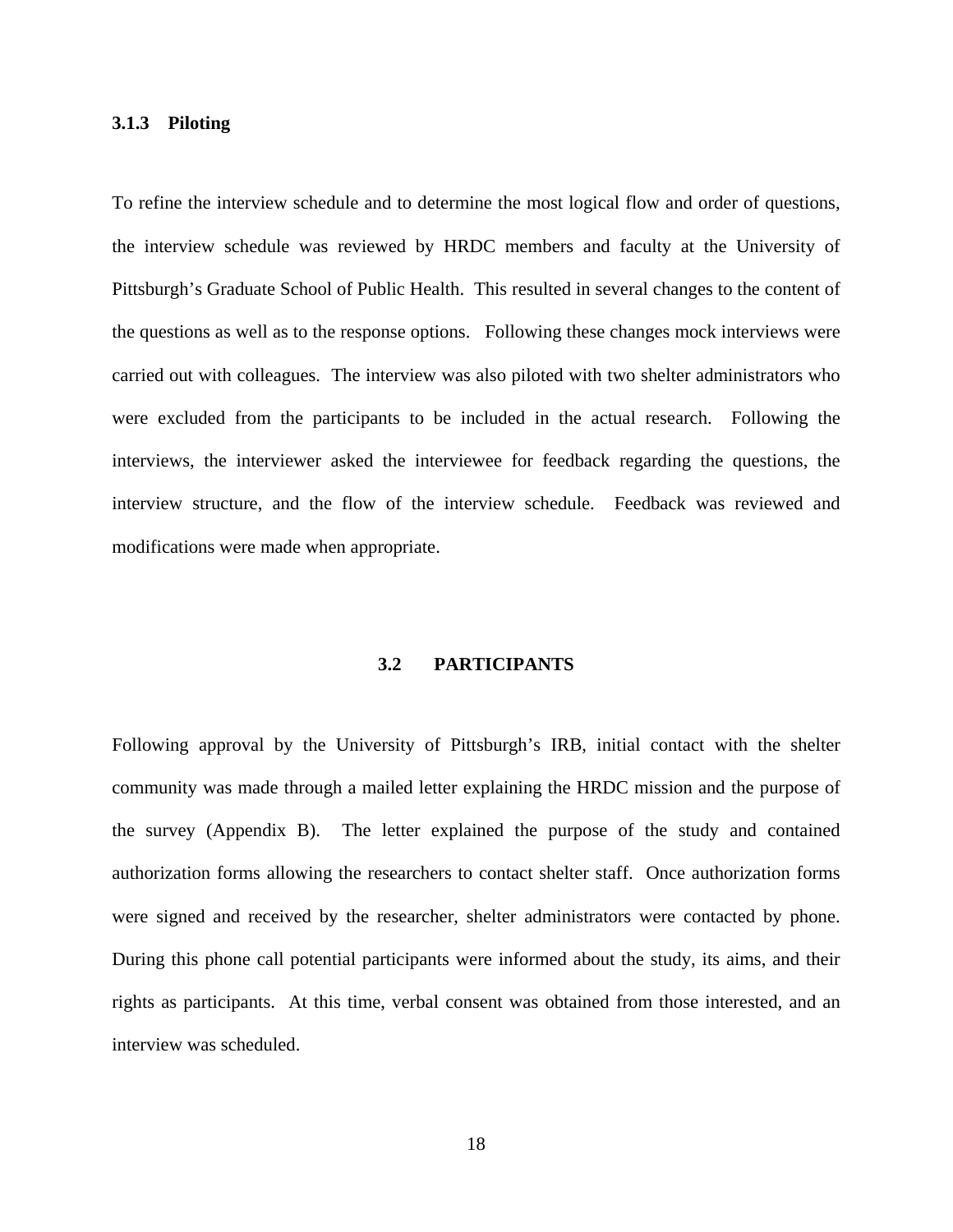<span id="page-28-0"></span> All 16 Emergency Homeless Shelters (EHS) in Allegheny Co, PA were contacted. Both shelter staff and administrators were asked to participate. The goal was to enroll 32 participants, one shelter administrator and one intake staff from each of the 16 shelters. Shelter staff members were defined as "ones who have knowledge of shelter policies and protocols relevant to intake and discharge and who have daily face-to-face contact with the homeless population." Shelter administrators were defined as "ones who have knowledge of shelter policies and protocols relevant to intake and discharge, have daily face-to-face contact with the homeless population, and who are responsible for management of the day-to-day shelter activities and shelter staff."

### **3.3 ADMINISTERING THE INTERVIEW**

Interviews took place at the participant's respective shelter or office. Interviews were conducted face-to-face and were audio-recorded unless the participant objected. The interview took approximately 30-45 minutes to complete, but varied considerably based on the depth and breadth of the respondent's answers. Interviewers followed the interview schedule, but departed from, changed, or omitted questions based on the interviewee's style of response and his/her knowledge about the issue.

 The integrity and validity of data were maintained by calling the participants who were interviewed and presenting their responses back to them in summarized manner. If the information was captured or interpreted incorrectly, respondents had the opportunity to recant or change their responses.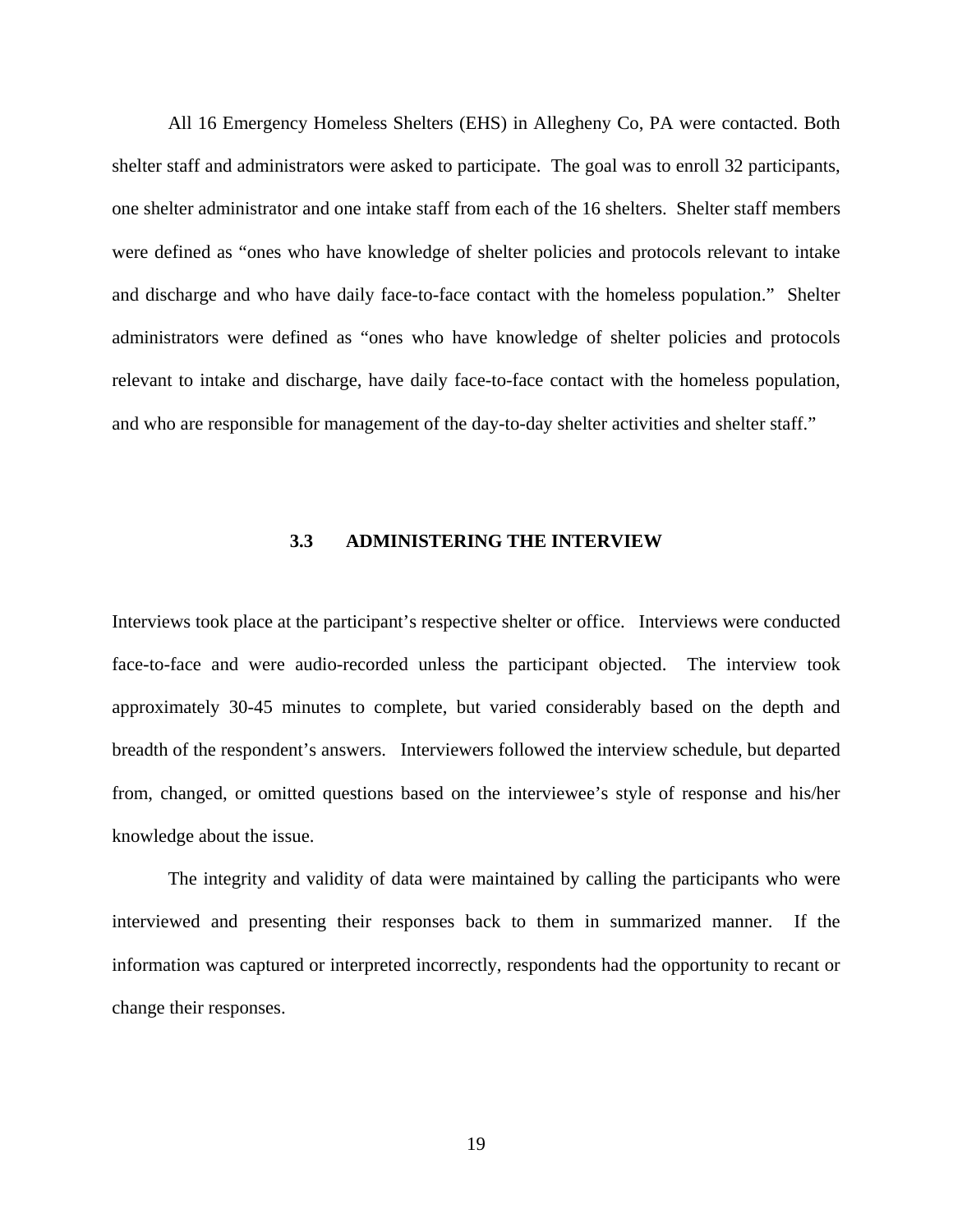### **3.4 ANALYSIS**

<span id="page-29-0"></span>All tape recordings of the interviews were transcribed for analysis. For open-ended questions responses were coded based on content. Open coding was first completed on all 21 transcripts, followed by axial coding. All coding was conducted by the two interviewers who collected the information; any coding discrepancies were discussed by the two interviewers until consensus was reached. Once coding discrepancies were resolved and consensus was reached, themes were extracted.

 For closed-ended questions and quantitative information, data were entered into a spreadsheet and were analyzed to produce frequencies and descriptive statistics. We calculated percentages of responses for categorical data and examined means and standard deviations for discrete data.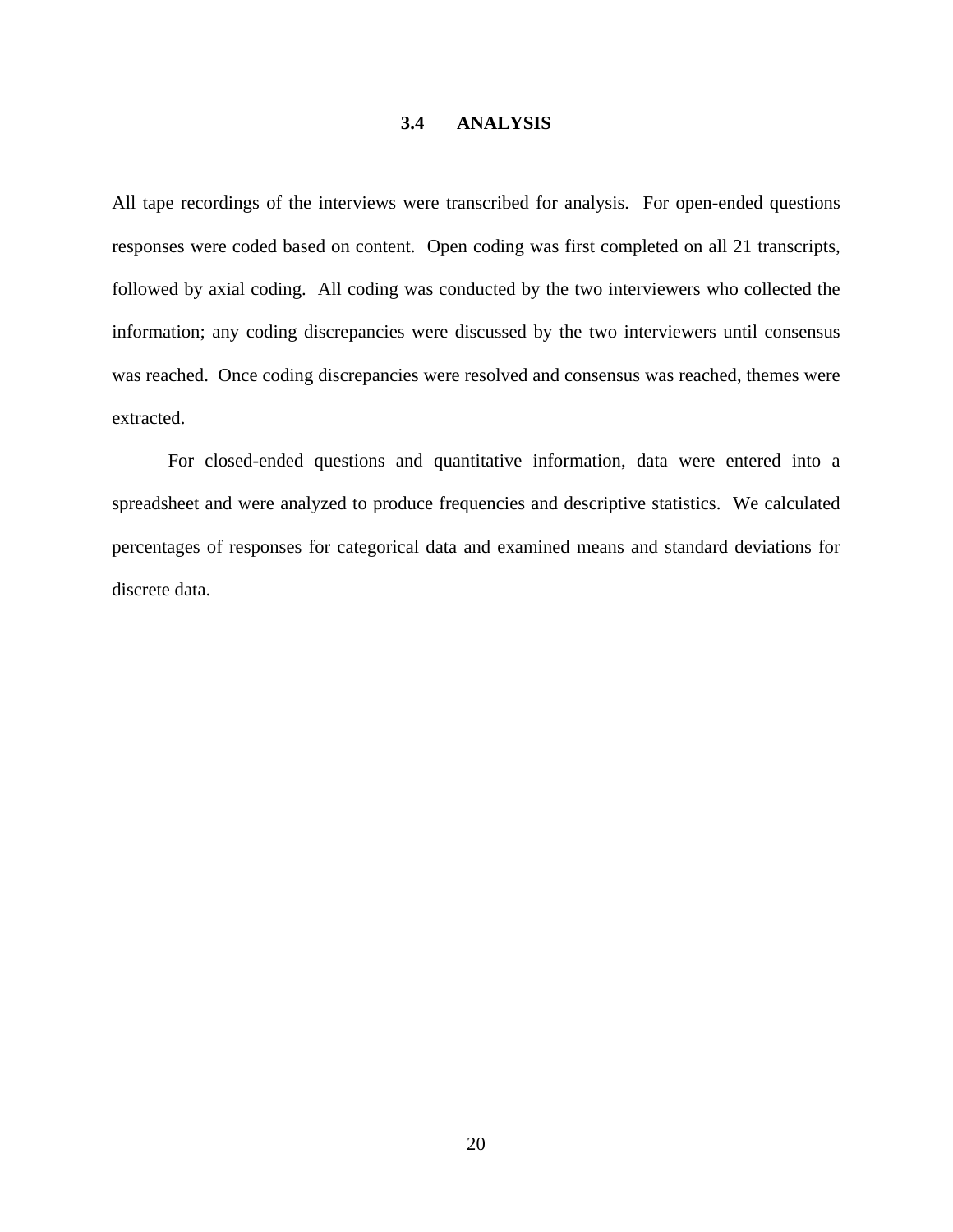#### **4.0 RESULTS**

<span id="page-30-0"></span>Direct quotes are referenced in the text using the participant's position at the shelter i.e., shelter administrator or shelter staff.

# **4.1 SAMPLE CHARACTERISTICS**

Twelve of the 16 emergency homeless shelters in Allegheny County participated. The remaining four shelters failed to return the authorization form that would have allowed research staff to contact them and their staff. The shelters that participated included both urban and suburban shelters and both traditional (i.e., non-restrictive, walk-in shelters) and non-traditional shelters (abuse shelters, women's shelters, and family shelters). Eight traditional shelters and four non-traditional shelters participated. A total of 22 shelter staff and administrators from the 12 shelters participated in the study. Of the 22 participants, 13 of them were shelter administrators and 9 were intake staff. In total 21 interviews were conducted. Two administrators from one shelter chose to be interviewed at the same time; otherwise all interviews were conducted separately with one staff or administrator.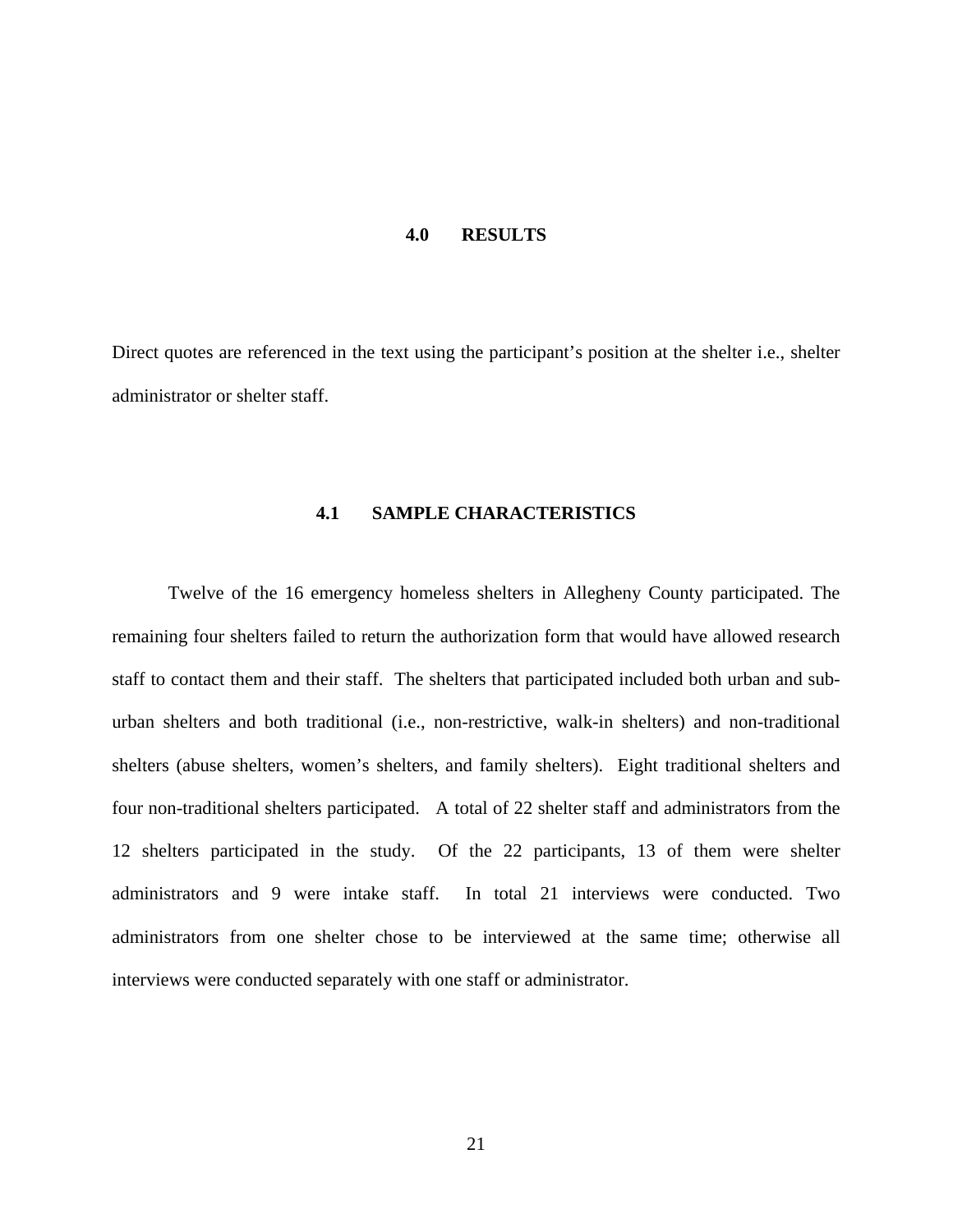<span id="page-31-0"></span> Research staff attempted to re-contact all 22 participants for follow-up interviews; 13 were available and participated. Of the remaining eight, two were no longer employed at the shelter at the time of follow-up and six did not respond to multiple phone calls and phone messages.

### **4.2 MAGNITUDE AND SCOPE**

At 11 of 12 shelters participating (91%), staff or administrators reported having had received a discharge from a hospital in the past 12 months. On average the number of hospital discharges received per shelter was 34.4 (Std. Dev. 37.3) and the reported percent of inappropriate discharges received by shelters from hospitals ranged from 0% to 50% (Mean = 23.6, Std. Dev. 20.6). Based on the total reported number of discharges received and the reported percent that was considered inappropriate, the approximate number of inappropriate discharged received per shelter was calculated and ranged from 0 to  $37.5$  (Mean =  $23.6$ , Std. Dev. 20.6). The total number of inappropriate discharges from hospitals to shelters in a 12-month span was 91.4 (see Table 2).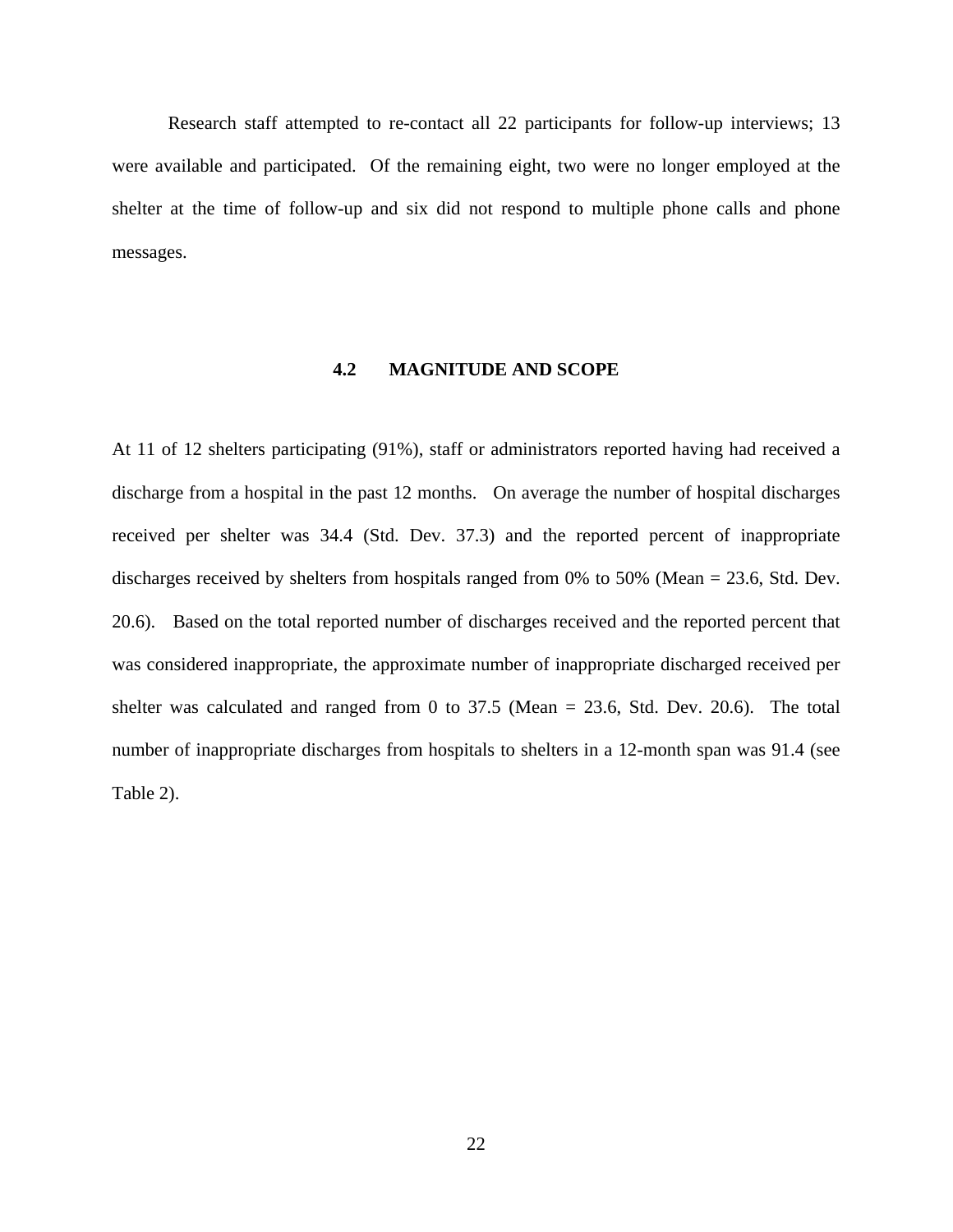<span id="page-32-0"></span>

| <b>Shelter ID#</b>   | Total # of D/C<br>received | Total # of<br>Inappropriate D/C | % Reported as<br>inappropriate |
|----------------------|----------------------------|---------------------------------|--------------------------------|
| Shelter 1            | 10                         | $\overline{2}$                  | 20%                            |
| Shelter <sub>2</sub> | $\boldsymbol{0}$           | $\boldsymbol{0}$                | 0%                             |
| Shelter 5            | 9                          | 4.5                             | 50%                            |
| Shelter <sub>7</sub> | 54                         | 27                              | 50%                            |
| Shelter 8            | 52                         | 9.1                             | $*17.5\%$ (15-20%)             |
| Shelter 9            | 100                        | $\mathbf{1}$                    | 1%                             |
| Shelter 10           | $\overline{7}$             | .7                              | 10%                            |
| Shelter 11           | 88                         | 4.4                             | 5%                             |
| Shelter 12           | $\overline{2}$             | n/a                             | "unsure"                       |
| Shelter 14           | $\overline{2}$             | $\overline{0}$                  | 0%                             |
| Shelter 15           | 75                         | 37.5                            | 50%                            |
| Shelter 16           | 16                         | 5.2                             | *32.5% (30-35%)                |
| <b>Total</b>         | 415                        | $*91.4$                         | 22%                            |

**Table 2: Inappropriate Discharges Reported by Shelter Administrators** 

 $* =$  Approximated

 When participants were asked if they had received patients from hospitals that needed "extensive medical care" nine of 12 shelters (75%) had staff or administrators report receiving at least one patient in the past 12 months who needed extensive medical care. Examples included:

- A patient who needed extensive wound care after stabbing
- A patient with severe burns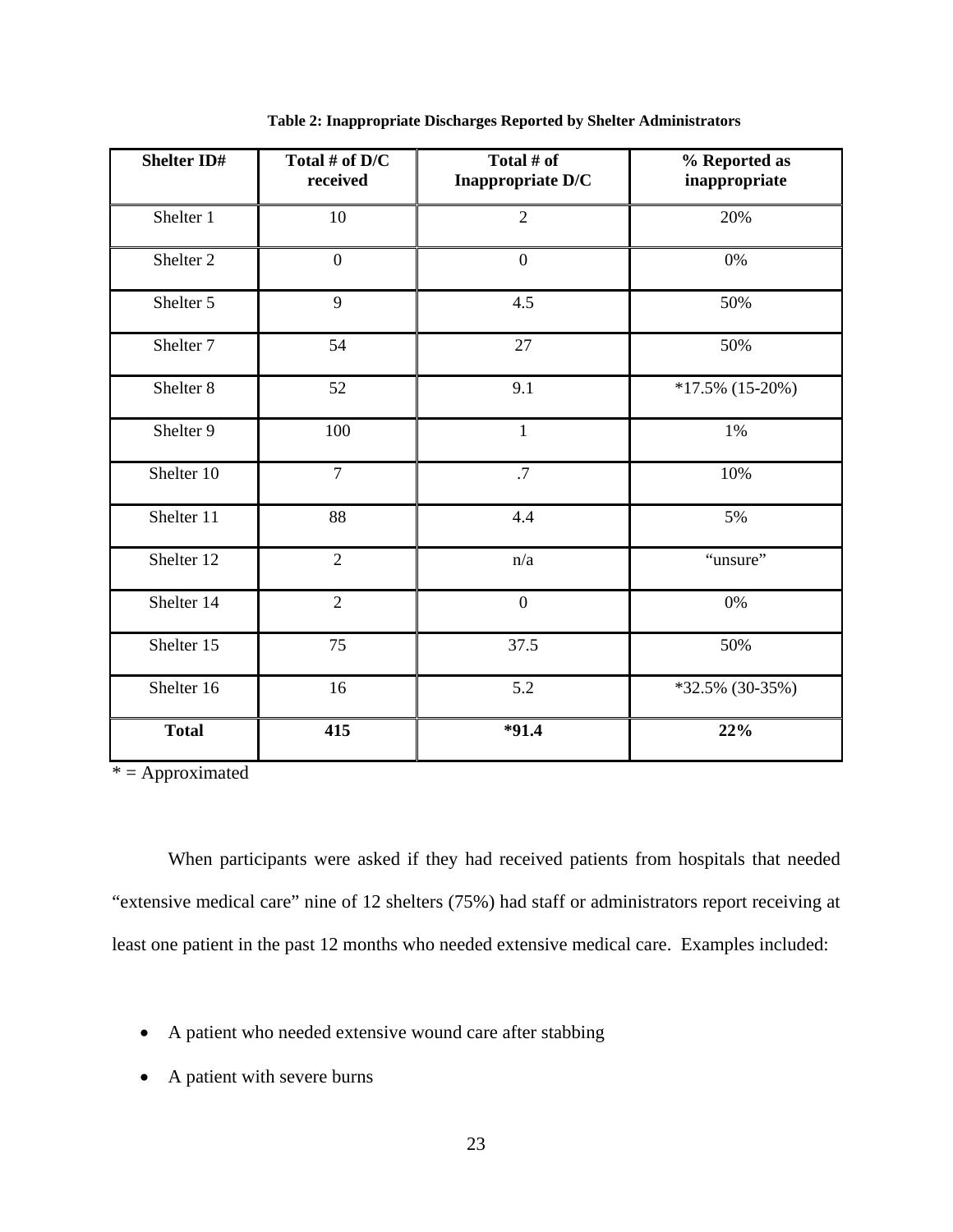- <span id="page-33-0"></span>• A patient in the middle of detoxification from illegal substances
- A blind woman needing nursing care and assistance with activities of daily living

 At 7 of the 12 shelters participating, staff or administrators reported having had patients discharged to their shelter from a hospital who were given complex medication instructions or no medication at all. One Example is that of a one-year-old baby who needed breathing treatments for asthma; the mother was unclear and unsure how to administer the treatments. Staff needed to assist her, but did not have the expertise or knowledge. Another is:

*…people who are on psych meds [that] don't even receive them at all. There is a period of time when they are coming from the hospitals where they haven't received their medications at all.* (Shelter Staff)

### **4.3 POLICIES, PROTOCOLS, AND PRACTICES**

Nine of 12 shelters (75%) had staff or administrators report that they had some type of hospital discharge intake policy or protocol; however, no shelter had any policies with hospitals or other shelters regarding the intake of patients. The nine shelters which had staff or administrators that reported having policies and practices also stated that their policies were informal and internal, meaning there was nothing in writing and that the policies were not shared outside of the shelter. One administrator, talking about the informal policy his shelter operated under, said that before he will intake a person from a hospital he must speak with a social worker or other hospital staff in charge to determine if the patient is capable of walking up stairs and attending to activities of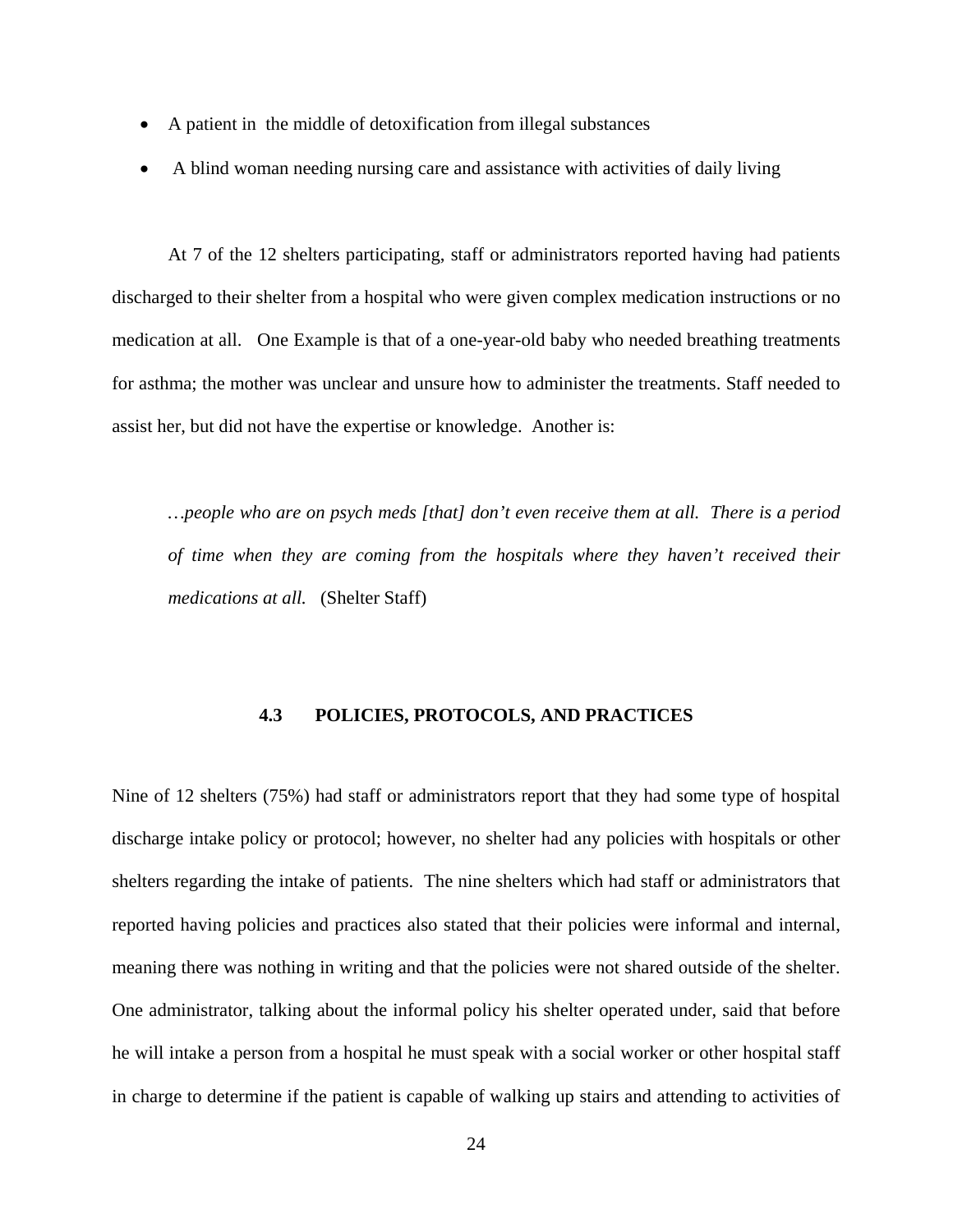<span id="page-34-0"></span>daily living. The administrator also reported that he asked the hospital personnel if the person was mentally and physically stable, meaning that the person could maintain his or her own health. If not, he refused to intake that individual unless proper services were in place or provided. None of the shelters participating provided written documentation of an intake policy regarding hospitals discharges.

 Four of the 12 shelters (33%) had staff or administrators report that they were tracking hospital discharges to their facilities. They reported using logs, client software, and intake forms to track discharges to their shelter. Participants reported that though they collected the information, it was not easily accessible because the information was not aggregated; the information was captured most often in individual client charts. The remaining eight shelters indicated that they were not collecting data on hospital discharges, but staff and administrators from these shelters thought it would be practical and feasible to collect this type of information. One shelter administrator thought that "it would help to know in a given year how many people we have received [from a particular hospital] and the success of the case while they were here."

# **4.4 CAPACITY TO MANAGE PHYSICALLY AND MENTALLY COMPROMISED HOMELESS PERSONS**

Six of the 12 shelters (50%) had staff or administrators report that they had professionals, including visiting registered nurses and medical doctors, capable of providing medical/psychiatric care to their clients. Several shelters had therapists and drug and alcohol counselors. In most cases these professionals were not employed by the shelter, but offered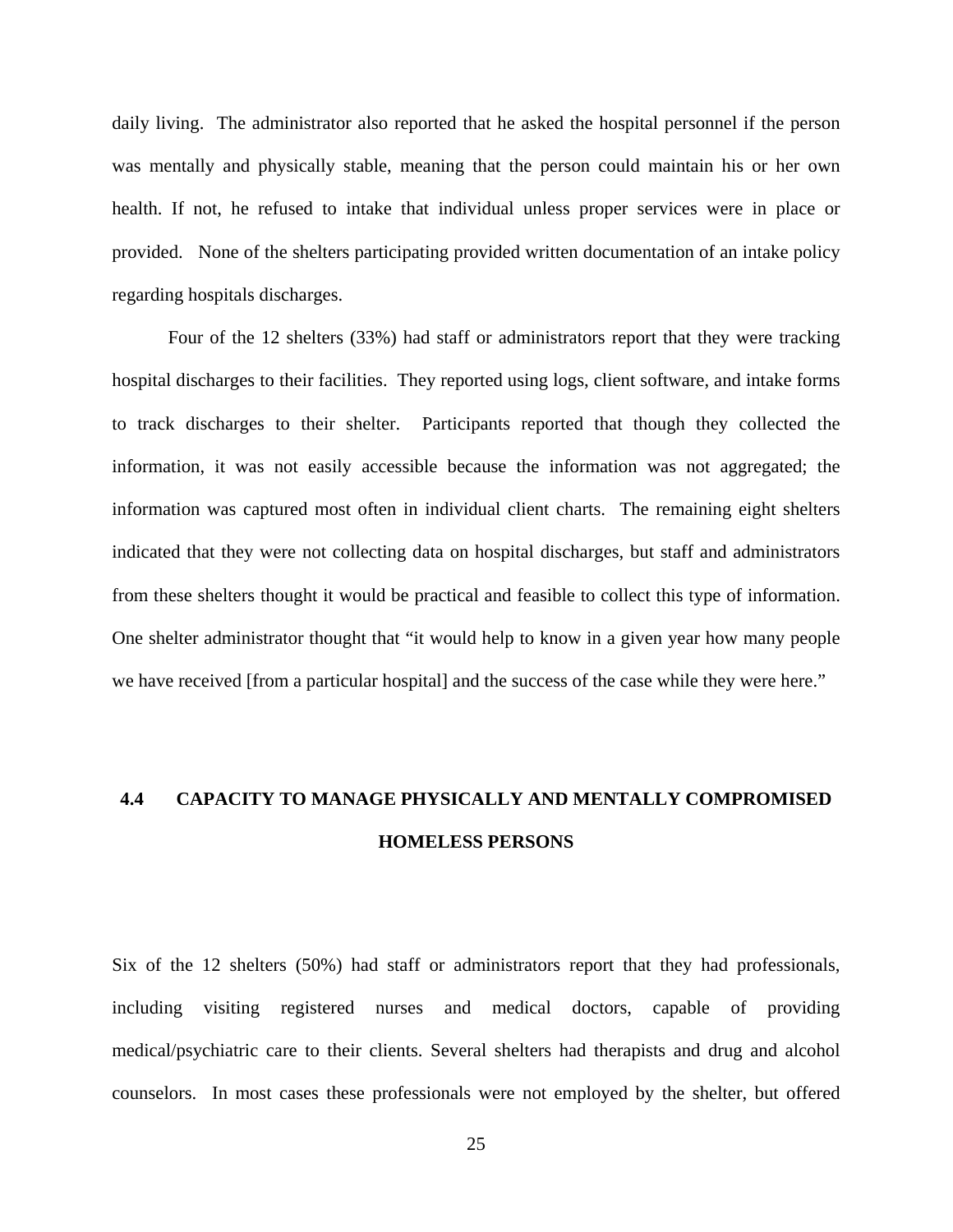<span id="page-35-0"></span>services voluntarily. Many of the medical personnel were available only on specific days at specifics times (e.g., every Tuesday and Thursday from 10am to noon) Almost half the shelters (42%) reported that they were not materially equipped to handle the medical and psychiatric needs of their clientele (e.g., blood pressure equipment, AED, proper medication storage, and treatment rooms).

# **4.5 SHELTER STAFF ATTITUDES AND OPINIONS**

All participants (n=22) were asked to define an inappropriate discharge (see Figure 1 below) Essentially all definitions of an inappropriate discharge involve a situation that resulted in the shelter's being unable to provide adequate care for the client (i.e., the client's needs exceeded the shelter's capacity to care for the patient).



**Figure 1: Participants Defining Inappropriate Discharges**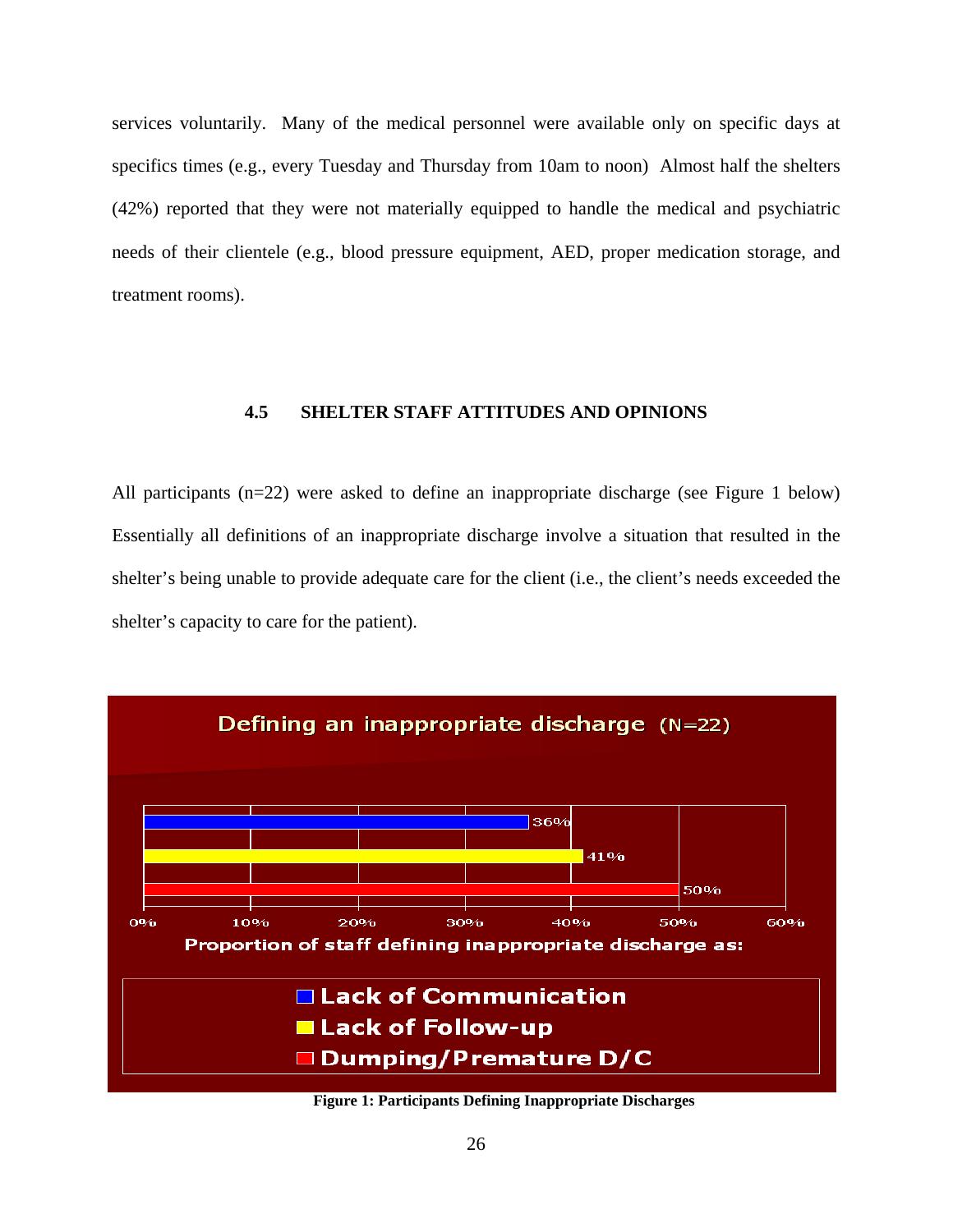Eight staff defined an inappropriate discharge as a discharge from a hospital to shelter where there is either inadequate communication between shelter and hospital personnel (e.g., deceptive or limited information about the patient's status), or there is no communication at all. One intake staff defines an appropriate discharge from a hospital to a shelter as follows:

*The most appropriate thing is for [the hospital] to call us so that there can be direct communication…then we can know the extent of [the patient's] issues and we can talk to that person, like [a] social worker about our concerns. (Shelter Staff)* 

 Nine of the participants defined an inappropriate discharge as one where there is inadequate follow-up care in place. These participants reported that if hospitals are going to appropriately discharge patients, hospital personnel should have in place for them wrap-around services, case managers, or social workers that facilitate post hospitalization care.

*If the person needs any sort of recovery time, a shelter is not the most appropriate place to be. (Shelter Staff)* 

The definition most frequently mentioned by shelter staff was that a hospital discharges patients onto the street or at a soup kitchen before they have been adequately treated or assessed. Participants often referred to this as "patient dumping."

*An inappropriate discharge is …dismissing a... [patient] before they've been completely assessed…Not giving them adequate help. (Shelter Staff)*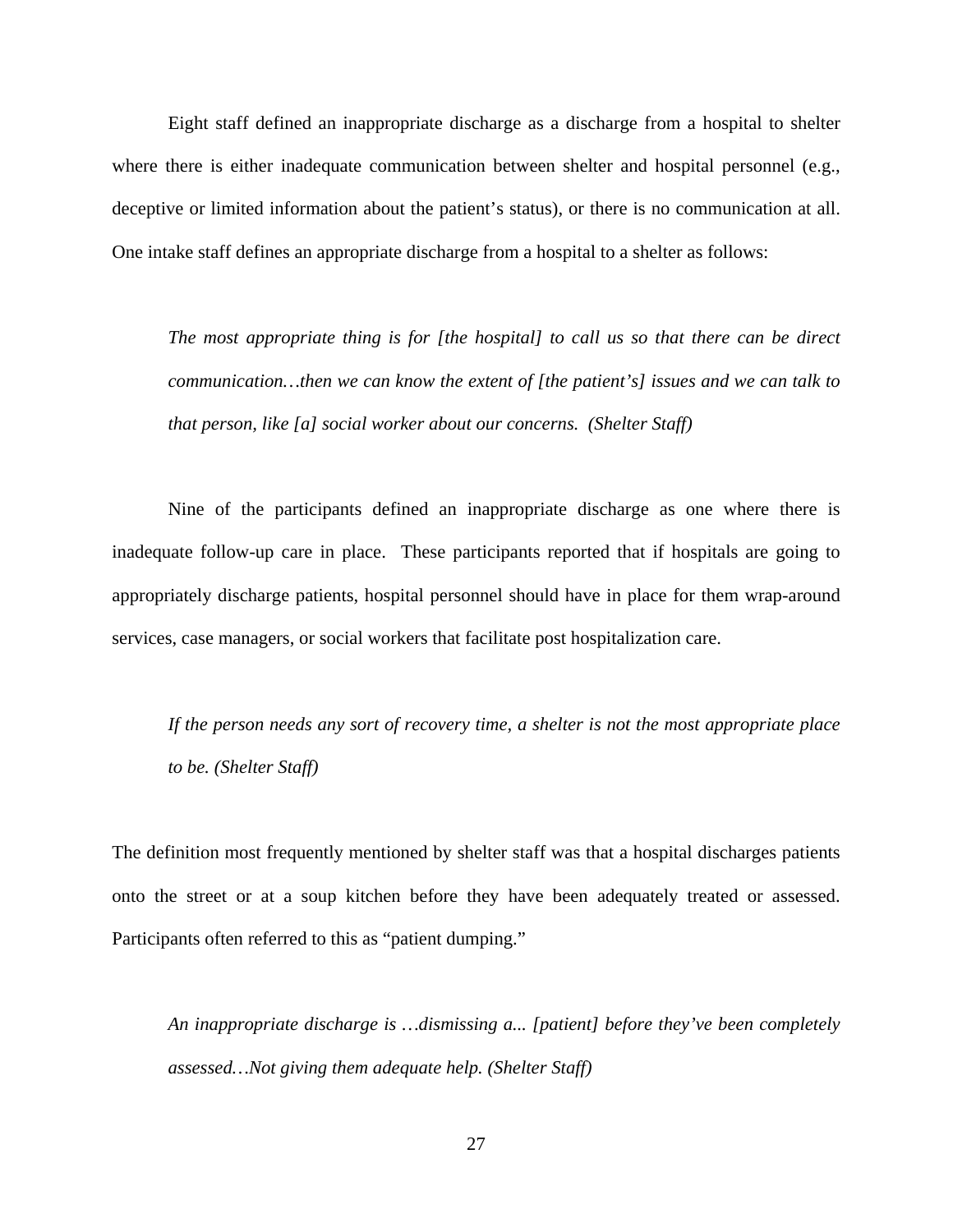*"When they get here their mental state is inappropriate and they should be put somewhere to deal with that. A lot of hospitals…just want to find a place for people, and not necessarily the place that they need to be, because of their particular problems." (Shelter Administrator)* 

 On a scale of 1 to 5 in which 1 is "strongly disagree" and 5 is "strongly agree," participants "moderately agreed" (mean  $= 3.4$ , Std. Dev 1.1) with the statement "The problem of hospitals discharging to shelters is very severe." Several participants noted that although the problem is not that severe on a day-to-day basis, it becomes a severe problem when they have to manage an inappropriate discharge at their facility. One participant reported that inappropriate discharges to his or her facility strain the resources of the shelter and shelter staff and ultimately distract the staff from their task of providing other clients with the means to find more permanent shelter.

 On a scale of 1 to 4 in which 1 is "a low priority" and 4 is "a very high priority," participants rated the priority of the issue of hospitals inappropriately discharging to their facility as moderate to high (mean=2.2, Std. Dev. 0.71). Again, several participants noted that it only becomes a priority when they are confronted with an inappropriate discharge; otherwise on a day-to-day basis it is not much of a priority.

 Participants were asked what they thought were possible solutions to the problem of inappropriate discharges (see Figure 2). They were asked to provide possible solutions from the shelter's perspective. They were also asked to think about what hospitals could do to resolve inappropriate discharges.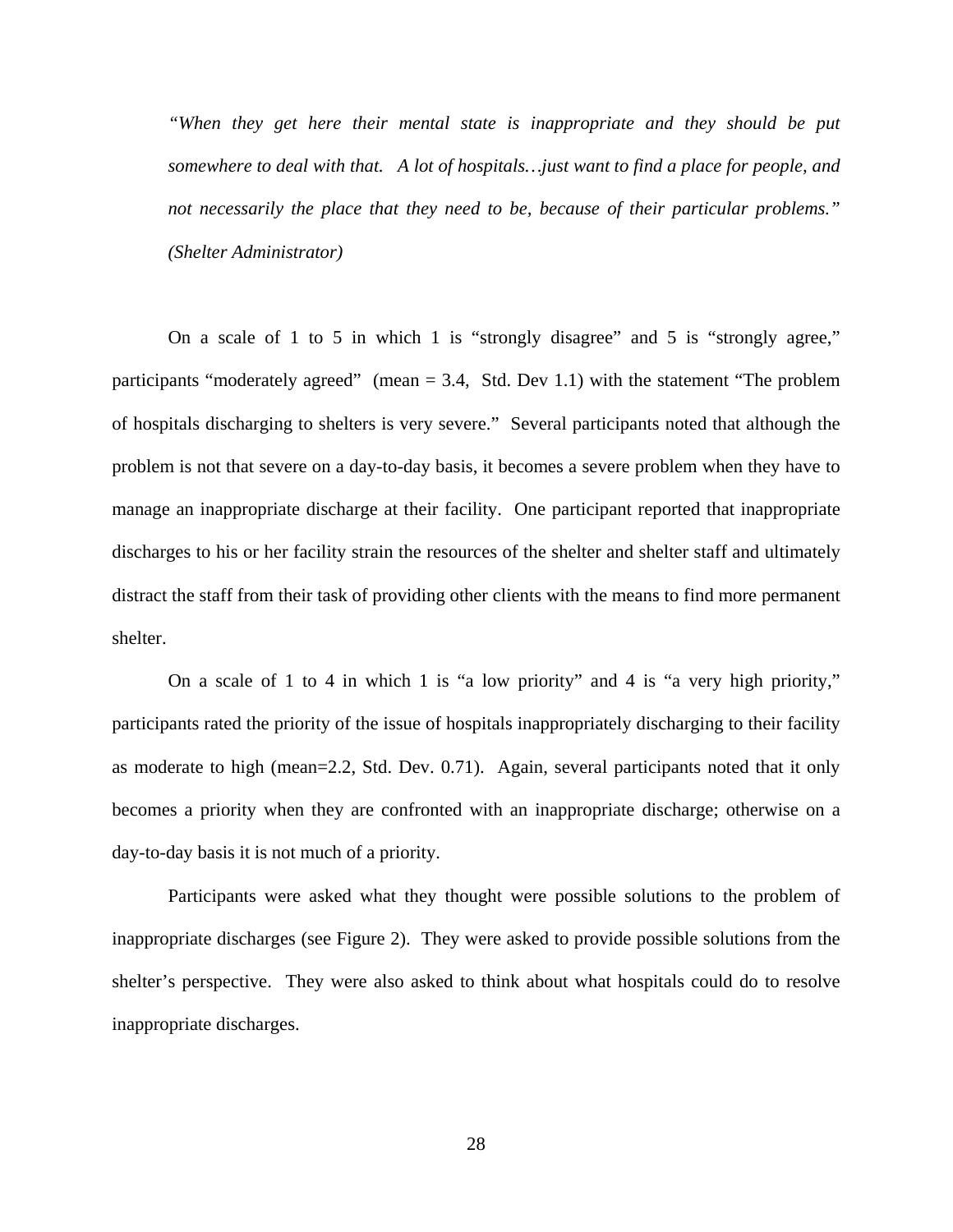

**Figure 2: Solutions to Inappropriate Discharges** 

 Five of the participants thought that hospitals should increase their knowledge regarding homeless. Several participants thought that if hospitals knew more about homeless shelters and the services they provide and also other homeless services and programs, they could more appropriately place these individuals at the time of discharge. Examples given by participants of how hospitals could increase their knowledge of homelessness include:

*A little more legwork, a little more depth to their [the hospitals] resource pool exploring what's out there for … homeless [persons]. (Shelter Staff)*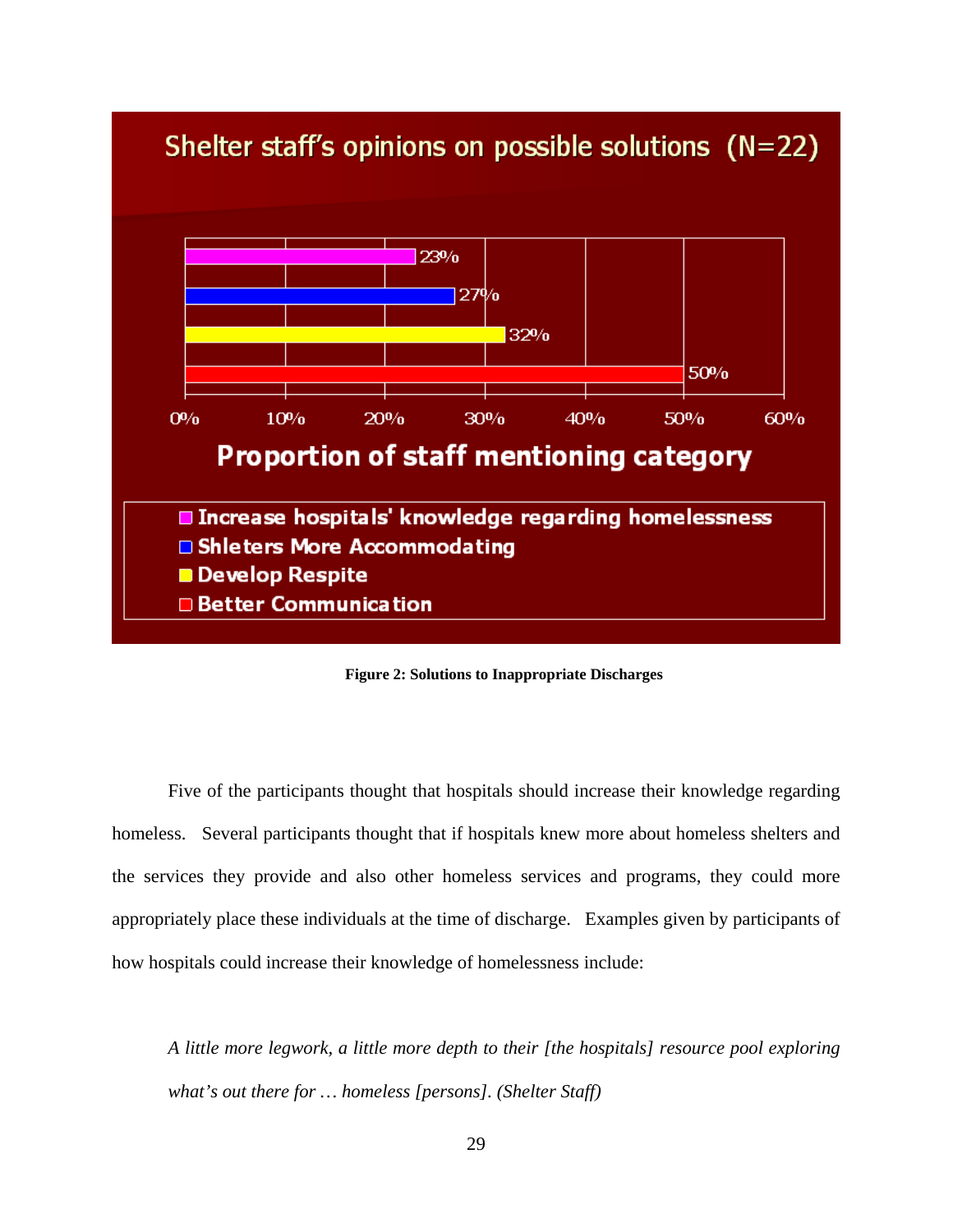*Somebody from the hospital could spend a day here [at our shelter] so they can get a good feel of what goes on here and they would know whether or not a patient would be good for this shelter. (Shelter administrator)* 

 Six of the participants thought that shelters could be more accommodating to those discharged from the hospital. Some remarks related to this include the following:

*…it would be nice if shelters could not have to ask people to leave during the day that get discharged from the hospitals… if there…[could be] a certain number of beds reserved for people who have doctor's order to stay of their feet… (Shelter administrator)* 

*We [the shelter] could have some sort of counseling services…it would help with the persons who come here. (Shelter administrator)* 

 Of the 22 participants, 7 thought that a good solution to inappropriate discharges would be to develop medical/psychiatric respite care. One shelter staff member offers her thoughts on the matter:

*…there's a need for respite in the county...I don't think it's the hospitals' fault that they have nowhere to put them and the shelters are not equipped for them...so they are just floating around. We need respite services to pick up this group that are falling between the cracks. (Shelter Staff)*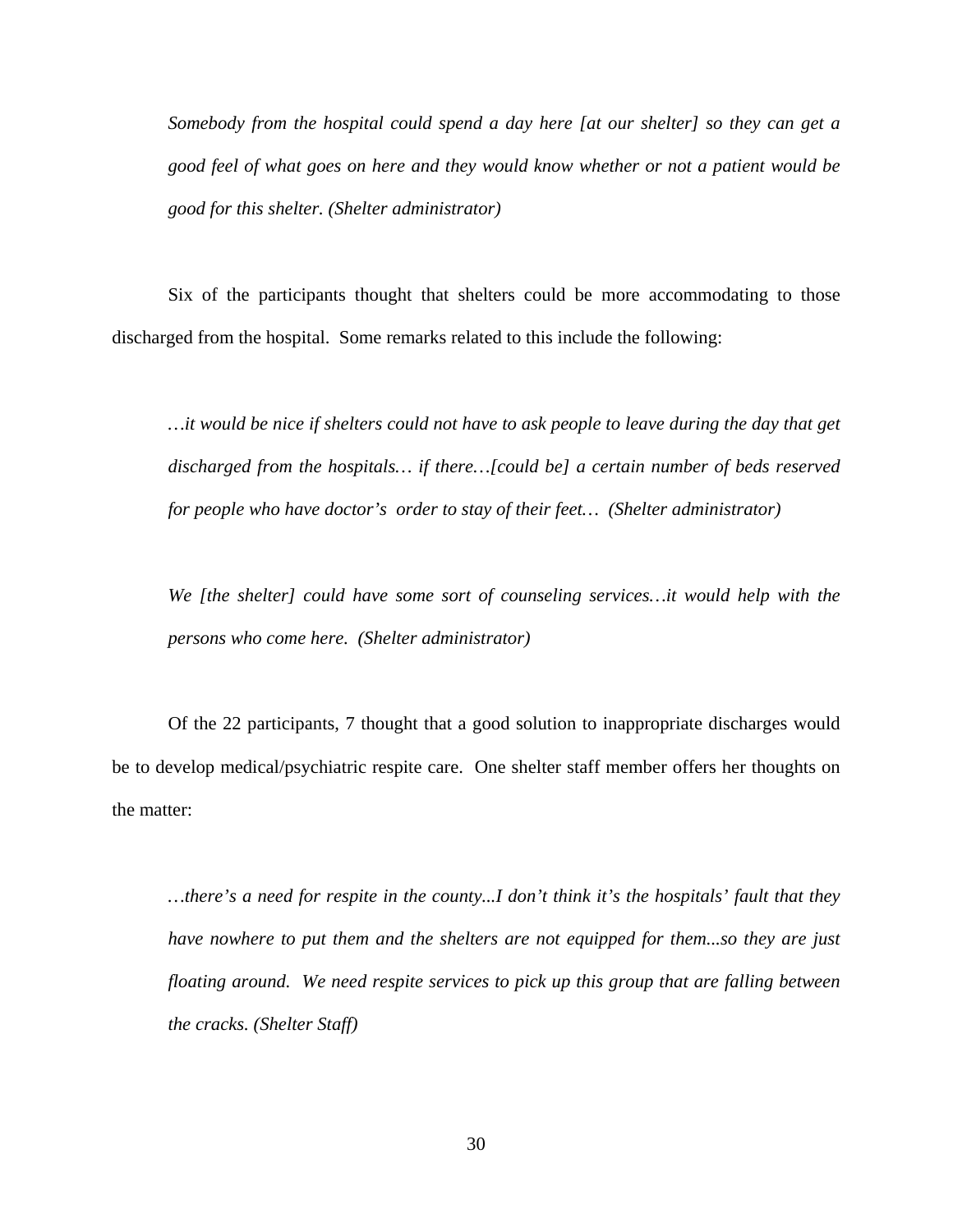The most often cited solution to hospitals inappropriately discharging patients to shelters was improved communication between shelters and hospitals.

*Possible solutions are "to have better rapport between hospitals and shelters…Communicate better. Maybe every other day hospitals could call and ask about our capacity. (Shelter Staff)* 

*…develop some type of relationships with the critical people in these decision making situations…we know [hospitals] are overburdened and financially stressed and likewise*  with us, so we need to work on [appropriate discharges] together. (Shelter *administrator)*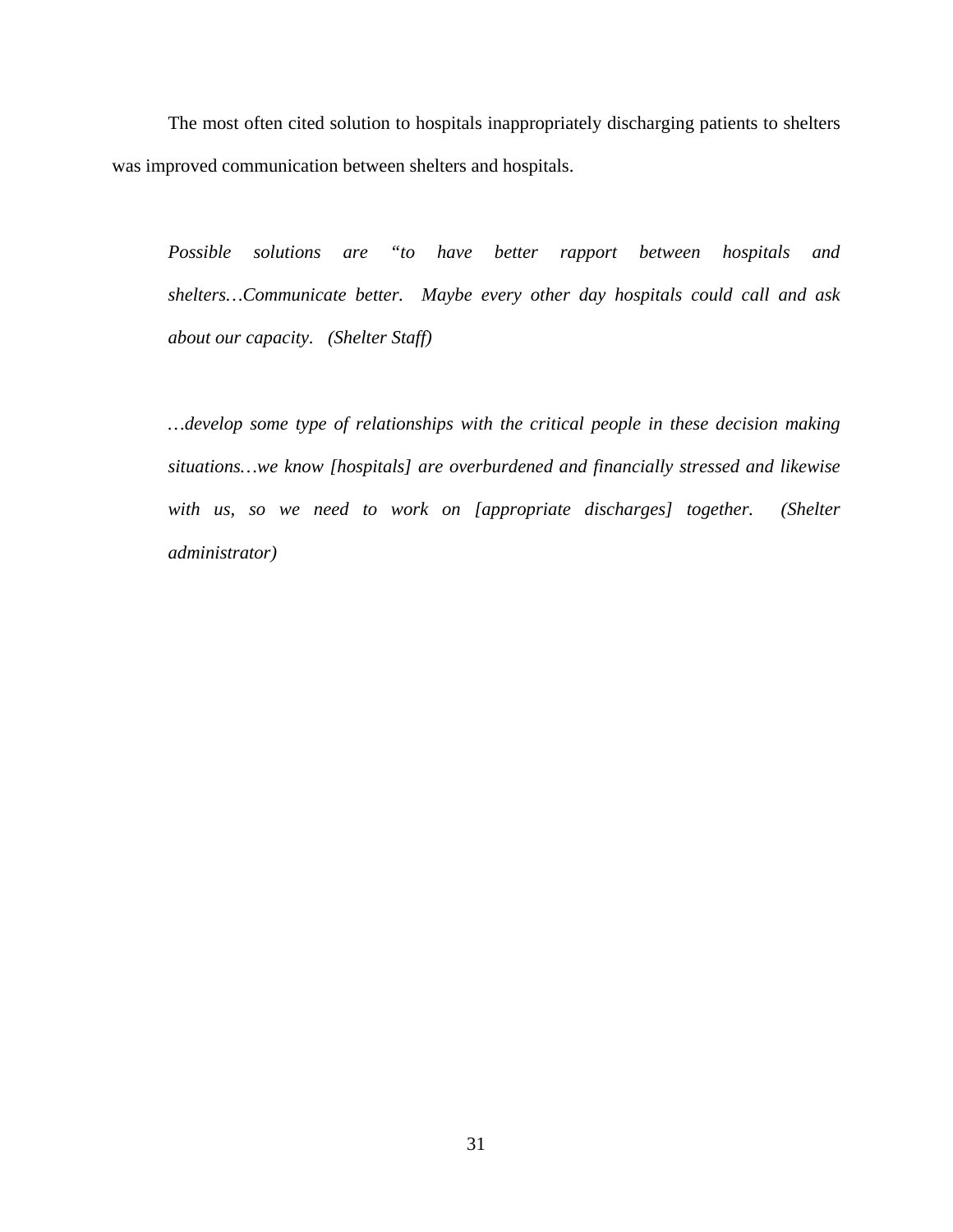### <span id="page-41-0"></span>**5.0 DISCUSSION AND RECOMMENDATIONS**

The results of this study indicate that hospitals are discharging to nearly all the emergency homeless shelters in Allegheny County, and that in many cases the discharges are considered to be inappropriate by shelter staff.Given that the problem of inappropriate discharges appears system-wide, it is likely that the causes and solutions of inappropriate discharges reside at the healthcare system level and not solely at an individual or organizational level.

 The problem of inappropriate discharges and the solutions lie at multiple levels of the system. At the individual level, homeless persons must take responsibility to follow through with hospital discharge orders and treatment plans. At the shelter level, administrators need to discover ways of expanding their services to accommodate the medically and mentally compromised, and begin to develop intake protocols that assess appropriateness of discharge. Shelters should also track hospital discharges to their facility and the success of those cases in a formal and systematic way. At the hospital level, better screening for homeless needs to be implemented and knowledge of existing homeless resources should be encouraged i.e., hospital personnel responsible for discharging patients should be educated about the available local resources for the homeless population and the capabilities of shelters to provide for patients. It is essential that stakeholders from the hospitals, shelters, and homeless provider organizations communicate with community leaders and advocates about the problem of inappropriate discharges so that policies and funding can be put in place that will prevent these discharges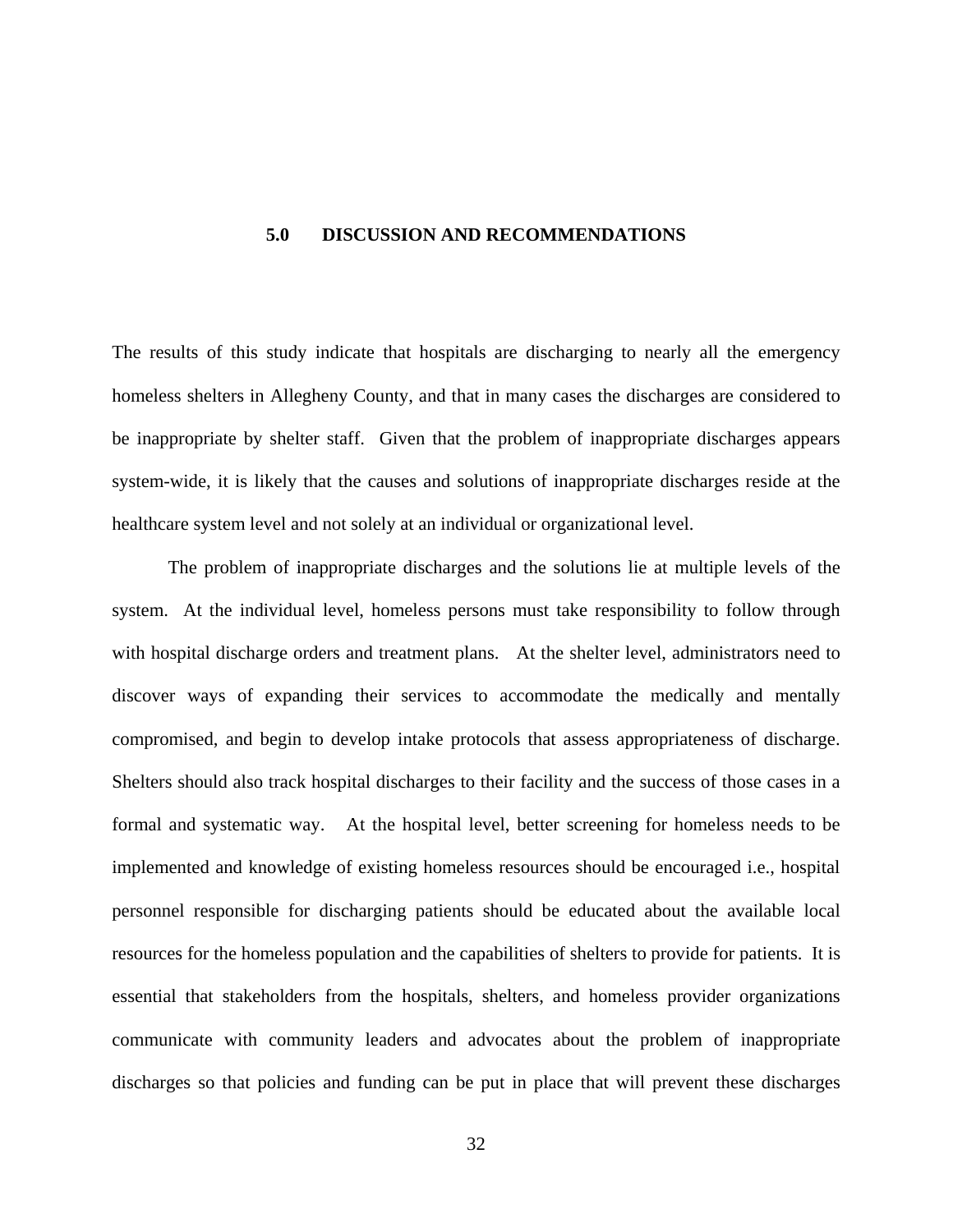from occurring. If the community can move past a stigma that homeless persons are mentally ill, violent, alcoholics, and see the homeless as people in need of help and compassion, then that, I believe, will be progress in the fight against homelessness.

 The results of this study indicate a lack of communication between shelters and also between shelters and hospitals. None of the 12 shelters had any formal or informal policies of protocols with shelters or hospitals. If there is no communication amongst the stakeholders, it will be difficult to design interventions to prevent inappropriate discharges and it will be difficult to develop standard operating procedures for accepting hospital discharges in an appropriate fashion. This study provides evidence that social ties between hospitals and shelters are weak; solutions to the problem of inappropriate discharges proposed by shelter staff point to strengthening the social ties by building relationships and increasing bi-directional communication.

 Poor communication may be the underlying simple problem manifesting at many levels, and between levels.It may be that if only shelters and hospitals were communicating about how to appropriately provide for homeless patients post-hospitalization then inappropriate discharges would not occur. Through better communication hospitals and shelters could pull their knowledge and resources collectively to ensure that patients receive an appropriate level of care and adequate time to recover. It may be that solutions to the problem of inappropriate discharging already exist and all that needs to be done is for people to start communicating about how best to provide care to the homeless post-hospitalization.

In order to facilitate communication between stakeholders, better tracking should be implemented. First, it is important that hospitals are screening for homelessness in the emergency room and again when patients are admitted in to the hospital. If hospitals are not

33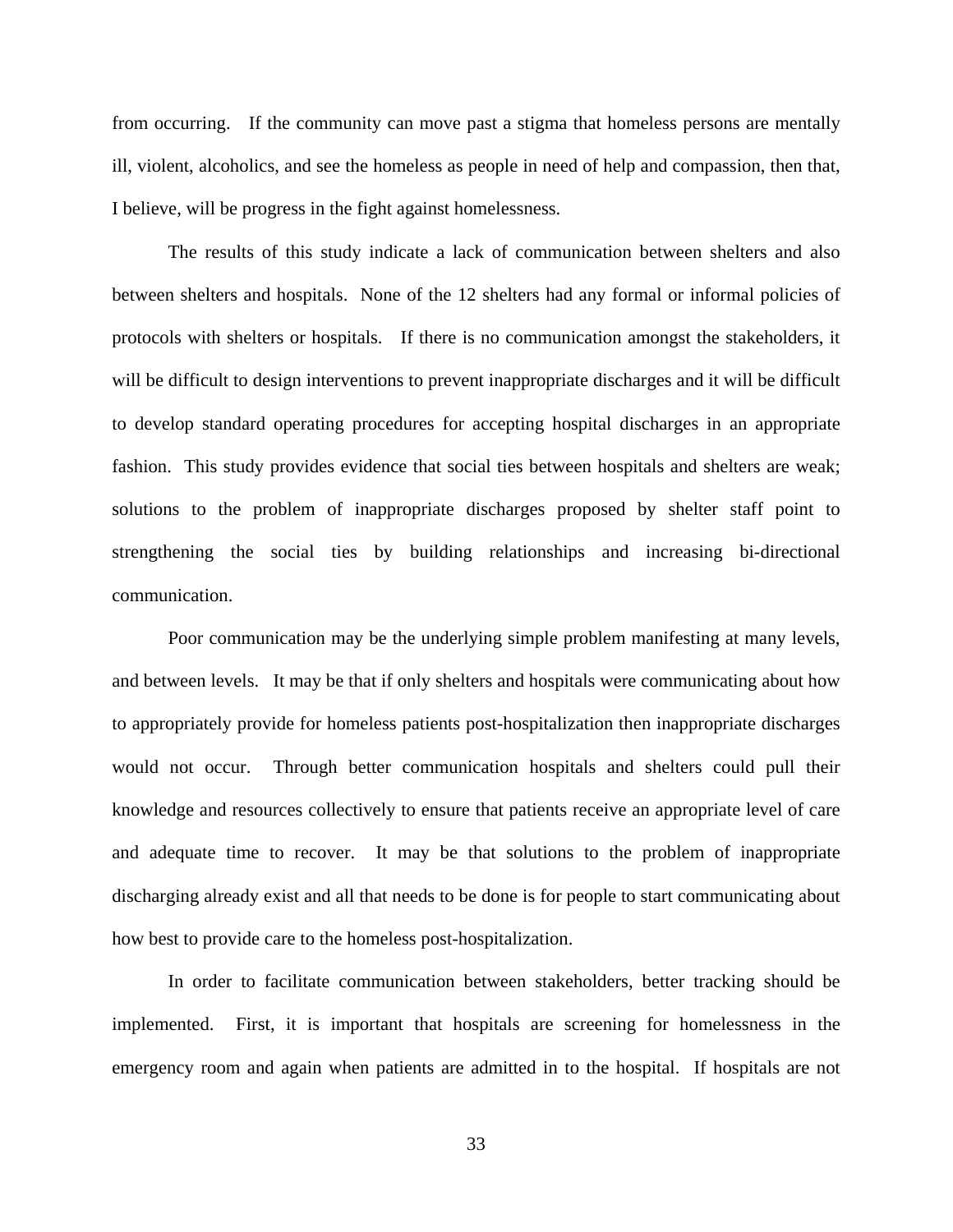<span id="page-43-0"></span>aware that a person is homeless or at risk of becoming homeless, it will be difficult to place that person appropriately at the time of discharge. Second, shelter intake staff should be documenting discharges from hospitals, so that they have a record of the cases and can provide hospitals with feedback regarding the appropriateness of the discharges. One of the shelter administrators reported using a computer based system, the Health Management Information System (HMIS), to track discharges. HUD requires that all of its grantees use this tracking system to collect data on the homeless population; however it is only starting to become an effective tool as it is being used to a greater extent. In a recent HMIS report, furnished by an Allegheny County representative, that indicates where emergency shelter clients were referred from over an 18-month period, nearly 70% were classified as "unknown" (see Table 4 below). According to this HMIS report hospitals accounted for only 11 referrals over 18 months; this is in stark contrast to the 415 reported by shelter staff in this study.

| <b>Referred From</b>                   |      | Duplicated Individuals   Unduplicated Individuals |  |
|----------------------------------------|------|---------------------------------------------------|--|
| Alcohol Treatment Program              |      |                                                   |  |
| <b>Bridge Housing</b>                  |      | 1                                                 |  |
| Case Management Program                | 15   | 15                                                |  |
| Children Youth Families                | з    | з                                                 |  |
| Domestic Violence Program              | 2    | $\overline{2}$                                    |  |
| <b>Emergency Shelter</b>               | 17   | $\overline{17}$                                   |  |
| <b>Employment and Training Program</b> | 12   | 11                                                |  |
| <b>HUD Permanent with Disabilities</b> |      |                                                   |  |
| Homeless Day Program or Drop In Center | 6    | 6                                                 |  |
| <b>Hospital</b>                        | 11   | 11                                                |  |
| In Patient Drug Treatment Program      | 8    | 8                                                 |  |
| Jail County                            | 5    | 5                                                 |  |
| Mental Health Provider                 | 27   | 26                                                |  |
| Other - text required                  | 35   | 34                                                |  |
| Outpatient Drug Treatment Program      |      |                                                   |  |
| Outreach Team                          |      |                                                   |  |
| Prison Federal or State                |      |                                                   |  |
| Self referral                          | 2647 | 972                                               |  |
| Soup Kitchen                           | 23   | 23                                                |  |
| Street Outreach                        | 5    | 5                                                 |  |
| <b>Transitional Housing</b>            |      |                                                   |  |
| <b>Veterans Administration</b>         | з    | 2                                                 |  |
| Unknown                                | 6070 | 2259                                              |  |
| Total                                  | 8902 | 2827                                              |  |

**Table 3: Source of Referrals to Emergency Homeless Shelters (HMIS May 05 – Oct. 06)**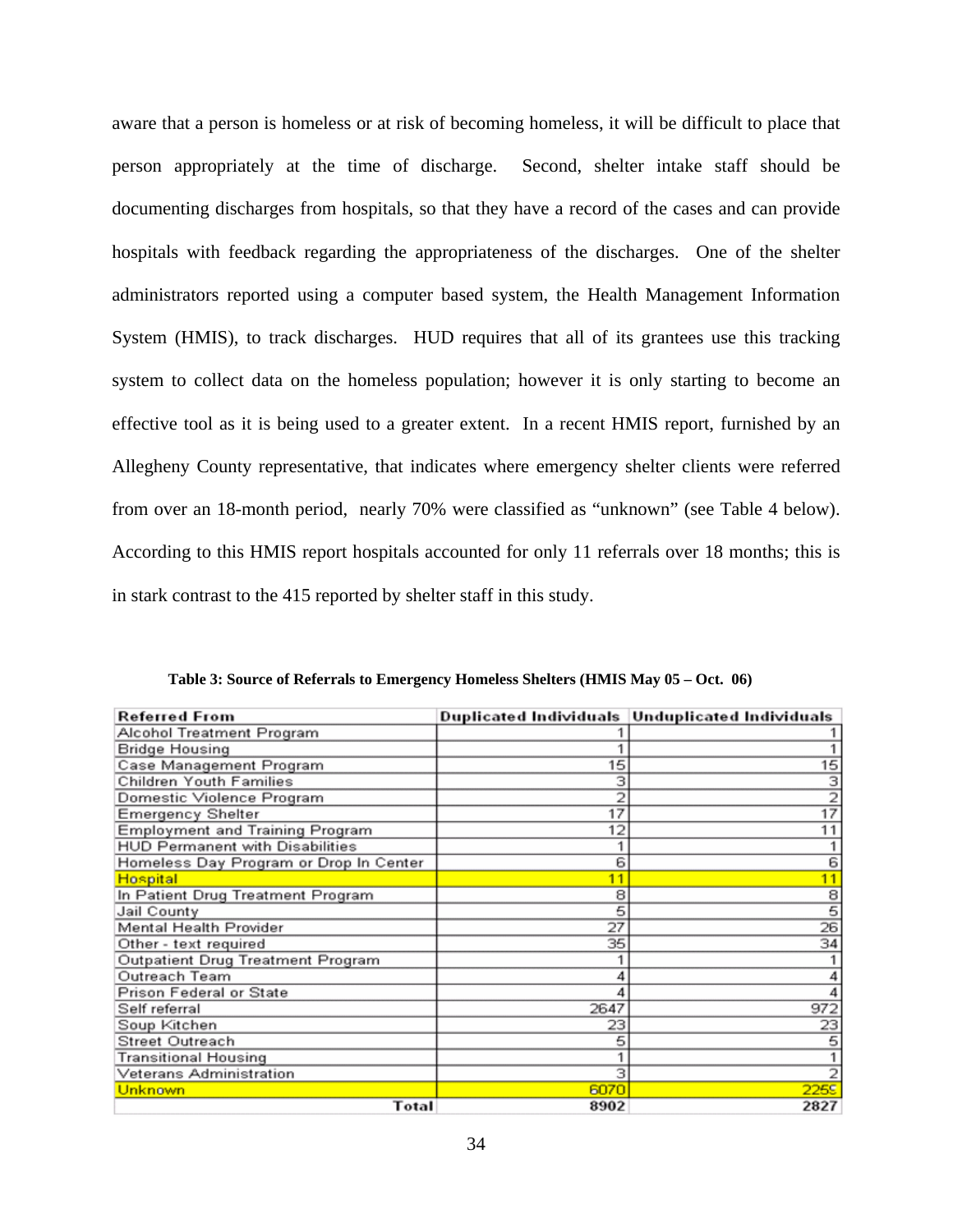As the HMIS is utilized more frequently, it may provide evidence about the true frequency of hospital discharges to shelters, and prove to be an effective tool to track the homeless population. If hospitals and shelters track homeless individuals through the system and share information, they can begin to work together and implement effective strategies to prevent inappropriate discharges.

 Another effective strategy suggested by several p[participants in this study was to develop respite care. This is promising and consistent with recent findings that respite care reduced re-hospitalizations. Here is what one shelter administrator said when talking about developing respite for the homeless:

*I see medical respite as a need here in Pittsburgh….because [the homeless] do not have as many support services, family or individuals …to care for them like you or I, we go to the hospital and we are going home, and maybe somebody is stopping by, or maybe someone is taking care of us 24/7. These individuals don't have that. They may say that they got that… and then they end up in the shelter. (Shelter administrator)* 

Respite care would provide a place that hospitals could feel comfortable discharging patients to and a place that would be suitable for the patient's needs post-hospitalization. Shelters could work with the respite staff to find permanent housing for the patient once the patient has recovered from his or her illness. It only seems logical that if time and energy are spent to treat someone's acute illness that providing him or her with a suitable place to recover is the necessary and appropriate thing to do.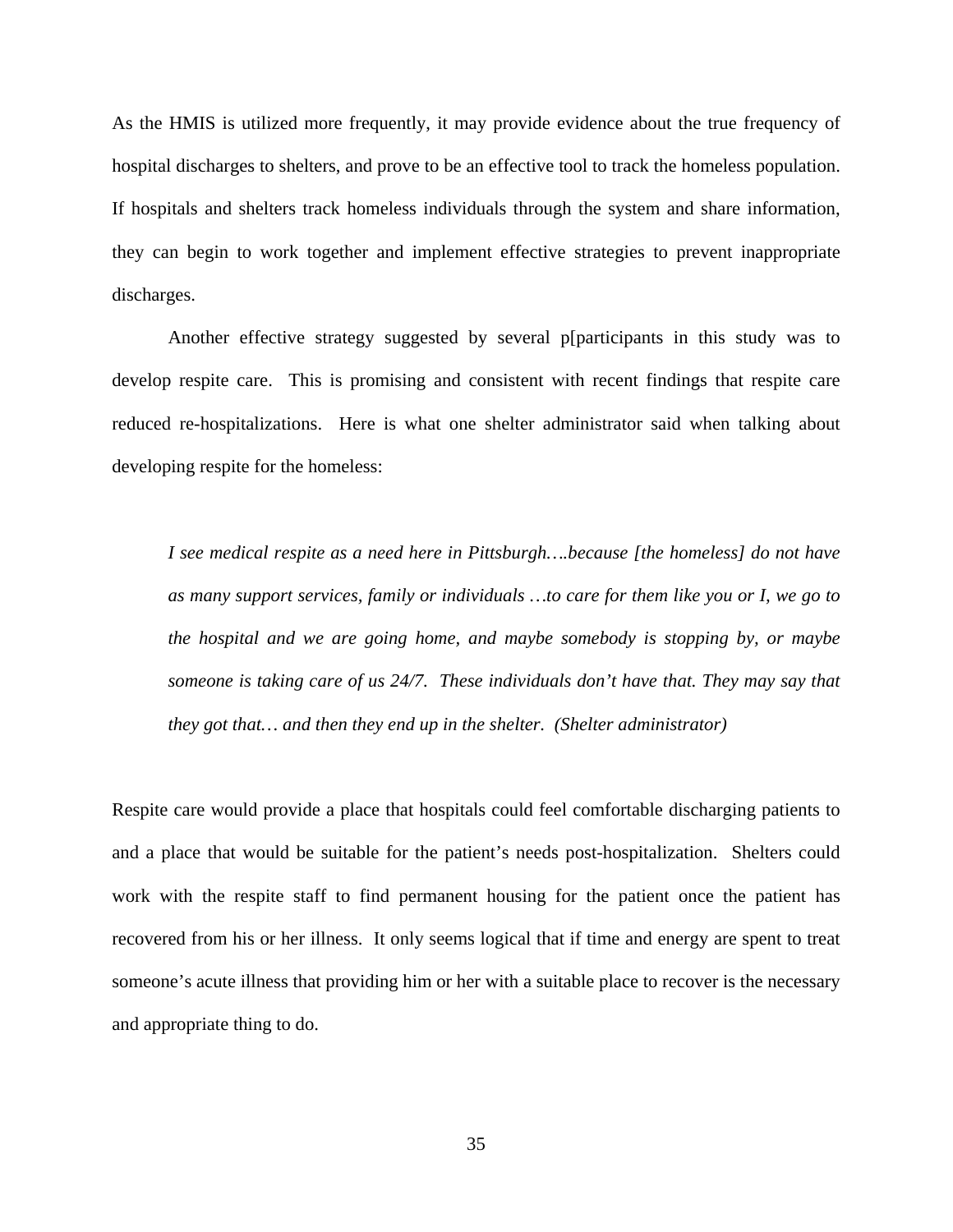An encouraging finding in this research was that shelters were not blaming hospitals for inappropriate discharges. Many shelter staff felt that hospitals were under great pressure to stay afloat financially, and that they were doing all they could for these individuals. One staff commented on the need for insurance industry to take more responsibility and be more compassionate.

*One thing would be for the insurance industry to be more lenient and let people stay if they don't have an appropriate place to stay. (Shelter Staff)* 

Again, the problem of inappropriate discharges rests at many levels of the system. Blame is not assigned to any one party; shelters understand the dilemma of hospitals and also share responsibility for this issue.

 Shelters are ready and willing to become more accommodating; they truly want to help and resolve this problem. The shelter staff members were impassioned when taking about inappropriate discharges. Like in the MAP program, aforementioned, shelter administrators are trying to change the way shelters operate, so that they can care for this vulnerable population and fill in the existing gaps in the healthcare system. Typically shelters require that clients leave the shelter during the daytime, but as one shelter administrator proposed, if patients who are discharged from the hospital need to recover, they should stay at the shelter to rest. She also thought that it might be a good idea to reserve a certain number of shelter beds just for hospital discharges. In a way she is proposing that her shelter take on the role of a respite service. Another shelter staff thought that their shelter could provide health services to shelter clients in an effort to accommodate those being discharged from psychiatric facilities.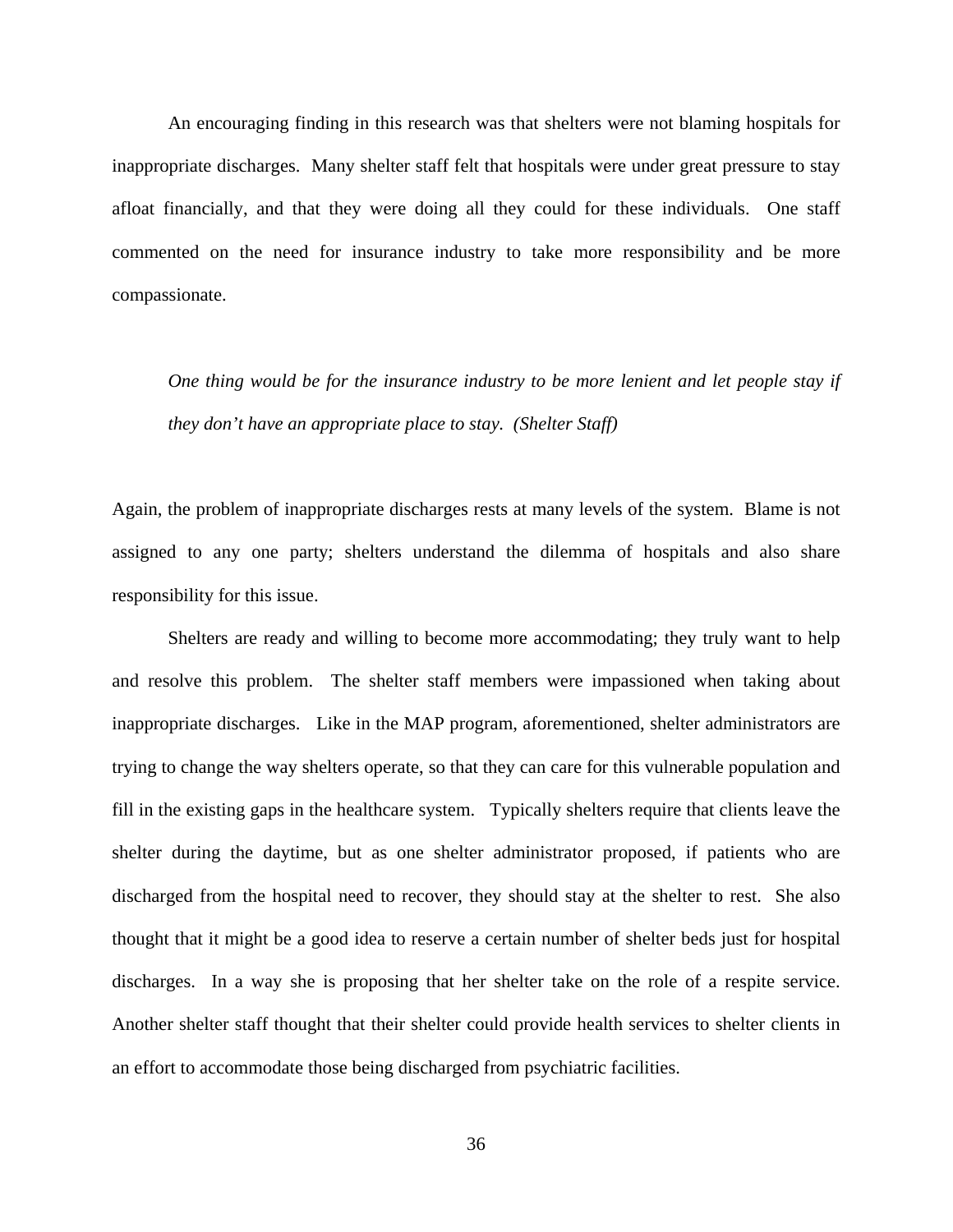A strong will and great passion to resolve inappropriate discharges were expressed by shelter staff; this was quite encouraging. And although some of the longer-term goals (e.g., to ensure that hospitals are not creating more homeless by inappropriate discharging and the development of respite care), the results of this study have practical implications that can be brought to bear quickly, especially given the apparent willingness of shelter staff to make a difference. Dissemination of the study results may have the following implications:

- Shelters may be encouraged to track hospitals discharging systematically and regularly.
- Hospitals will be informed about what we are learning about the problems associated with discharging patients to emergency shelters.
- Shelters and hospitals may engage in discussion and begin to communicate regarding inappropriate discharges
- Shelters may develop practices and protocols to assess the appropriateness of accepting a hospital discharge.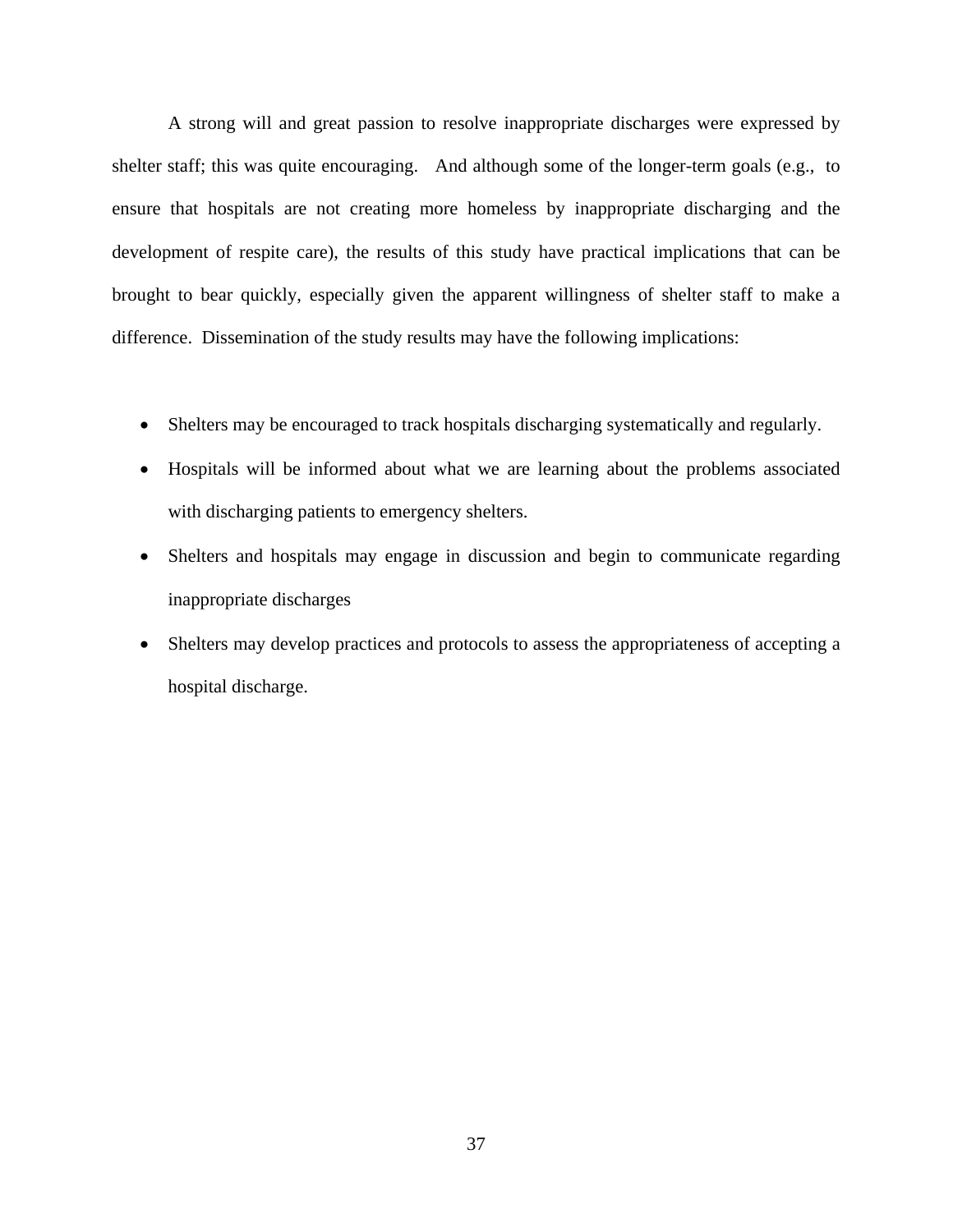### **6.0 CONCLUSIONS**

<span id="page-47-0"></span>There is a real public health concern regarding the health and wellbeing of the homeless population; related to this is that homeless persons are being inappropriately discharged or "dumped" by hospitals and Emergency Departments to the street, soup kitchens, and emergency shelters. And although the concern about inappropriate discharges has recently received national attention, little is known about the extent to which inappropriate discharging occurs and what is being done to prevent and discourage inappropriate discharges. This study assessed the magnitude and scope of the problem as it exists in Allegheny County, Pennsylvania. The results clearly show that hospitals are discharging patients to shelters in Allegheny County, and many times this is inappropriate. Those interviewed believe that building relationships between hospital and shelters coupled with increased bi-directional communication could help to eliminate inappropriate discharges. Medical respite was also emphasized by participants as a possible solution.

Limitations:

• Only one perspective is represented; neither hospital staff nor homeless individuals were interviewed. Obviously the hospital community may have alternative views on inappropriate discharging, and thus by providing them with an opportunity to express their feelings and thoughts on the issue, creditability and validity will be increased in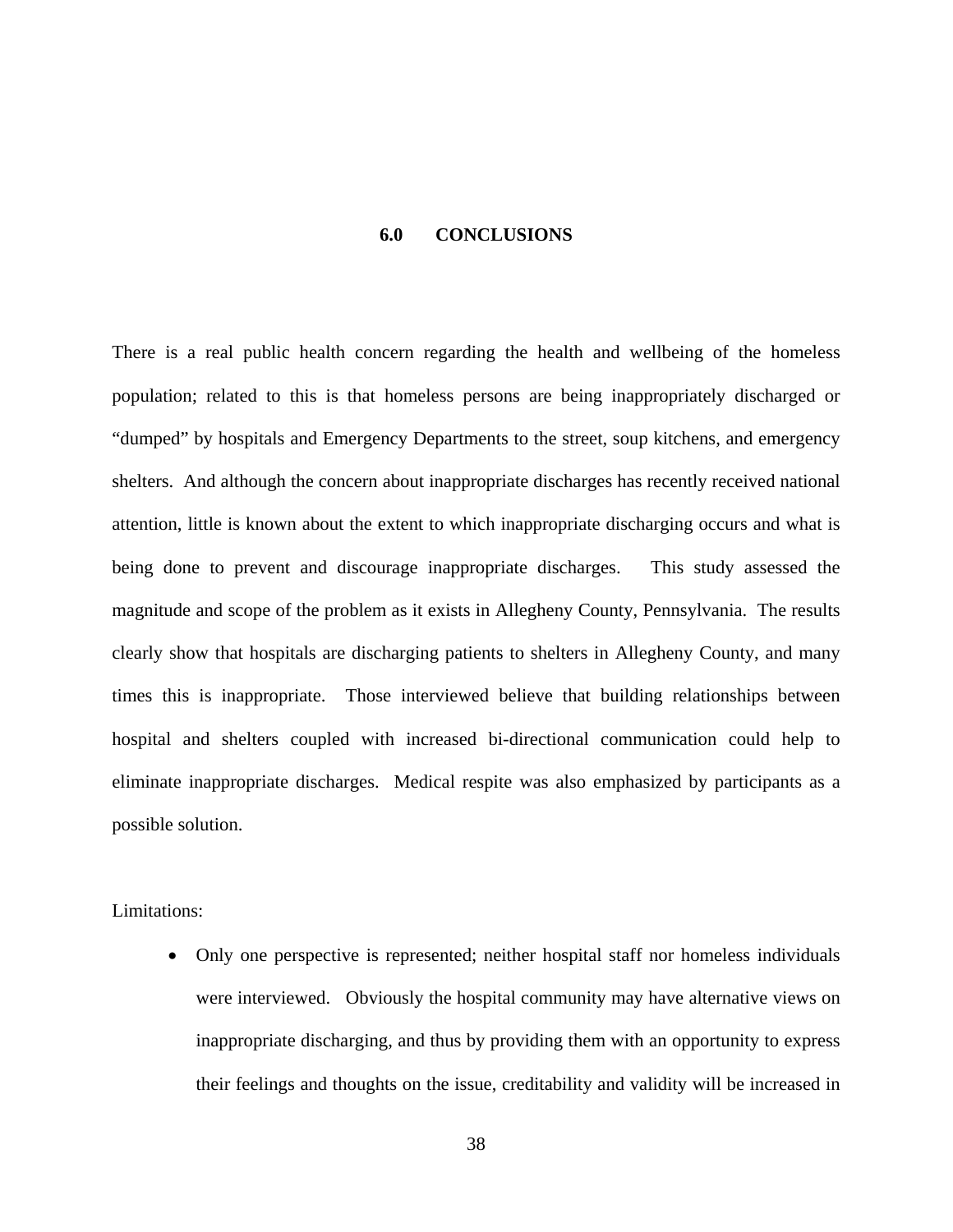the study of inappropriate discharges. Furthermore, homeless persons who have experienced firsthand the problem of an inappropriate discharge may provide insight into the consequences of inappropriate discharges and how it affected their recover.

- 25% of Emergency Shelters in Allegheny County are not represented. Future studies many benefit by using a multitude of recruitment methods (e.g., fax, mailing, phone, email).
- Data are based upon participant recall rather than documentation. Given that this study was exploratory in nature and that not much was known about the practices and protocols shelters had around the intake of hospitals discharges to their facilities, this study relied heavily on participants' ability to recall and enumerate the number of discharges their shelter received. Now knowing that very few shelters collect this data in a consistent and usable manner, future studies could involve prompts that instruct participants months prior to data collection to track hospital discharges to their facilities.
- Qualitative and qualitative methods were engaged in this study at the same time. That is to say the major study instrument was a semi-structured interview with some closed-ended questions and other questions open-ended. The instrument was designed to engage the interviewee in dialogue to learn more about the practices, contexts, and consequences of patient dumping. The problem often encountered was that the tone was set early in the interview to be more like a survey and when it came time to switch to an open dialogue, the transition was often rough or awkward. In future studies, I believe that qualitative and quantitative methods should be administered separately, i.e., use a quick survey to determine the magnitude and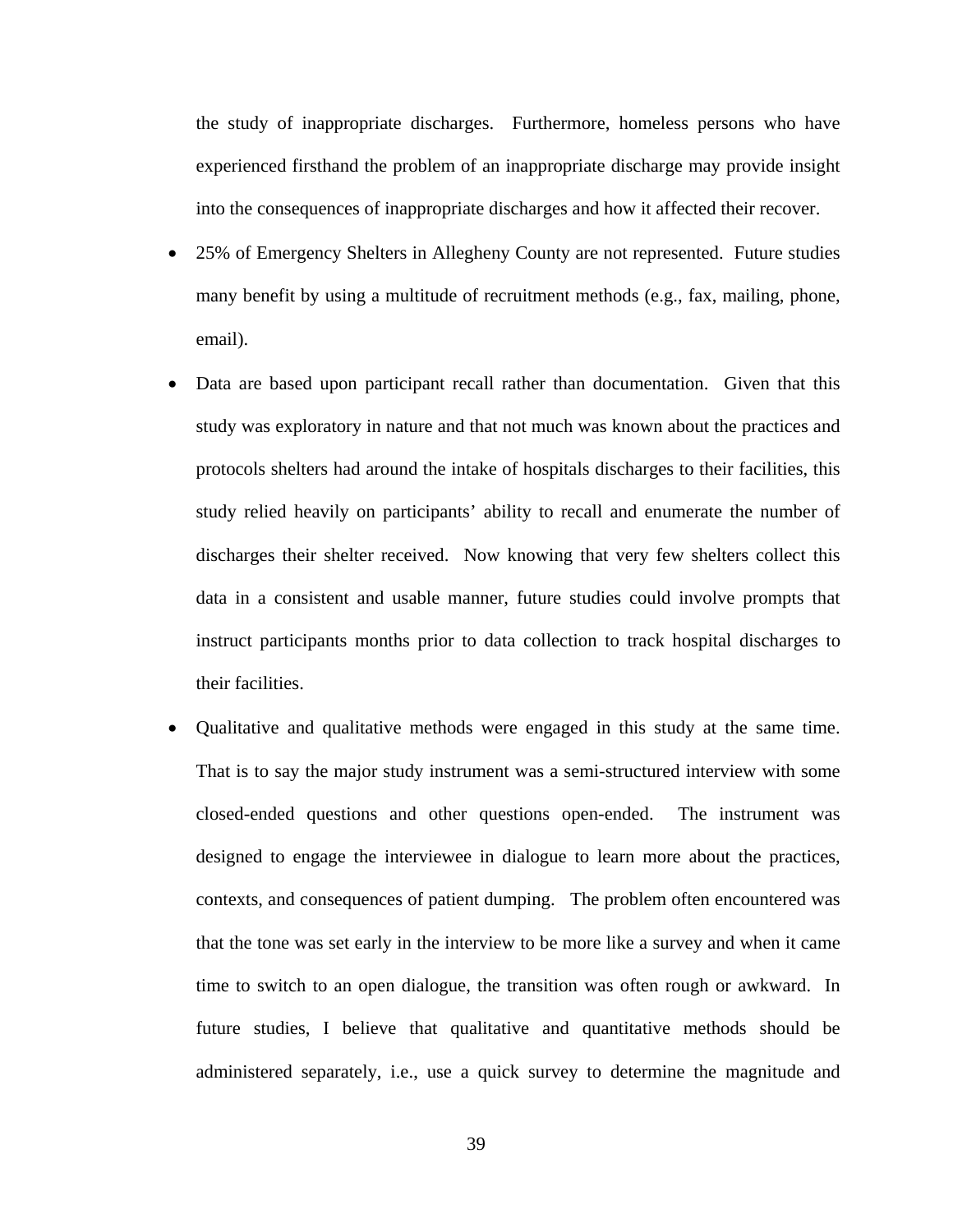scope of inappropriate discharges, and then investigate further with in-depth interviews and other qualitative methods where the problem is occurring frequently. This will increase efficiency and still produce rich qualitative data.

Although the interviews and the data collected through the methods above are in themselves sufficient as means for assessing the shelter community, I feel that in order to mobilize the larger community into action, additional assessments and interventions are needed. In harmony with the community participatory methodology, I feel it is necessary to broaden the participation in the research to include the hospital communities, homeless persons, and other homeless social service programs and agencies (i.e., transitional housing services). Using the data collected from the interviews as a focal point, future researchers can work with community members to develop strategies to reduce and prevent inappropriate discharges. The next steps in this research should be to bring stakeholders together, present the findings, and begin working together toward solutions that prevent inappropriate discharges.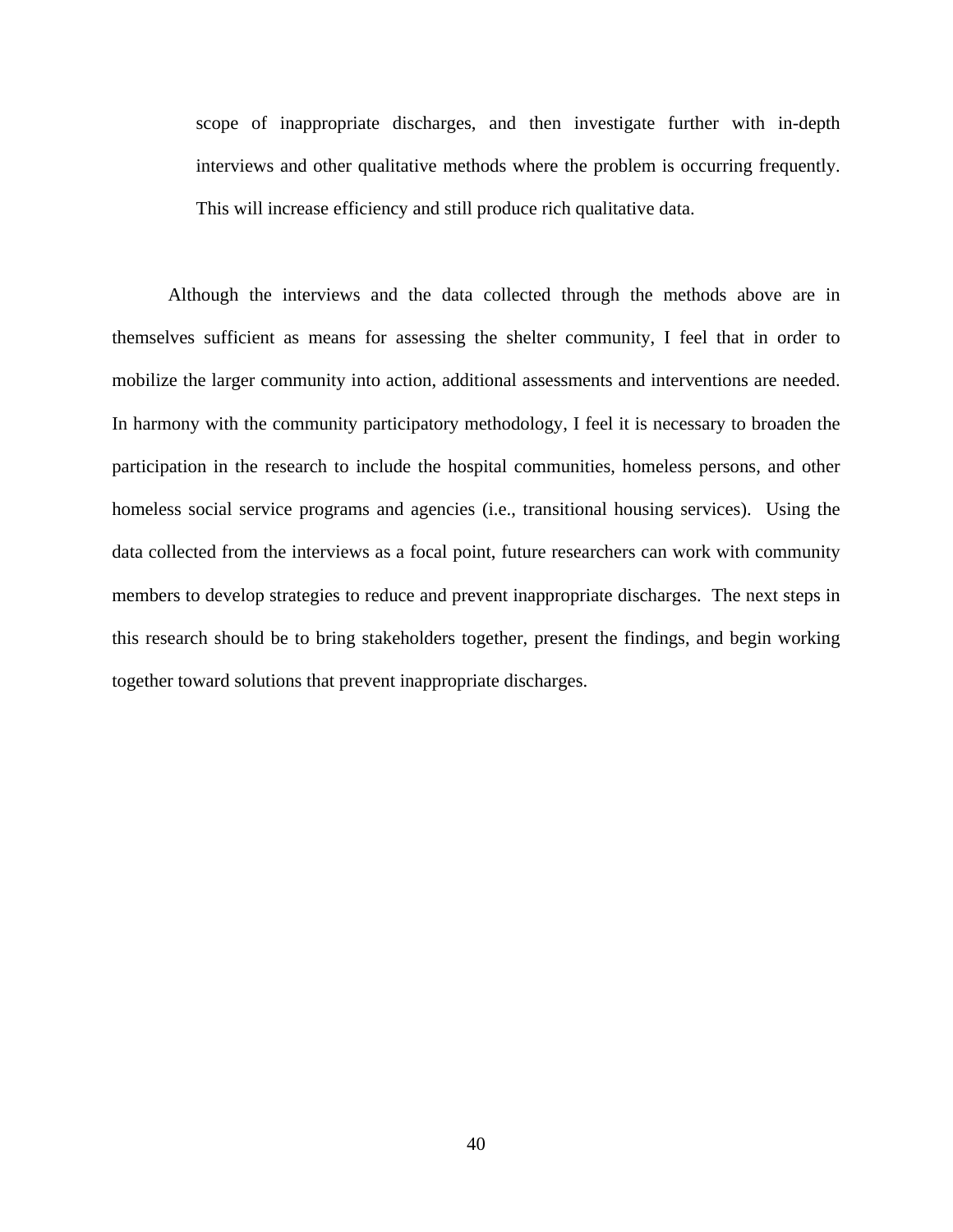# **APPENDIX A SURVEY INSTRUMENT**

<span id="page-50-0"></span>Participant ID# \_\_\_\_\_\_\_

DATE:  $/ /$ 

# **If participant has agreed to be recorded, start audio tape now.**

**INTRODUCTION:** *Before we begin, I would like to reiterate that this interview will take approximately 30 minutes and that all your responses will be kept in strict confidentiality. At any time during the interview you can opt not to participate or choose not to respond to any of the questions. Do you have any questions?* 

**Administrators only:** *"The first several questions are about your shelter in general, its mission, service, and size."* 

1. What is the mission of your shelter? **If respondent has trouble, probe:** What are the general goals of your shelter, what do you hope to accomplish?

2. What are the primary services your shelter provides?

3. How does your shelter define homelessness?

4. How do you define those whom you serve (i.e. who is eligible for your services? What

criteria must a person meet to receive your services)?

5. On average how many individuals does you shelter serve per year? \_\_\_\_\_\_

# **If respondent has difficulty estimating individuals per year, ask:**

Can you estimate how many individuals do you serve per month/week?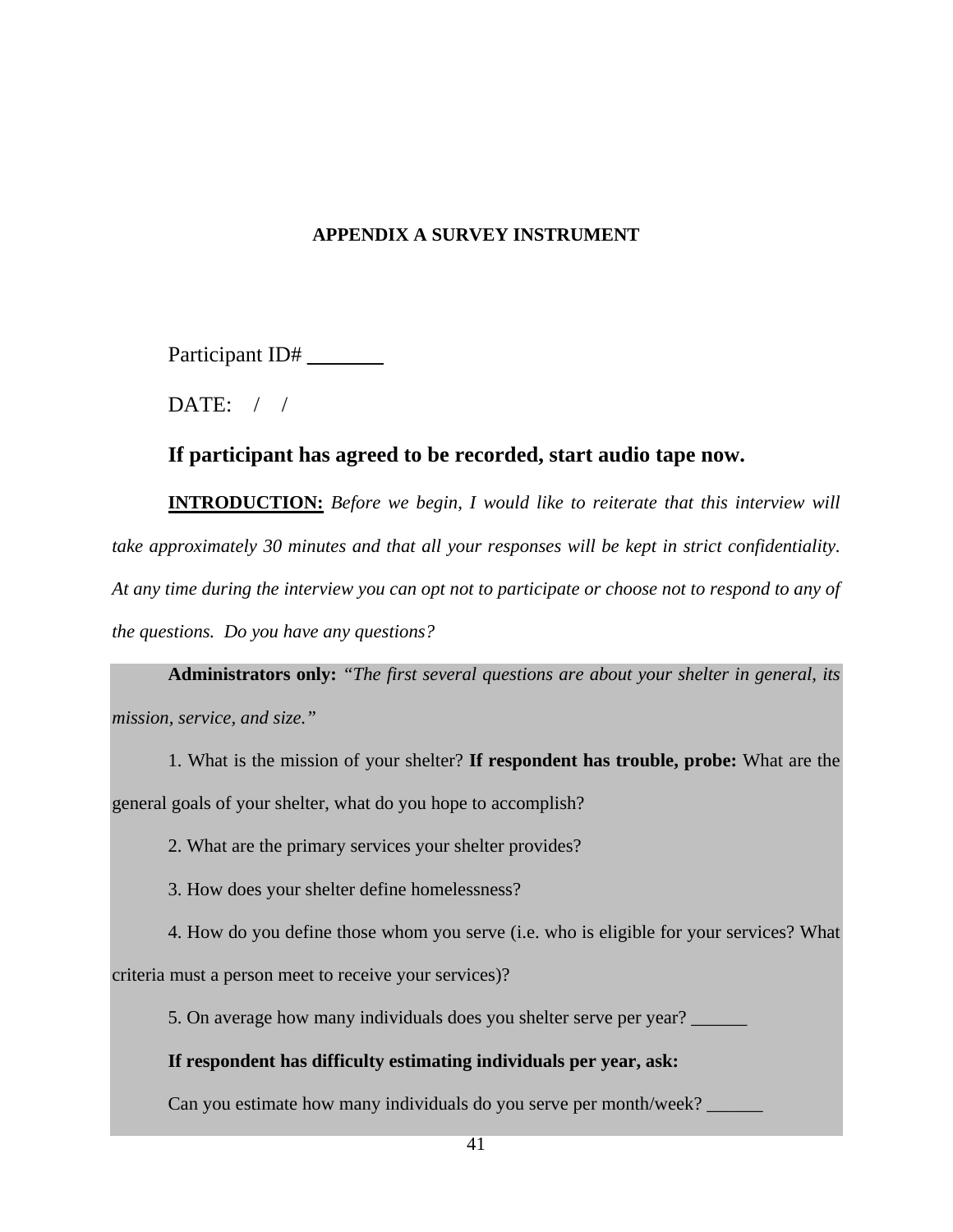6. How many staff members does your shelter employ?

7. What are your shelters criteria/protocols for the intake of individuals?

*"The following questions pertain to hospitals discharging patients to your shelter"* 

8. In the past year have hospitals *directly* discharged homeless clients to your shelter

whereby there was direct communication between shelter and hospital staff?

- □ YES
	- $\triangleright$  On average how many of these individuals does your shelter serve per year? \_\_\_\_\_. **If respondent has difficulty estimating individuals per year, ask:** Can you estimate how many of these individuals your shelter serves per month or per week? month/week
	- $\triangleright$  Did your shelter decline to intake any discharges from hospitals over the past year, month, week? **If yes, how many and why?**
- $\square$  NO
	- $\triangleright$  Did your shelter decline to intake any discharges from hospitals over the past year, month, week? **If yes, how many and why?**

9. In the past year have hospitals *indirectly* discharged homeless clients to your shelter

whereby there was no communication between shelter and hospital staff?

- □ YES
	- $\triangleright$  How are these indirect discharges identified?
	- $\triangleright$  On average how many of these individuals does you shelter serve per year? \_\_\_\_\_**If respondent has difficulty estimating individuals per year, ask:** Can you estimate how many of these individuals do you serve per month or per week? month/week
	- $\triangleright$  Do you view this as a problem?
	- $\triangleright$  Why or why not
- $\Box$  NO

¾ **Skip to next question** 

**If respondent can not recall ever the intake of a hospital discharge or indirect** 

# **discharge, skip to Question 16.**

10. Do you have any means by which you track which hospitals discharge to your

shelter?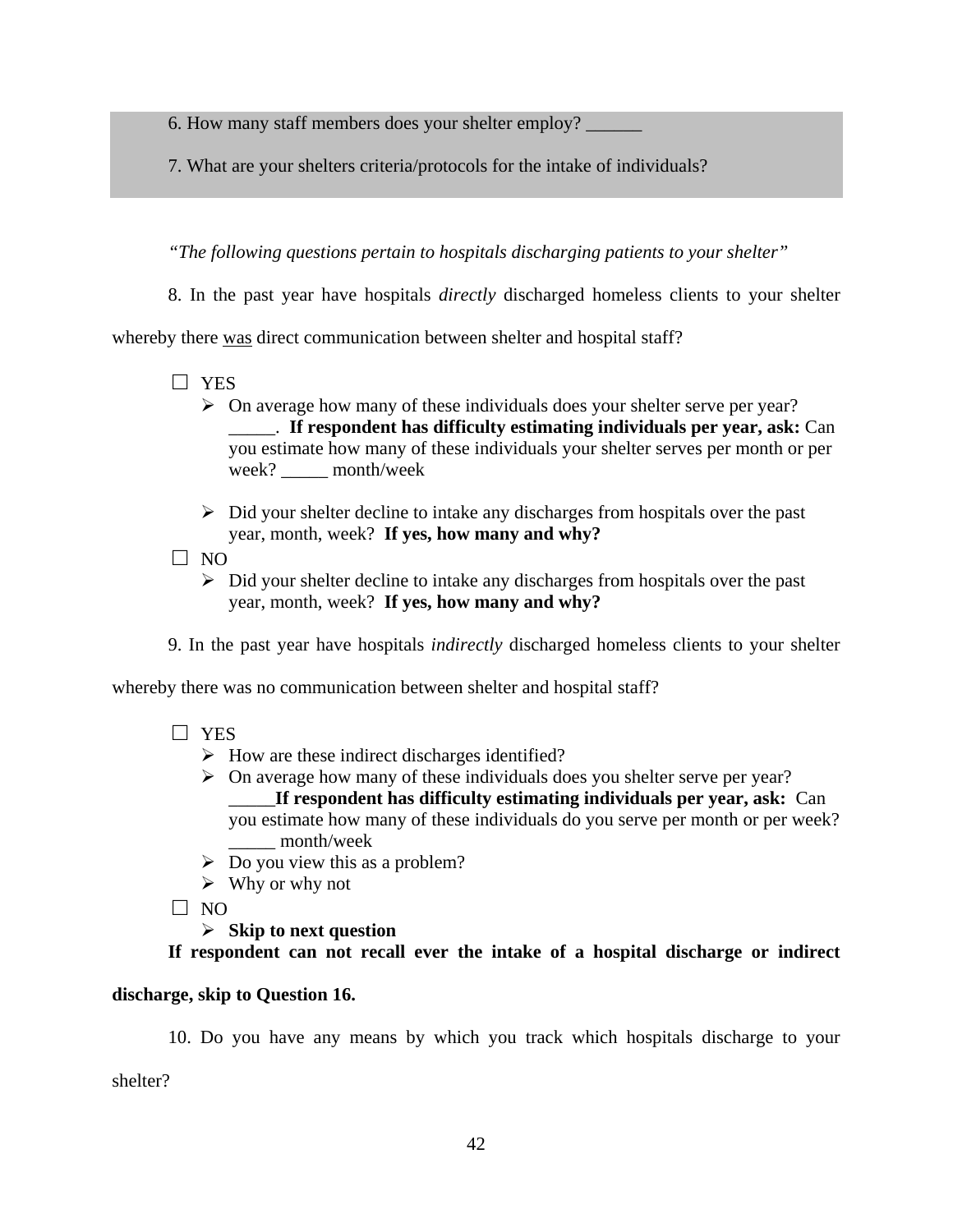□ YES

- $\triangleright$  Could you elaborate on what they are (do you have a log or other written documentation)?
- $\triangleright$  How do you use this information?
- $\triangleright$  Is it useful?

□ NO

- $\triangleright$  Do you believe it would be practical or feasible to collect this kind of information?
- $\triangleright$  Why or why not?
- 11. Of homeless persons who arrive at your shelter after having been discharged from a

hospital, what would you say on average is their physical condition? Would you say it is:

- a) Poor
- b) Fair
- c) Good
- d) Excellent

12. Of homeless persons who arrive at your shelter after having been discharged from a

hospital, what would you say on average is their mental condition? Would you say it is:

- a) Poor
- b) Fair
- c) Good
- d) Excellent

13. Within the past year have you received any individuals discharged from hospitals that

required extensive medical care?

□ YES

Can you elaborate on what care they needed?

 $\Box$  NO

# **Skip to next question**

14. Are individuals discharged from hospitals given medications with complex or unclear

instructions?

□ YES

Can you elaborate on particular instances?

 $\square$  NO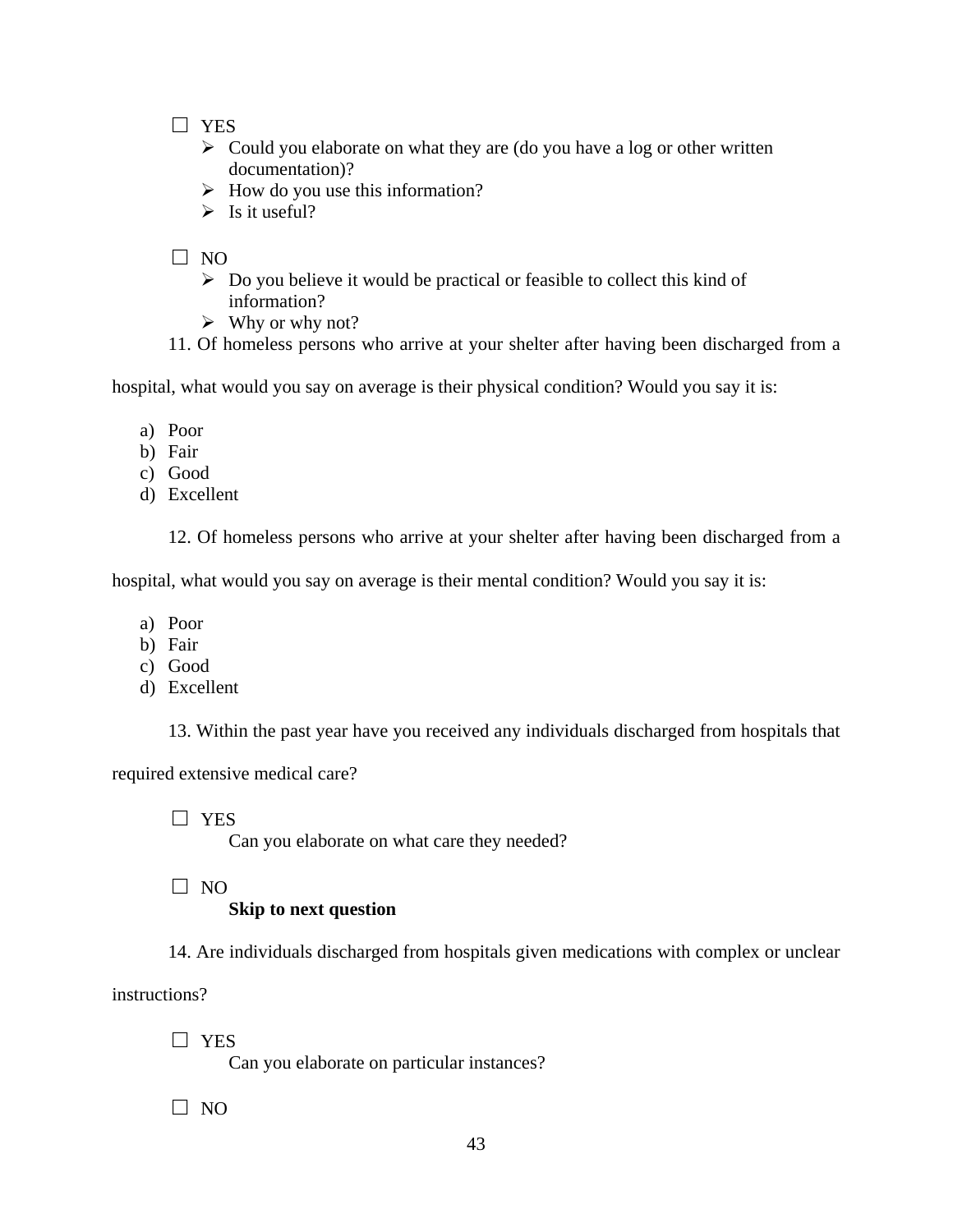### **Skip to next question**

15. To what extent are individuals who are discharged from hospitals in poor physical/mental conditions problematic for your shelter and staff?

- a) A very severe problem
- b) A severe problem
- c) A moderate problem
- d) Little or no problem **(ASK WHY)?**

# **If a moderate problem or more ask:**

Could you tell me more about this? In what ways is it problematic?

*"The next few questions pertain to your shelter's ability to serve those who are medically* 

*or mentally compromised"* 

16. Do you have shelter staffs that are capable of providing medical/psychiatric services

(i.e. CPR, blood pressure, or counseling)?

□ YES  $\triangleright$  What are their professions/titles?

□ NO

# ¾ **Skip to next question**

17. Is your facility equipped to handle the medical and psychiatric needs of your clients?

(I.e. designated refrigerators for medications, BP equipment, glucometer)

□ YES  $\triangleright$  What ways is your facility so equipped?

□ NO

 $\triangleright$  What would your facility need to have what it currently lacks?

*"The next few questions pertain to policy practices or protocols your shelter may have regarding the intake of hospital discharges"*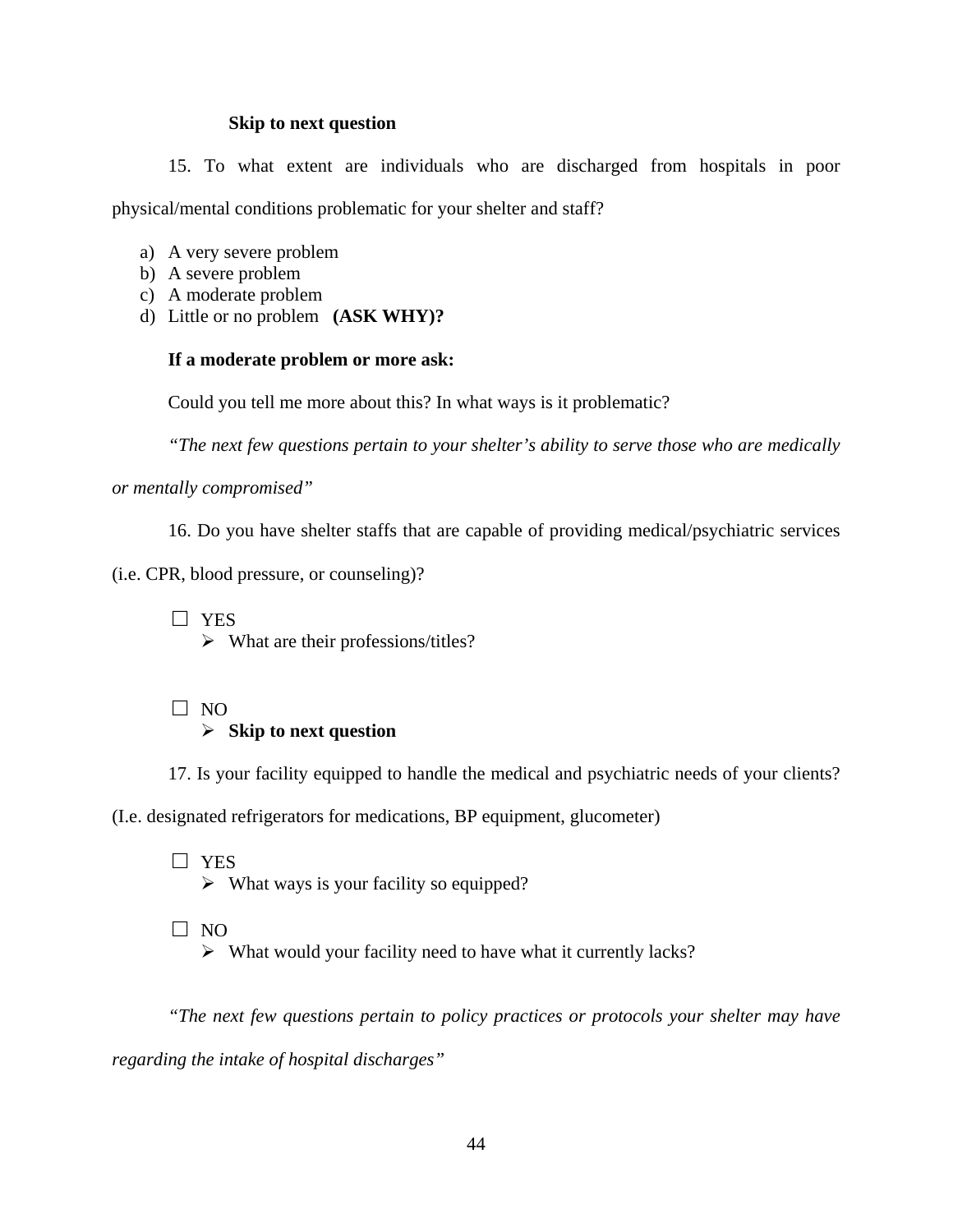18. Do you have any formal or informal shelter policies regarding the intake of hospital

discharges?

□ YES

- $\triangleright$  What are they (do you have any written documentation)?
- $\triangleright$  Are they effective, why or why not?
- □ NO

# ¾ **Skip to next question**

19. Do you have any formal or informal agreements with hospitals regarding intake of

hospital discharges?

□ YES

- $\triangleright$  What are they (do you have any written documentation)?
- $\triangleright$  Are they effective, Why or why not?

□ NO

# ¾ **Skip to next question**

20. Do you have any formal or informal policies or agreements with other shelters

regarding intake of hospital discharges?

□ YES

 $\triangleright$  What are they?

 $\triangleright$  Are they effective, why or why not?

 $\Box$  NO

# ¾ **Skip to next question**

*The final set of questions pertains to your attitudes, thoughts, and feelings regarding* 

*hospitals discharging to shelters"* 

21. How do you define an appropriate or inappropriate hospital discharge of a homeless

person (Differentiate between psychiatric and medical)?

**a) If respondent has indicated above that they have received discharges from hospitals (directly or indirectly) ask:** In your opinion, what percent of discharges from hospitals have been 'inappropriate?"  $\%$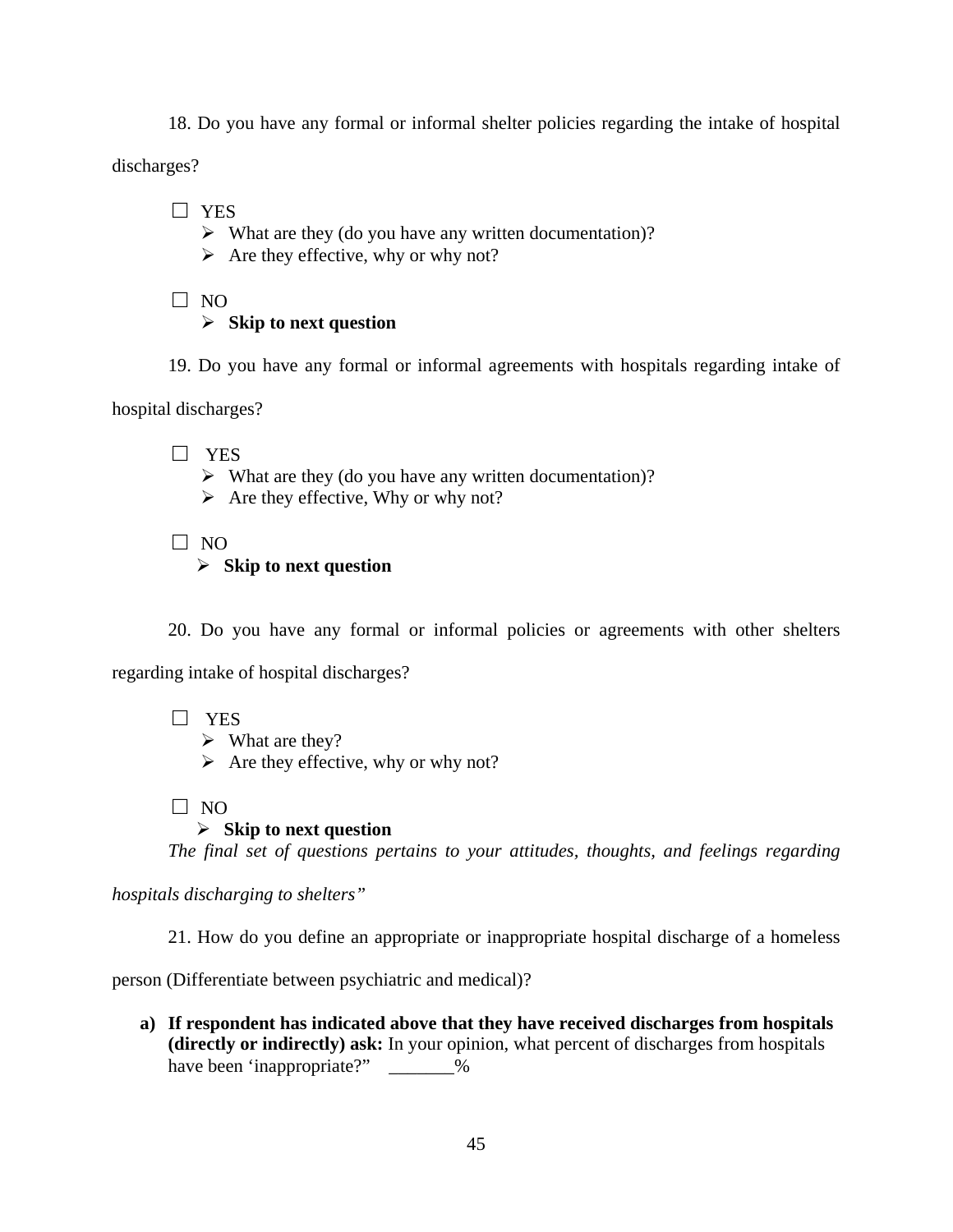# **b) Can you elaborate on these inappropriate discharges (i.e. case specifics)?**

22. How much do you agree with this statement: "The problem of hospitals discharging

to shelters is very severe:"

- a) Strongly agree
- b) Moderately agree
- c) Neither agree nor disagree
- d) Disagree
- e) Strongly disagree. **Ask Why?**

23. How would you prioritize the issue of hospital discharging to your facility?

- a) A very high priority
- b) A high priority
- c) A moderate priority
- d) a low priority **Ask Why?**

24. What responsibility, if any, do you believe hospitals have regarding the homeless?

25. Do you feel obligated in admitting individuals from hospitals if they are homeless?

Why or why not?

26. What do you believe are possible solutions from either the hospital's or shelter's

perspective to the problem of discharging person from the hospital to a shelter?

- $\triangleright$  What can shelters do?
- $\triangleright$  What can hospitals do?
- $\triangleright$  How can Shelters and hospitals work together?

*"Thank-you again for your participation, we greatly appreciate your time and willingness to share your thought and feeling regarding this topic. Do you have any questions, concerns, or anything to add or do you think there is something we missed or need to add to the survey regarding this topic?*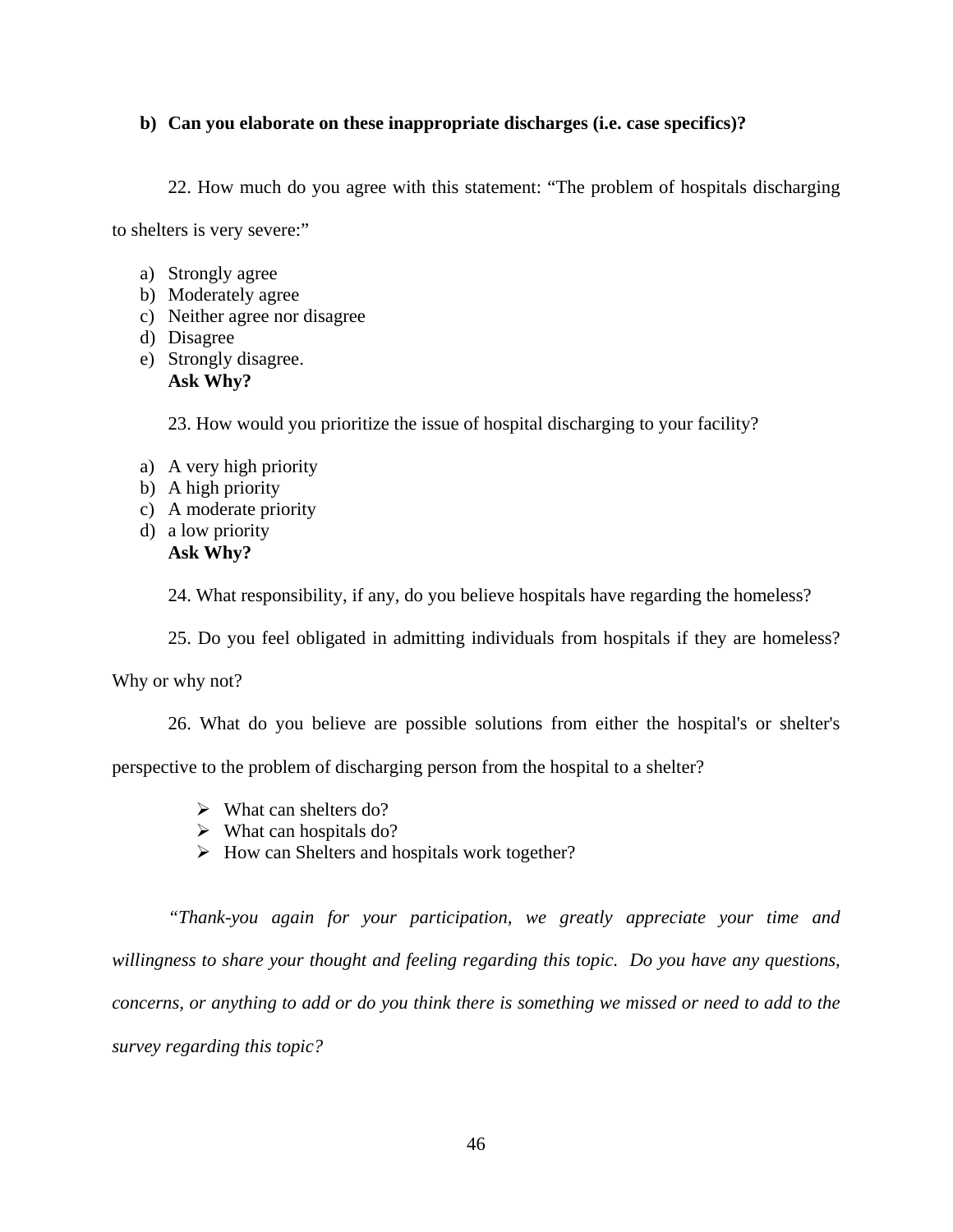*"After we have a chance to review the information we collected today, may we contact you to verify that we have captured your responses accurately?"* 

□ **YES**  □ **NO Stop tape recording.**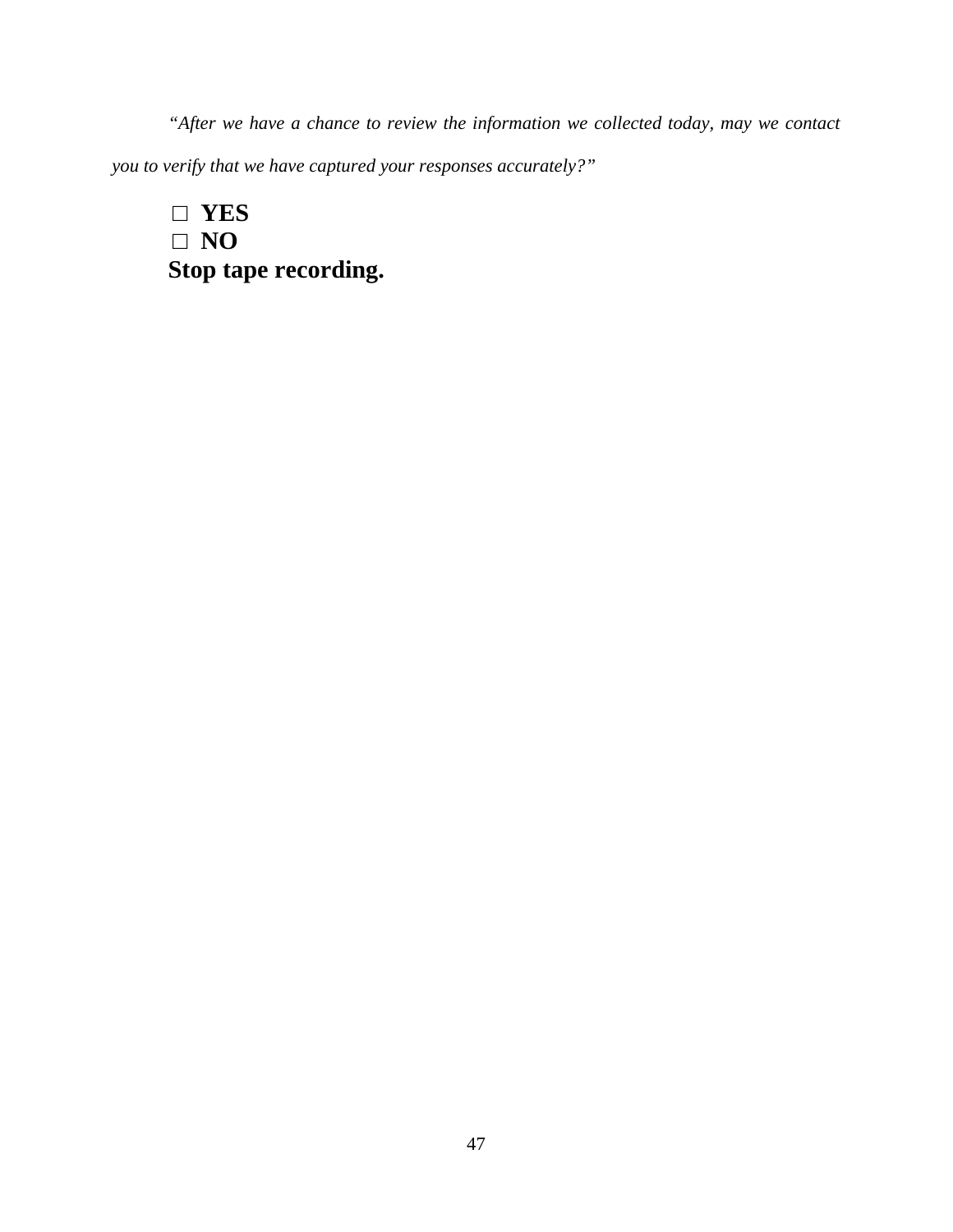### <span id="page-57-0"></span>**APPENDIX B RECRUITMENT LETTER TO ADMINISTRATOR**

### To Whom It May Concern:

We are writing to you because we are interested in learning about particular concerns that you and your staff may have when you are being asked to provide shelter and services to those who are experiencing homelessness. We are students from the University of Pittsburgh, Graduate School of Public Health. We are working with faculty from the Graduate School of Public Health and with members of the Homeless Alliance Health Resources and Service Delivery Committee to explore some particular issues faced by organizations such as your organization.

 As you may know, the Homeless Alliance is a public/private partnership formed to implement a ten-year plan to eliminate homelessness in Allegheny County. The Health Resources and Service Delivery Committee, co-chaired by Diane Johnson and Karen Peterson, has as its mission to recommend ways to overcome barriers to the access of healthcare for the homeless population. The focus of the survey is to identify any concerns that shelter staff may have when a patient discharged from a hospital is referred to or arrives at a shelter site for shelter and other additional services. It has been suggested that this may be an issue and we hope to determine if this is a concern for you and, if so, why it is a concern. Knowing that you are the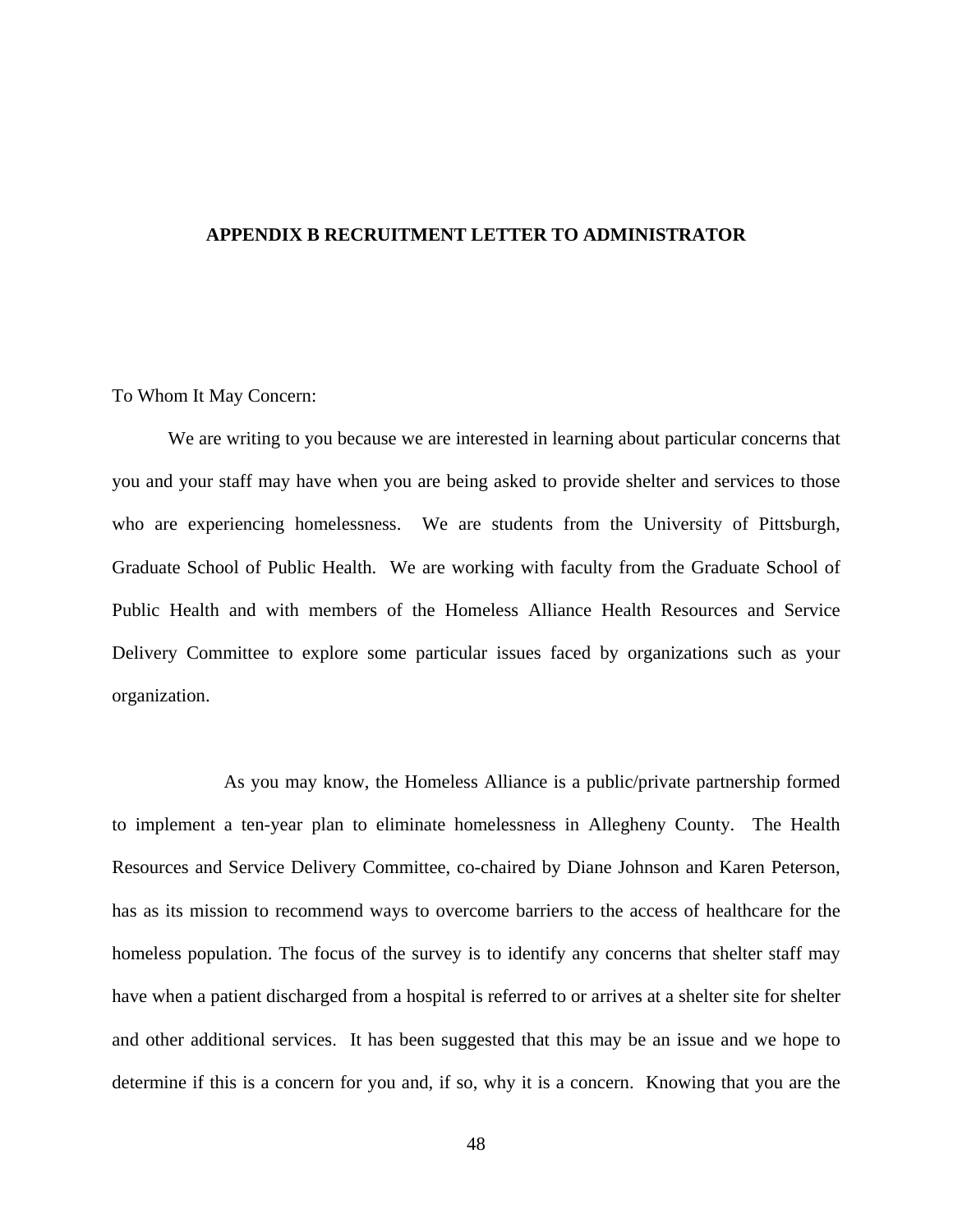individuals who have an interest in providing a needed service to this population and the knowledge of how to best provide this care, we are interested in learning your views and ask for your help with this survey.

 Our team plans to interview an administrator and another staff person at 16 shelters in Allegheny County in order to get a better understanding of this issue. Our interview consists of questions about past or current experiences you have had with respect to hospital discharges to your shelter. The interview should take about thirty minutes, but, if you have more time, it could take up to 90 minutes. For your convenience, we would conduct the interview at your shelter. All of the information obtained from this survey will be kept in strict confidentiality. Your shelter will be identified only by an identification number and all information will remain in a secured facility. The analysis, presentation, and summary of the collected data will not identify shelters or shelter staff members. At any time during the interview you can choose to discontinue your participation or decline to answer any of the questions presented.

Again, we value your views and would greatly appreciate it if you would agree to participate. We also ask that you tell us whom, as a shelter staff person, we can interview, as well. Enclosed is an authorization letter that is required by the Institutional Review Board of the University of Pittsburgh. By completing this form you and your staff are not consenting to participate, but rather you are allowing us the opportunity to contact you and possibly your staff to discuss further the study and your potential participation. The authorization form can be returned in the self-addressed stamped envelope provided or faxed to 888-888-8888. Once we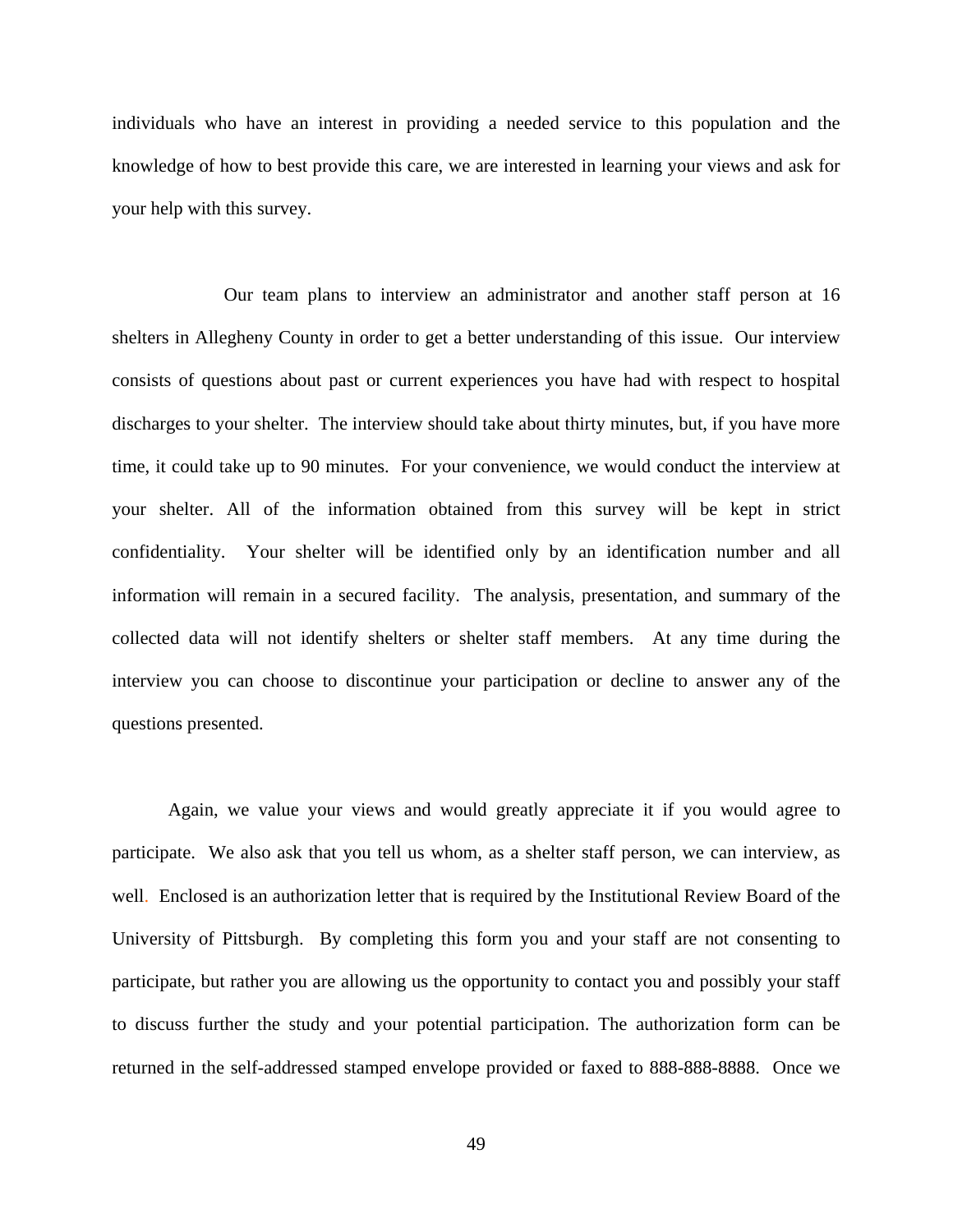have received authorization, you will be contacted within two weeks via telephone by either Valerie Stallworth or Todd Bear in order to answer any questions you may have about the survey and to ask your permission to conduct the interviews. If you have any questions in the meantime, you can contact Valerie A. Stallworth or Todd Bear at (888-888-8888).

Thank you for your consideration.

# **B.1 AUTHORIZATION FORM**

*By completing this form you and your staff are not consenting to participate, but rather you are allowing us the opportunity to contact you and possibly your staff to discuss further the study and your potential participation. This authorization form can be returned in the selfaddressed stamped envelope provided or faxed to* 888-888-8888 ATTN: Todd Bear

I, \_\_\_\_\_\_\_\_\_\_\_\_\_\_\_\_\_\_\_\_\_\_\_\_\_\_\_\_\_\_\_\_\_\_\_, authorize Todd Bear and/or Valerie Stallworth, graduate students at the University of Pittsburgh's Graduate School of Public Health, to conduct research at our shelter and contact our staff regarding research pertaining to "Hospitals Discharging to Shelters."

| Date: $\frac{1}{\sqrt{1-\frac{1}{2}} \cdot \frac{1}{2}}$ |  |  |
|----------------------------------------------------------|--|--|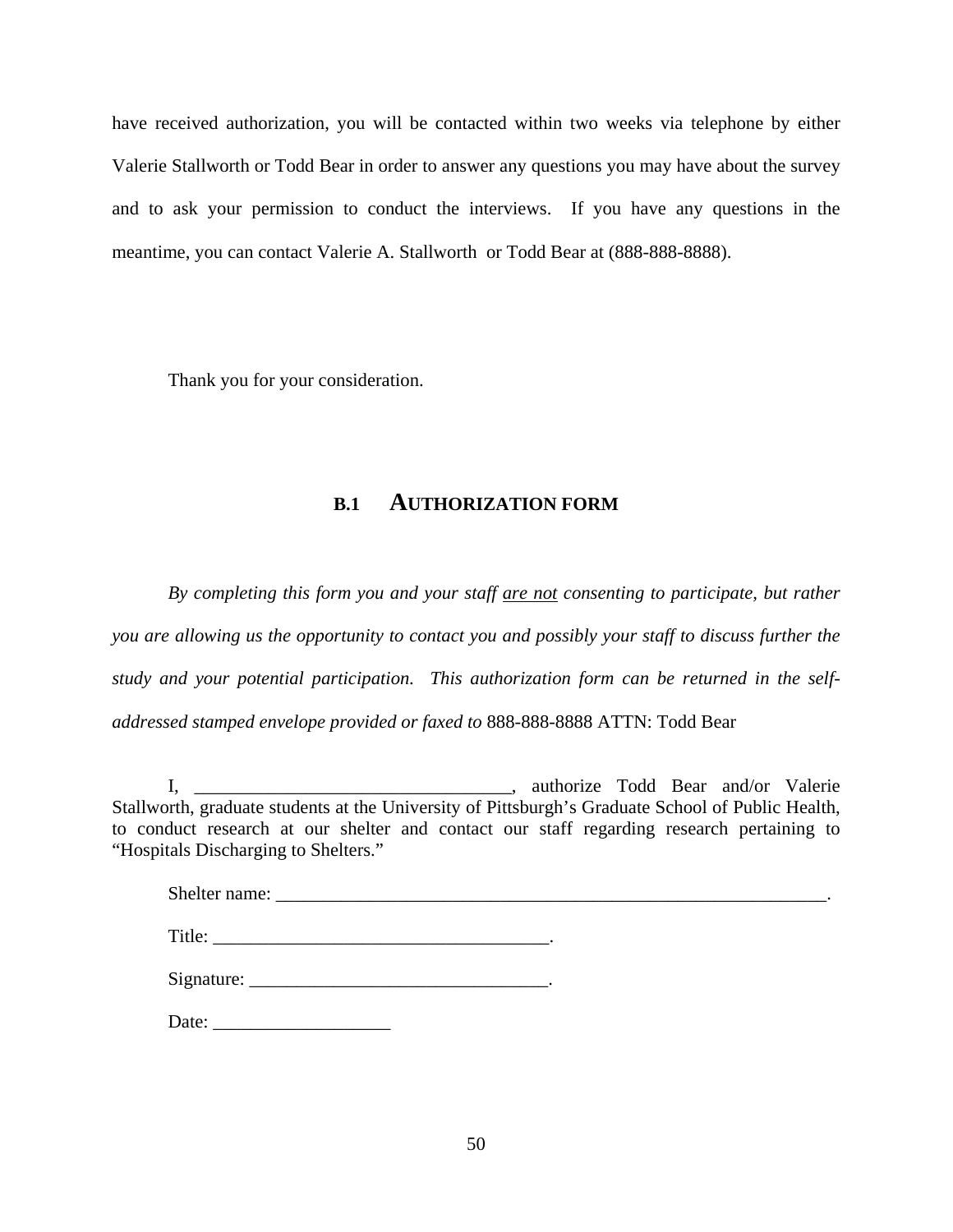### **BIBLIOGRAPHY**

- <span id="page-60-0"></span>Buchanan, David, Doblin, B., Sai T., Garcia, P. 2006. The effects of respite care for homeless patients: a cohort study. American Journal of Public Health. 96(7): 1278-81.
- Burt, Martha R., Laudan Y., Aron, Toby, Douglas, Jesse Valente, Edgar, Lee, and Britta, Iwen. 1999. Homelessness: Programs and the People They Serve; Findings of the National Survey of Homeless Assistance Providers and Clients. British Medical Journal
- CBS News. 2006. Homeless Patients Forced Out. Retrieved: 11/30/06

http://www.cbsnews.com/sections/i\_video/main500251.shtml?id=2199192n

- Department of Health. 2005. Homelessness and Health Information Sheet, Office of the Deputy Prime Minister. Crown.
- Han, Beth, Wells, Barbara L. 2003. Inappropriate Emergency Department Visits and Use of the Health Care for the Homeless Program Services by Homeless Adults in the Northeast United States. Journal of Public Health Management and Practice. 9(6):530-537.
- Department of Housing and Urban Development. 2007. The Annual Homeless Assessment Report.
- Link, B., Phelan, J., Bresnahan, M., Stueve, A., Moore, R., Susser, E. 1995. Lifetime and fiveyear prevalence of homelessness in the United States. American Journal of Orthopsychiatry 65(3): 347-354.
- Martin and Perry. 2005. Western State Hospital said to Free Psychotics. Seattle Times. Friday, February 04.
- Mcleroy, Bibeau, Steckler, & Glanz. 1988. An ecological perspective on health promotion programs. Health Education Quarterly, 15.
- Podymow, T., Turnbull, J., Coyle, Doug, Yetisir E., Wells, G. 2006. Shelter-based managed alcohol administration to the chronically homeless people addicted to alcohol. Canadian Medical Association Journal. 174(1):45-6.
- Reich, R., Siegel L. 1978. The emergence of the Bowery as a psychiatric dumping ground. Psychiatric Quarterly. 50(3):191-201.